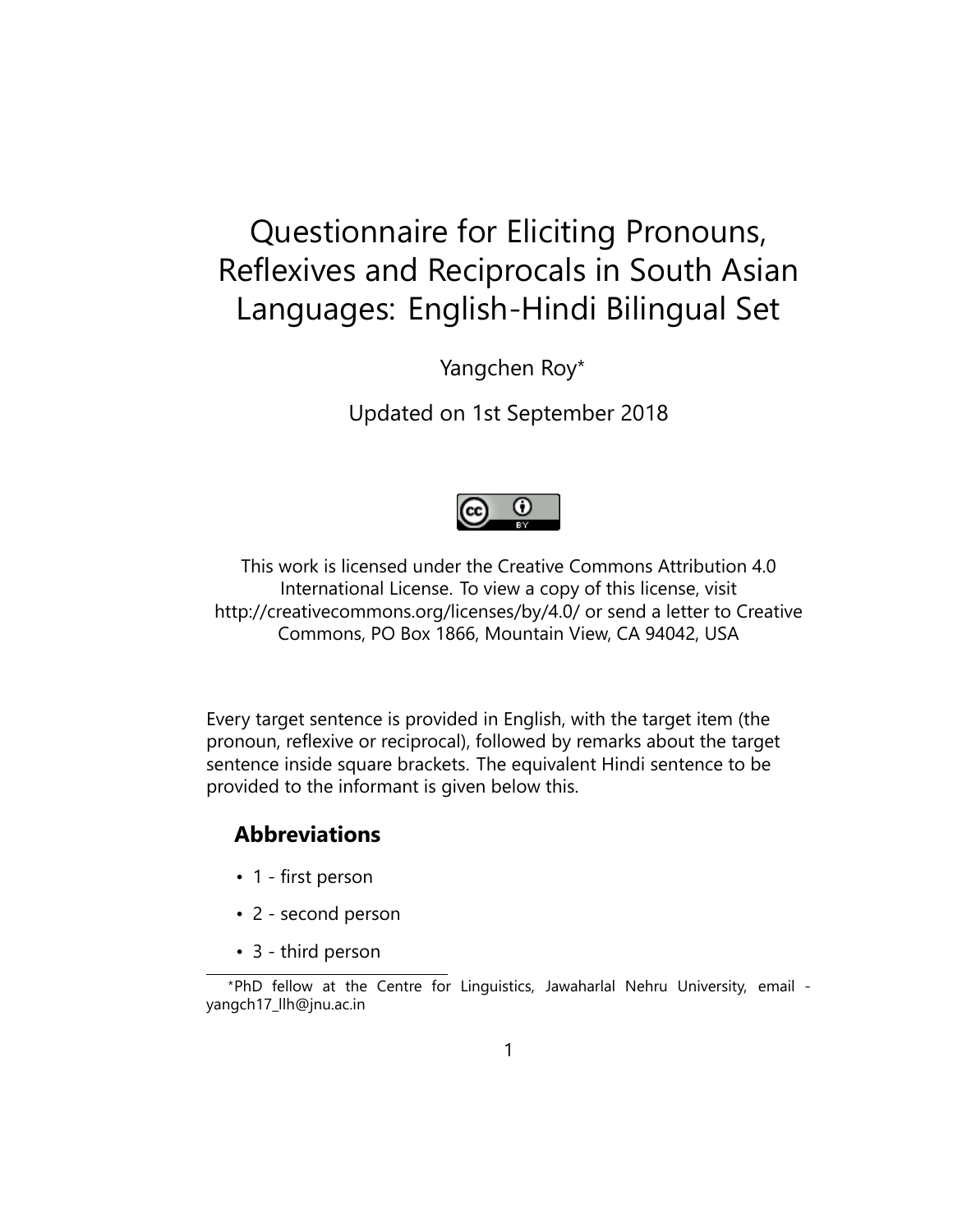#### 1 ELICITING PRONOUNS

- SG singular number
- PL plural number
- M male noun class
- F female noun class
- INCL inclusive
- EXCL exclusive
- PROX proximal
- DIST distal
- REFL reflexive
- RECP reciprocal

## **1 Eliciting pronouns**

The following are the target sentences for eliciting pronouns.

### **1.1 pronouns in subject position**

#### **1.1.1 pronouns in nominative case**

Tense PRESENT Aspect INDEFINITE/HABITUAL

- 1. 1SGM go to college मैं कॉलेज जाता हूँ
- 2. 1SGF go to college मैं कॉलेज जाती हूँ
- 3. 1PLM.INCL go to college [subject pronoun refers to more than two people, all male] हम कॉलेज जाते हैं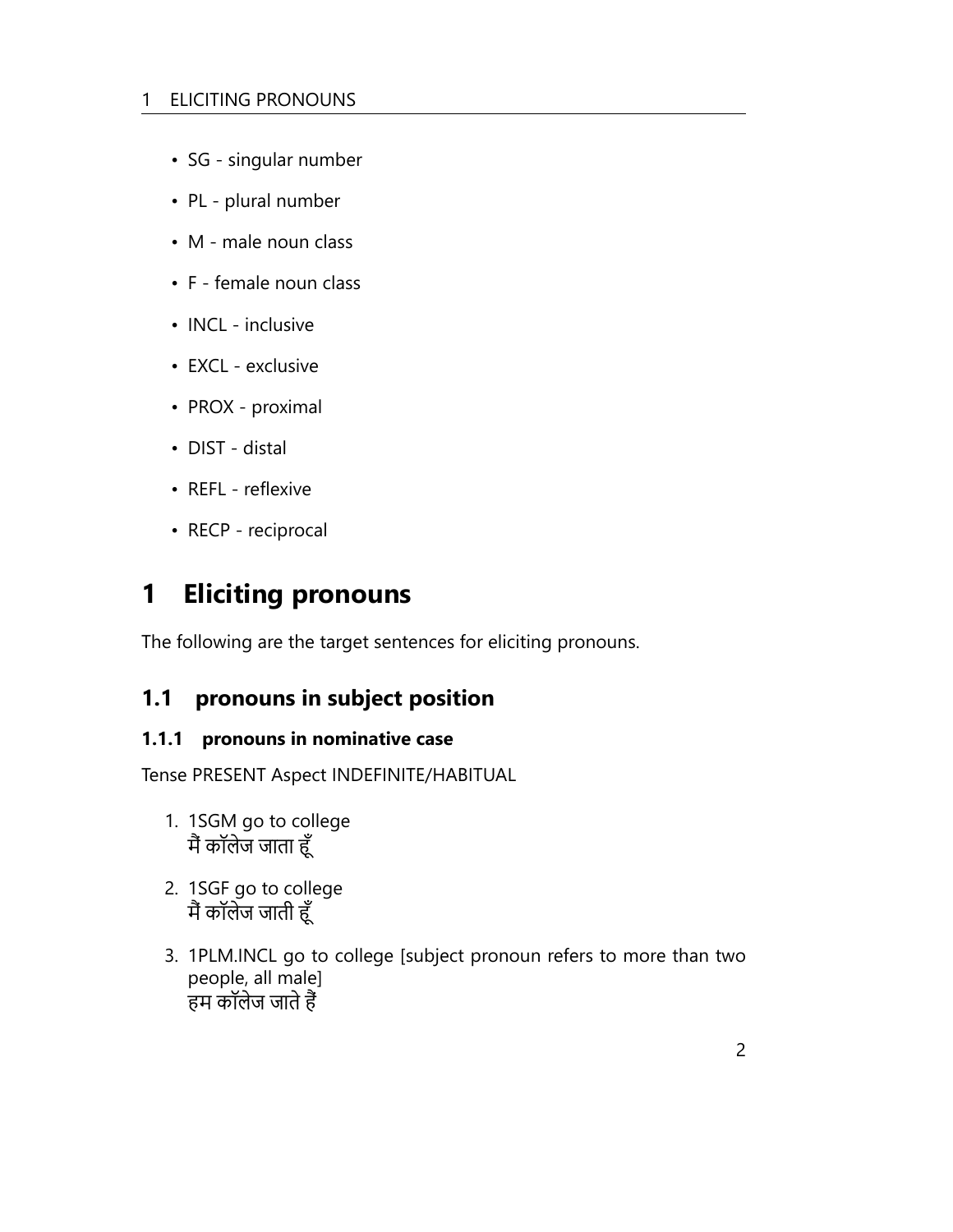- 4. 1PLF.INCL go to college [subject pronoun refers to more than two people, all female] हम कॉलेज जाते हैं
- 5. 1PL(F+M).INCL go to college [subject pronoun refers to more than two people, a mixture of males and females] हम कॉलेज जाते हैं
- 6. 1PLM.EXCL go to college [subject pronoun refers to more than two people, all male] हम कॉलेज जाते हैं
- 7. 1PLF.EXCL go to college [subject pronoun refers to more than two people, all female] हम कॉलेज जाते हैं
- 8. 1PL(F+M).EXCL go to college [subject pronoun refers to more than two people, a mixture of males and females] हम कॉलेज जाते हैं
- 9. 2SGM go to college [subject pronoun refers to a person who is younger than the speaker] तू कॉलेज जाता है / तुम कॉलेज जाते हो
- 10. 2SGF go to college [subject pronoun refers to a person who is younger than the speaker] तू कॉलेज जाती है / तुम कॉलेज जाती हो
- 11. 2PLM go to college [subject pronoun refers to a person who is younger than the speaker] तुम (लोग) कॉलेज जाते हो
- 12. 2PLF go to college [subject pronoun refers to a person who is younger than the speaker] तुम (लोग) कॉलेज जाते हो
- 13. 2PL(F+M) go to college [subject pronoun refers to a person who is younger than the speaker] तुम (लोग) कॉलेज जाते हो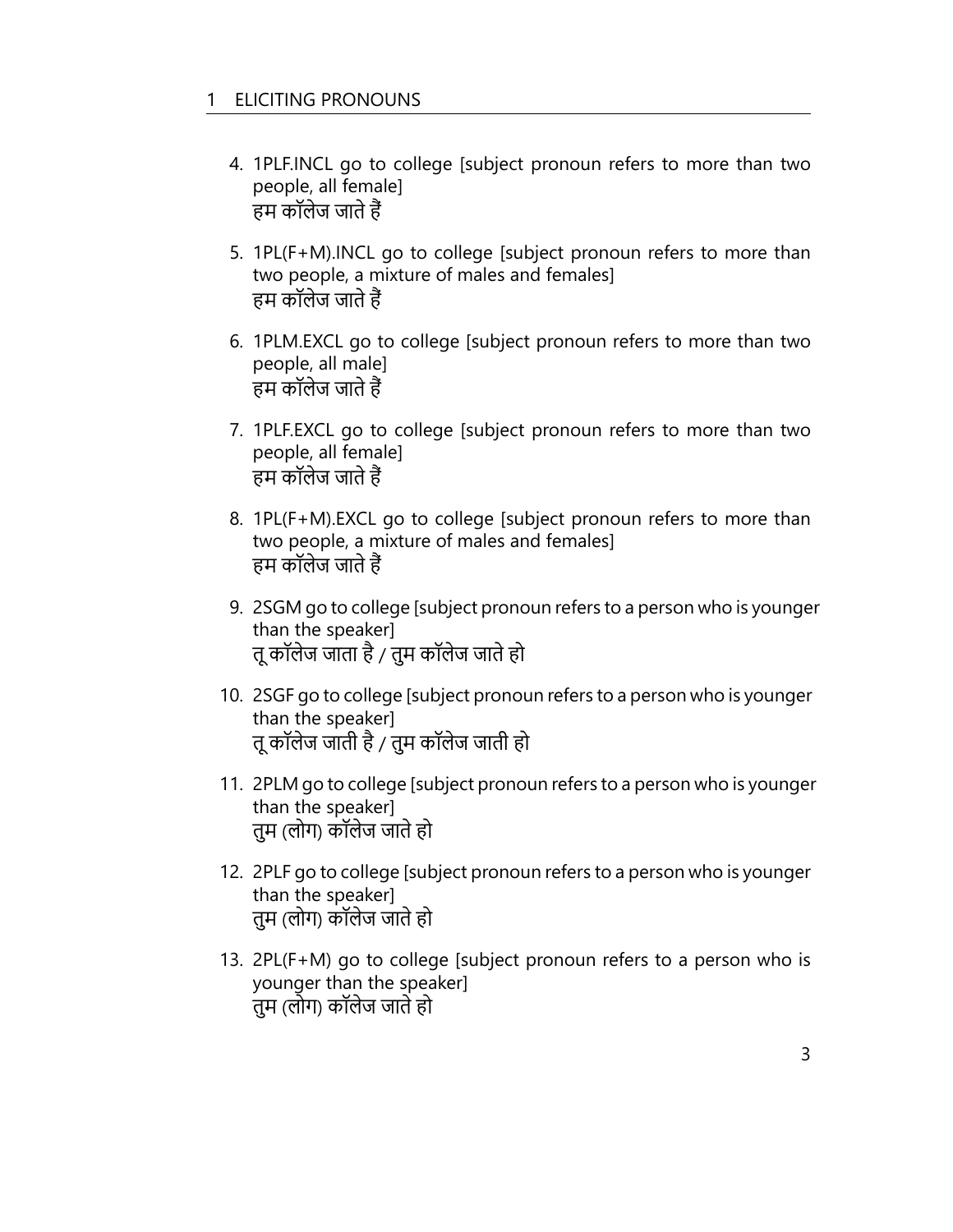- 14. 2SGM go to college [subject pronoun refers to a person who yields less power than the speaker] तू कॉलेज जाता है / तुम कॉलेज जाते हो
- 15. 2SGF go to college [subject pronoun refers to a person who yields less power than the speaker] तू कॉलेज जाती है / तुम कॉलेज जाती हो
- 16. 2PLM go to college [subject pronoun refers to a person who yields less power than the speaker] तुम (लोग) कॉलेज जाते हो
- 17. 2PLF go to college [subject pronoun refers to a person who yields less power than the speaker] तुम (लोग) कॉलेज जाते हो
- 18. 2PL(F+M) go to college [subject pronoun refers to a person who yields less power than the speaker] तुम (लोग) कॉलेज जाते हो
- 19. 2SGM go to college [subject pronoun refers to a person who is closely related to the speaker] तू कॉलेज जाता है / तुम कॉलेज जाते हो
- 20. 2SGF go to college [subject pronoun refers to a person who is closely related to the speaker] तू कॉलेज जाती है / तुम कॉलेज जाती हो
- 21. 2PLM go to college [subject pronoun refers to a person who is closely related to the speaker] तुम (लोग) कॉलेज जाते हो
- 22. 2PLF go to college [subject pronoun refers to a person who is closely related to the speaker] तुम (लोग) कॉलेज जाते हो
- 23. 2PL(F+M) go to college [subject pronoun refers to a person who is closely related to the speaker] तुम (लोग) कॉलेज जाते हो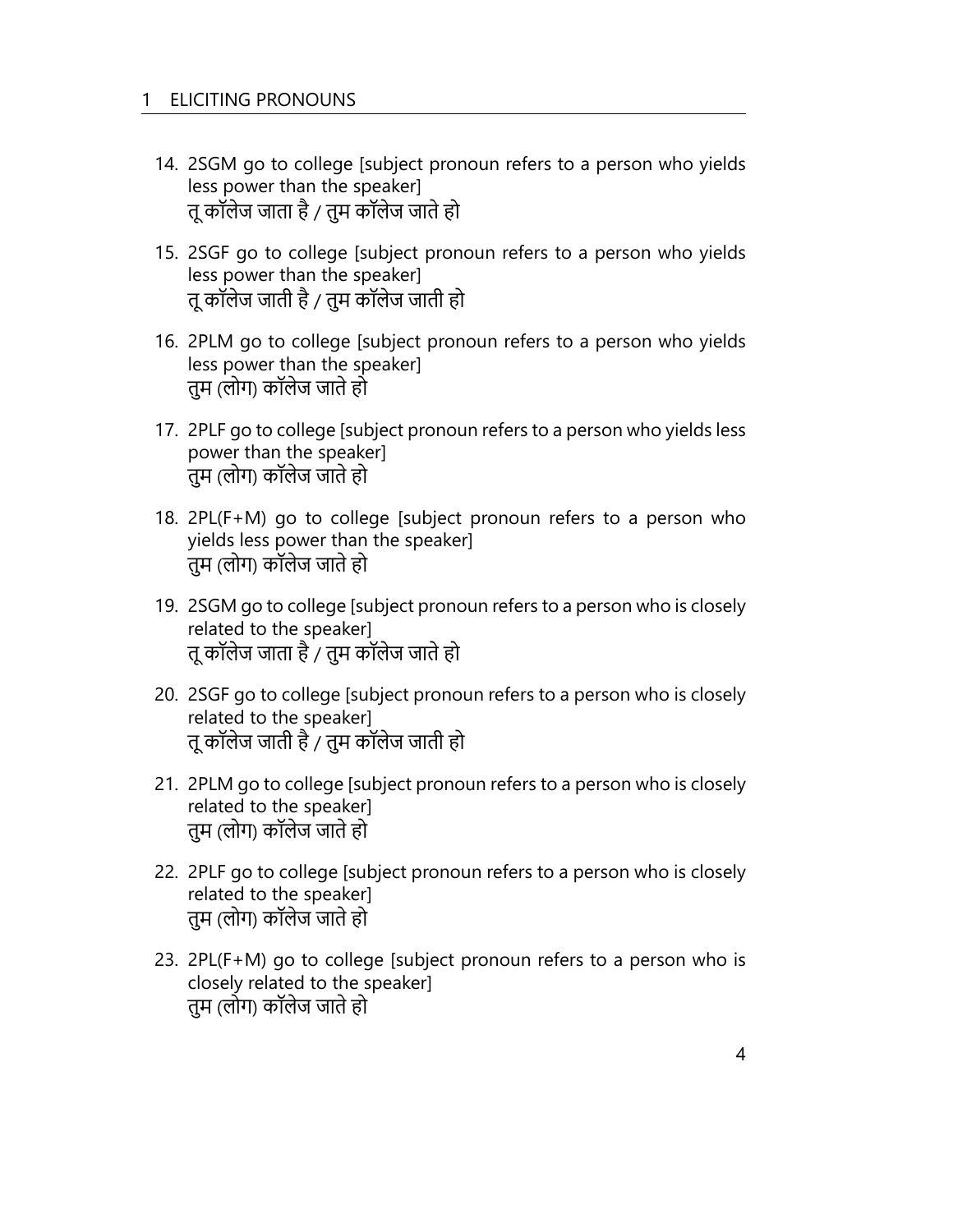- 24. 2SGM go to college [subject pronoun refers to a person who is older than the speaker] आप कॉलेज जाते हैं
- 25. 2SGF go to college [subject pronoun refers to a person who is older than the speaker] आप कॉलेज जाती हैं
- 26. 2PLM go to college [subject pronoun refers to a person who is older than the speaker] आप (लोग) कॉलेज जाते हैं
- 27. 2PLF go to college [subject pronoun refers to a person who is older than the speaker] आप (लोग) कॉलेज जाती हैं
- 28. 2PL(F+M) go to college [subject pronoun refers to a person who is older than the speaker] आप (लोग) कॉलेज जाते हैं
- 29. 2SGM [subject pronoun refers to a person who yields more power than the speaker] आप मुझसे बड़े हैं
- 30. 2SGF go to college [subject pronoun refers to a person who yields more power than the speaker] आप मुझसे बड़ी हैं
- 31. 2PLM go to college [subject pronoun refers to a person who yields more power than the speaker] आप (लोग) मुझसे बड़े हैं
- 32. 2PLF go to college [subject pronoun refers to a person who yields more power than the speaker] आप (लोग) मुझसे बड़ी हैं
- 33. 2PL(F+M) go to college [subject pronoun refers to a person who yields more power than the speaker] आप (लोग) मुझसे बड़े हैं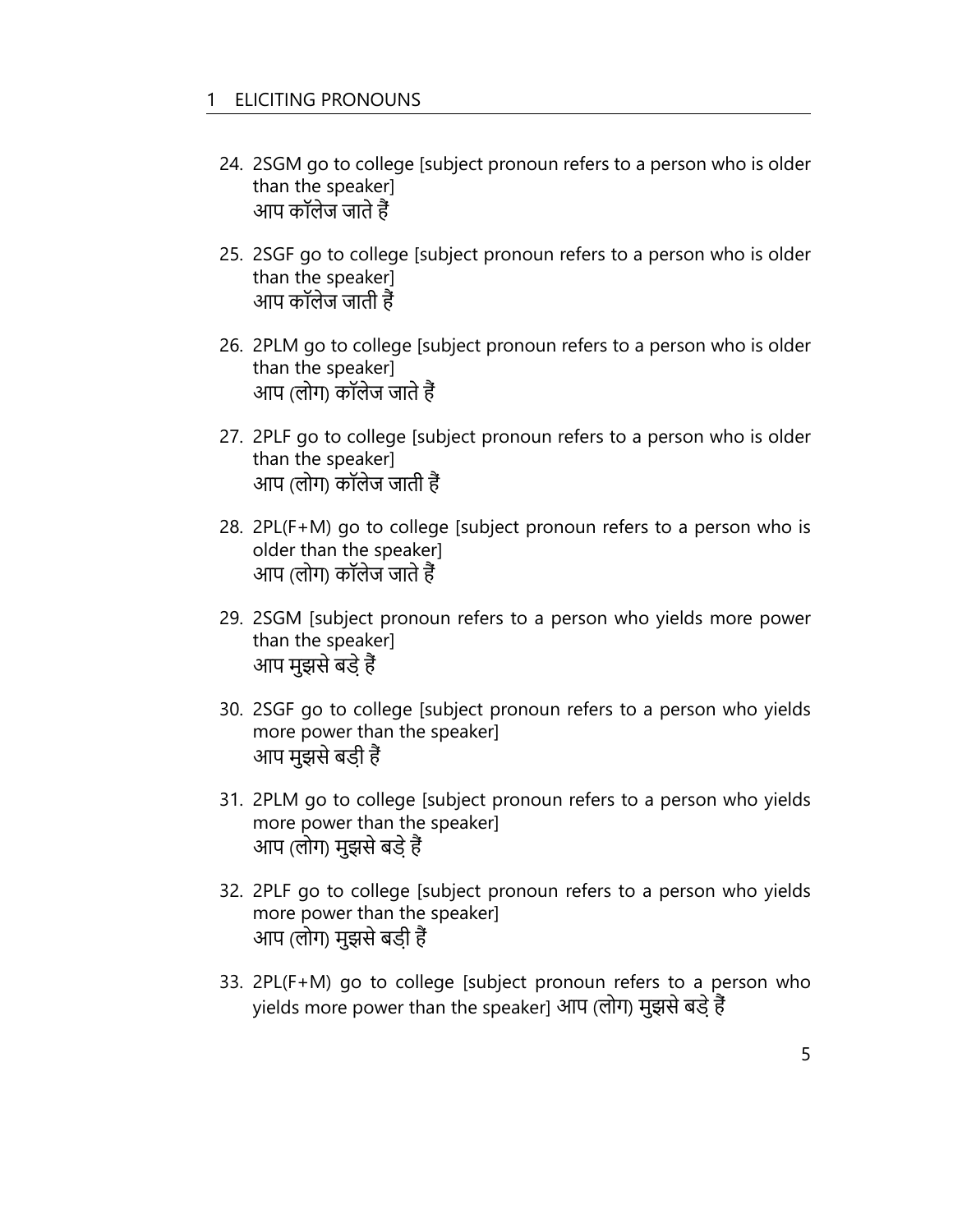- 34. 2SGM go to college [subject pronoun refers to a person who is an acquiantance, not a close friend/relation] आप कॉलेज जाते हैं
- 35. 2SGF go to college [subject pronoun refers to a person who is an acquiantance, not a close friend/relation] आप कॉलेज जाती हैं
- 36. 2PLM go to college [subject pronoun refers to a person who is an acquiantance, not a close friend/relation] आप (लोग) कॉलेज जाते हैं
- 37. 2PLF go to college [subject pronoun refers to a person who is an acquiantance, not a close friend/relation] आप (लोग) कॉलेज जाती हैं
- 38. 2PL(F+M) go to college [subject pronoun refers to a person who is an acquiantance, not a close friend/relation] आप (लोग) कॉलेज जाते हैं
- 39. 3SGM.PROX go to college [the subject is within viewing distance of the speaker] यह कॉलेज जाता है
- 40. 3SGF.PROX go to college [the subject is within viewing distance of the speaker] यह कॉलेज जाती है
- 41. 3PLM.PROX go to college [the subject is within viewing distance of the speaker] ये कॉलेज जाते हैं
- 42. 3PLF.PROX go to college [the subject is within viewing distance of the speaker] ये कॉलेज जाती हैं
- 43. 3PL(F+M).PROX go to college [the subject is within viewing distance of the speaker] ये कॉलेज जाते हैं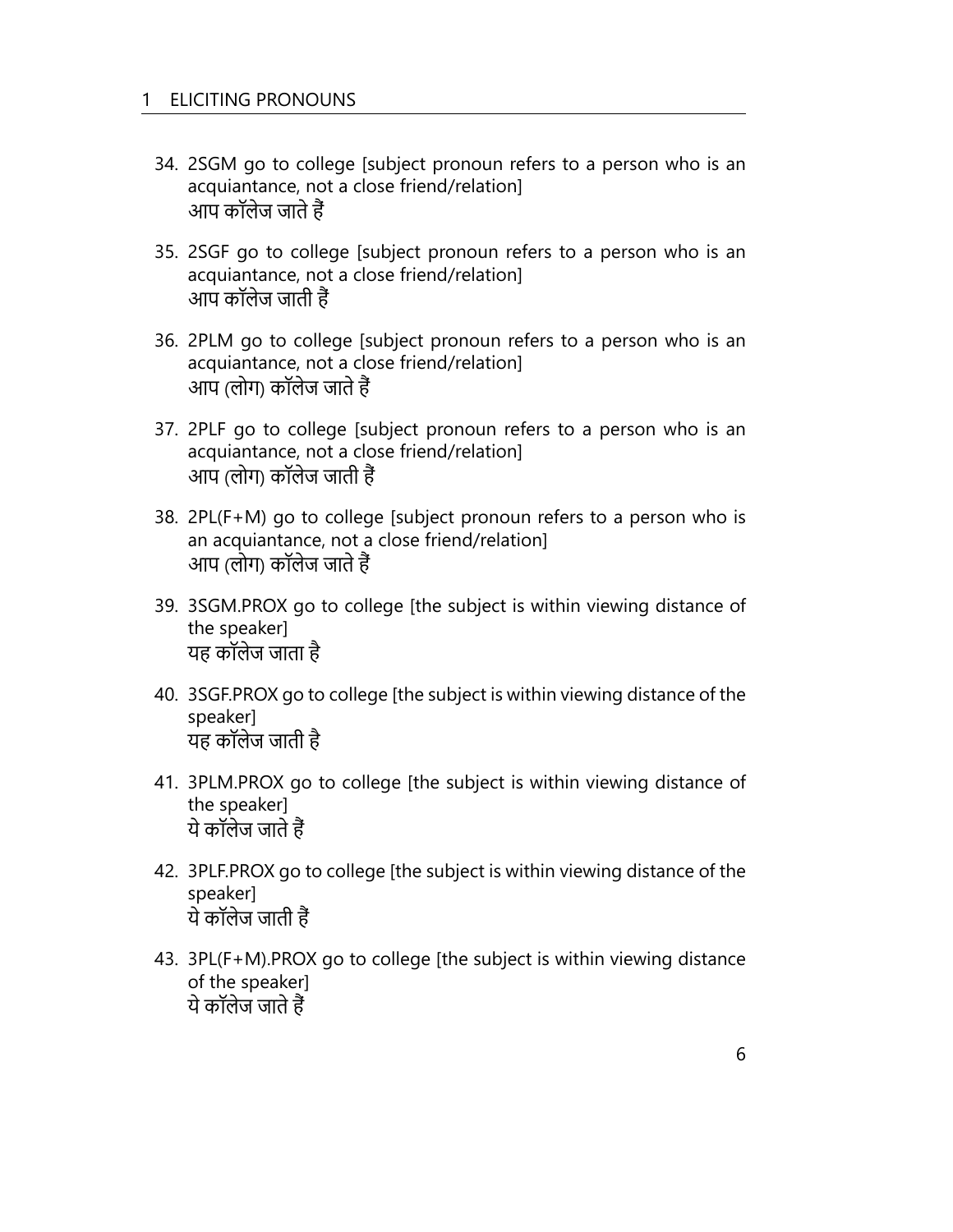- 44. 3SGM.DIST go to college [the subject cannot be seen by the speaker or is distantly located from the speaker] वह कॉलेज जाता है
- 45. 3SGF.DIST go to college [the subject cannot be seen by the speaker or is distantly located from the speaker] वह कॉलेज जाती है
- 46. 3PLM.DIST go to college [the subject cannot be seen by the speaker or is distantly located from the speaker] वे कॉलेज जाते हैं
- 47. 3PLF.DIST go to college [the subject cannot be seen by the speaker or is distantly located from the speaker] वे कॉलेज जाती हैं
- 48. 3PL(F+M).DIST go to college [the subject cannot be seen by the speaker or is distantly located from the speaker] वे कॉलेज जाते हैं
- 49. 3SGM [The subject referent is older than the speaker/ is just an acquaintance/ yields more power than the speaker] वे कॉलेज जाते हैं
- 50. 3SGF [The subject referent is older than the speaker/ is just an acquaintance/ yields more power than the speaker] वे कॉलेज जाती हैं
- 51. 3PLM [The subject referent is older than the speaker/ is just an acquaintance/ yields more power than the speaker] वे कॉलेज जाते हैं
- 52. 3PLF [The subject referent is older than the speaker/ is just an acquaintance/ yields more power than the speaker] वे कॉलेज जाती हैं
- 53. 3PL (M+F) [The subject referent is older than the speaker/ is just an acquaintance/ yields more power than the speaker] वे कॉलेज जाते हैं

#### **1.1.2 pronouns in ergative case**

Tense PAST Aspect PERFECTIVE

54. 1SGM ate apples मैने सेब खाये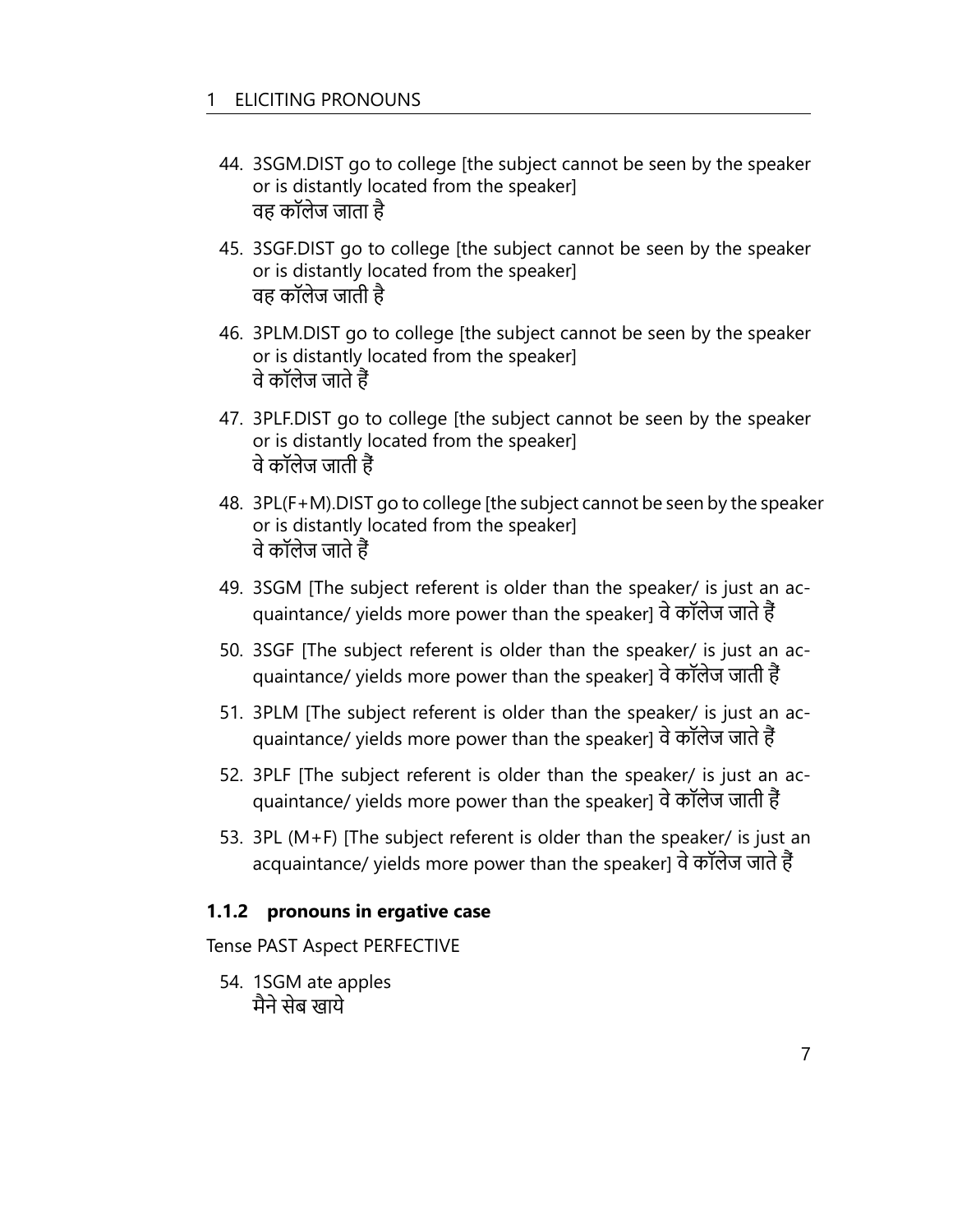- 55. 1SGF ate apples मैने सेब खाये
- 56. 1PLM.INCL ate apples [subject pronoun refers to more than two people, all male] हमने सेब खाये
- 57. 1PLF.INCL ate apples [subject pronoun refers to more than two people, all female] हमने सेब खाये
- 58. 1PL(F+M).INCL ate apples [subject pronoun refers to more than two people, a mixture of males and females] हमने सेब खाये
- 59. 1PLM.EXCL ate apples [subject pronoun refers to more than two people, all male] हमने सेब खाये
- 60. 1PLF.EXCL ate apples [subject pronoun refers to more than two people, all female] हमने सेब खाये
- 61. 1PL(F+M).EXCL ate apples [subject pronoun refers to more than two people, a mixture of males and females] हमने सेब खाये
- 62. 2SGM ate apples [subject pronoun refers to a person who is younger than the speaker] तूने/तुमने सेब खाए
- 63. 2SGF ate apples [subject pronoun refers to a person who is younger than the speaker तुम (लोगों ने) सेब खाए
- 64. 2PLM ate apples [subject pronoun refers to a person who is younger than the speaker] तुम (लोगों ने) सेब खाए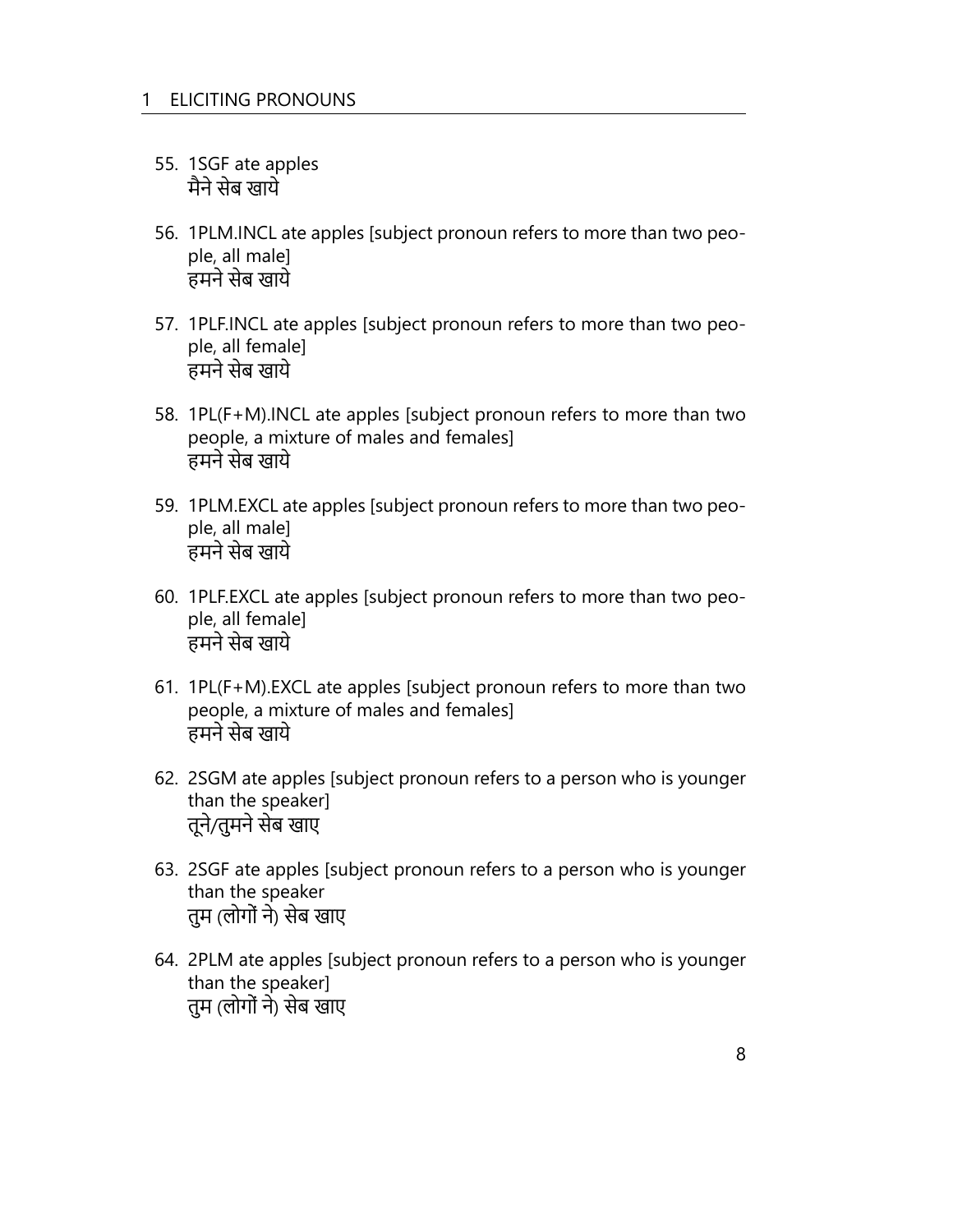- 65. 2PLF ate apples [subject pronoun refers to a person who is younger than the speaker] तुम (लोगों ने) सेब खाए
- 66. 2PL(F+M) ate apples [subject pronoun refers to a person who is younger than the speaker] तुम (लोगों ने) सेब खाए
- 67. 2SGM ate apples [subject pronoun refers to a person who is younger than the speaker] तूने/तुमने सेब खाए
- 68. 2SGF ate apples [subject pronoun refers to a person who yields less power than the speaker] तुम (लोगों ने) सेब खाए
- 69. 2PLM ate apples [subject pronoun refers to a person who yields less power than the speaker] तुम (लोगों ने) सेब खाए
- 70. 2PLF ate apples [subject pronoun refers to a person who yields less power than the speaker] तुम (लोगों ने) सेब खाए
- 71. 2PL(F+M) ate apples [subject pronoun refers to a person who yields less power than the speaker] तुम (लोगों ने) सेब खाए
- 72. 2SGM ate apples [subject pronoun refers to a person who is closely related to the speaker] तूने/तुमने सेब खाए
- 73. 2SGF ate apples [subject pronoun refers to a person who is closely related to the speaker] तुम (लोगों ने) सेब खाए
- 74. 2PLM ate apples [subject pronoun refers to a person who is closely related to the speaker] तुम (लोगों ने) सेब खाए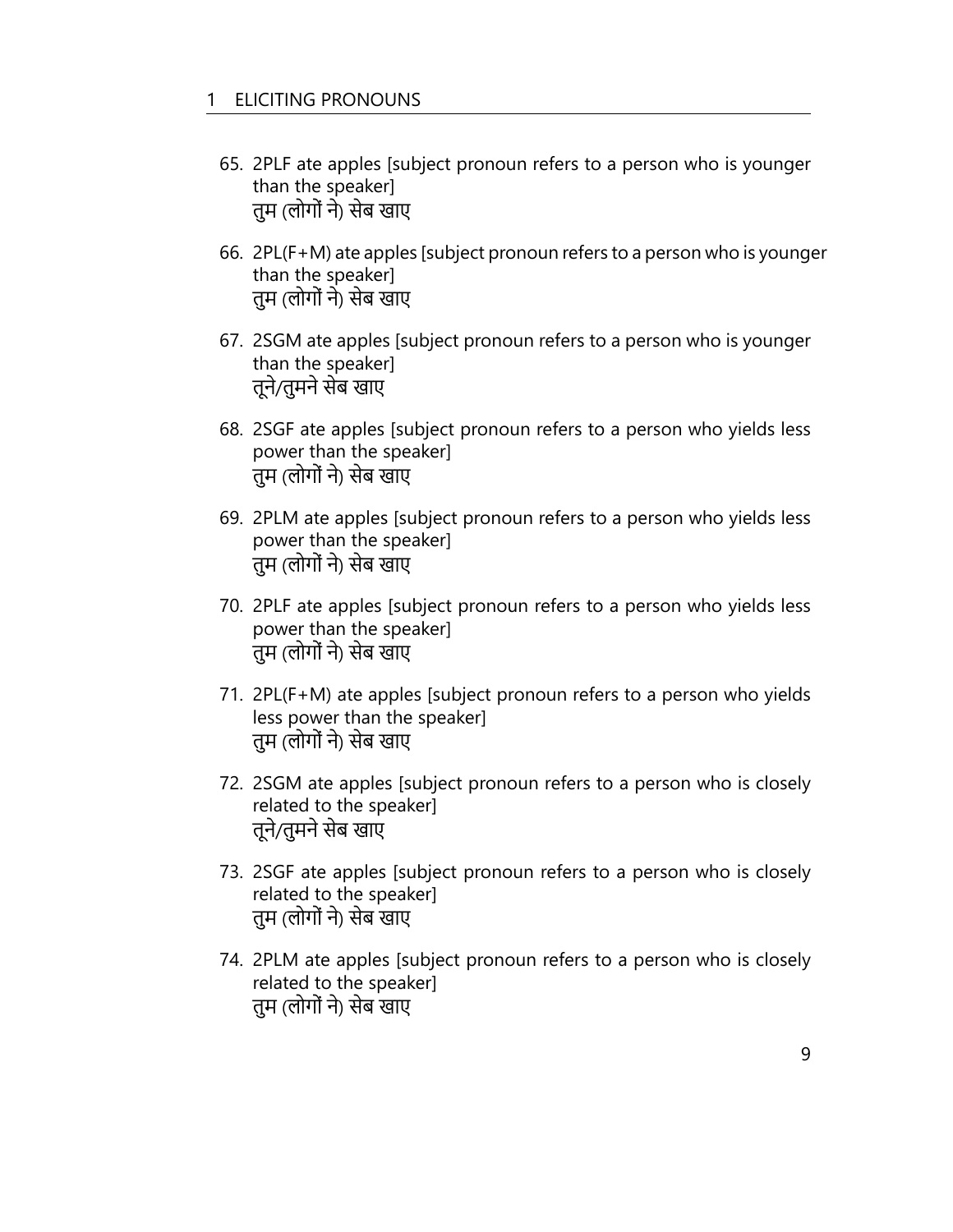- 75. 2PLF ate apples [subject pronoun refers to a person who is closely related to the speaker] तुम (लोगों ने) सेब खाए
- 76. 2PL(F+M) ate apples [subject pronoun refers to a person who is closely related to the speaker] तुम (लोगों ने) सेब खाए
- 77. 2SGM ate apples [subject pronoun refers to a person who is older than the speaker] आपने सेब खाए
- 78. 2SGF ate apples [subject pronoun refers to a person who is older than the speaker] आपने सेब खाए
- 79. 2PLM ate apples [subject pronoun refers to a person who is older than the speaker] आप (लोगों) ने सेब खाए
- 80. 2PLF ate apples [subject pronoun refers to a person who is older than the speaker] आप (लोगों) ने सेब खाए
- 81. 2PL(F+M) ate apples [subject pronoun refers to a person who is older than the speaker] आप (लोगों) ने सेब खाए
- 82. 2SGM ate apples [subject pronoun refers to a person who yields more power than the speaker] आपने सेब खाए
- 83. 2SGF ate apples [subject pronoun refers to a person who yields more power than the speaker] आपने सेब खाए
- 84. 2PLM ate apples [subject pronoun refers to a person who yields more power than the speaker] आप (लोगों) ने सेब खाए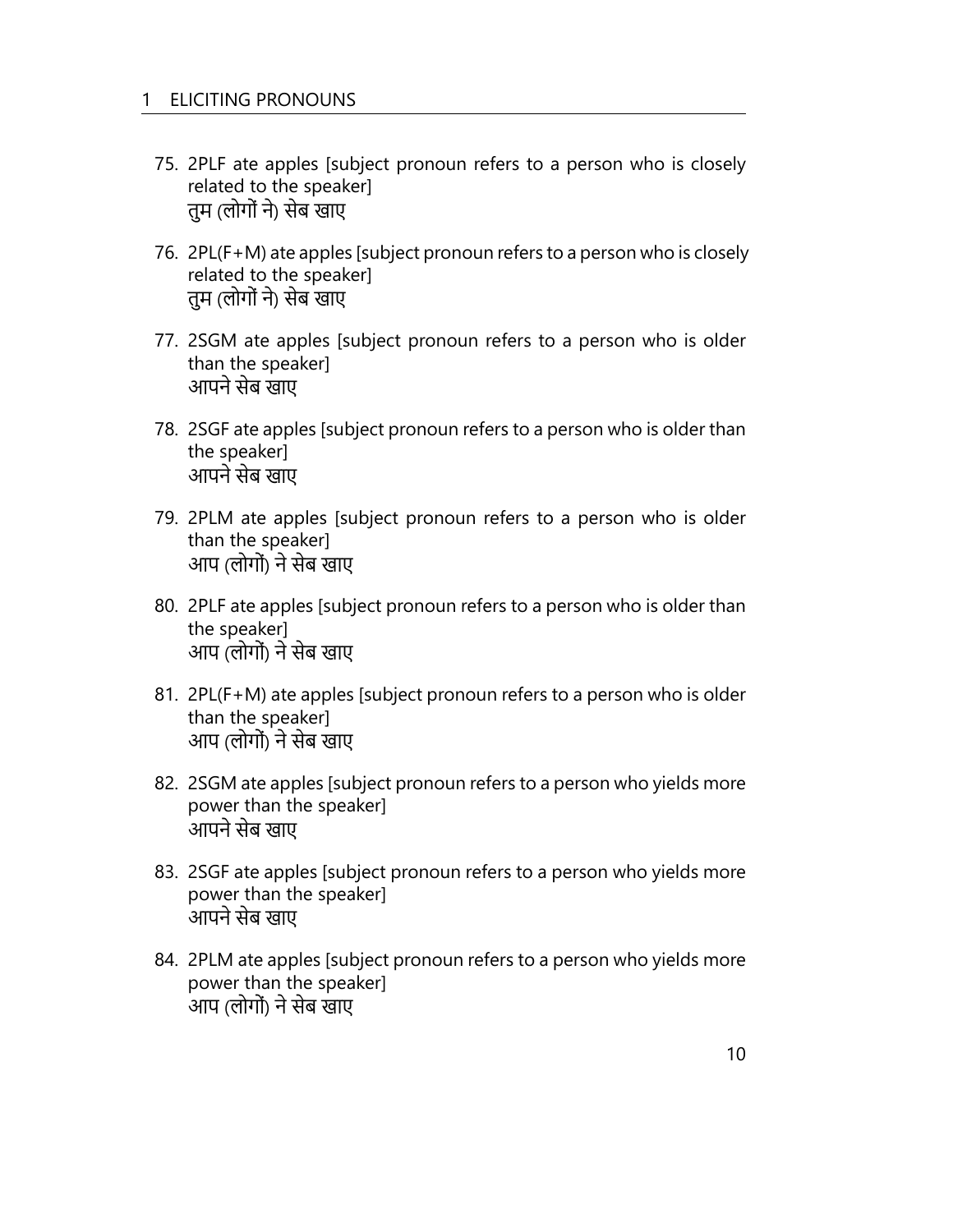- 85. 2PLF ate apples [subject pronoun refers to a person who yields more power than the speaker] आप (लोगों) ने सेब खाए
- 86. 2PL(F+M) ate apples [subject pronoun refers to a person who yields more power than the speaker] आप (लोगों) ने सेब खाए
- 87. 2SGM ate apples [subject pronoun refers to a person who is an acquiantance, not a close friend/relation] आपने सेब खाए
- 88. 2SGF ate apples [subject pronoun refers to a person who is an acquiantance, not a close friend/relation] आपने सेब खाए
- 89. 2PLM ate apples [subject pronoun refers to a person who is an acquiantance, not a close friend/relation] आप (लोगों) ने सेब खाए
- 90. 2PLF ate apples [subject pronoun refers to a person who is an acquiantance, not a close friend/relation] आप (लोगों) ने सेब खाए
- 91. 2PL(F+M) ate apples [subject pronoun refers to a person who is an acquiantance, not a close friend/relation] आप (लोगों) ने सेब खाए
- 92. 3SGM.PROX ate apples [the subject is within viewing distance of the speaker] इसने सेब खाए
- 93. 3SGF.PROX ate apples [the subject is within viewing distance of the speaker] इसने सेब खाए
- 94. 3PLM.PROX ate apples [the subject is within viewing distance of the speaker] इन्होने सेब खाए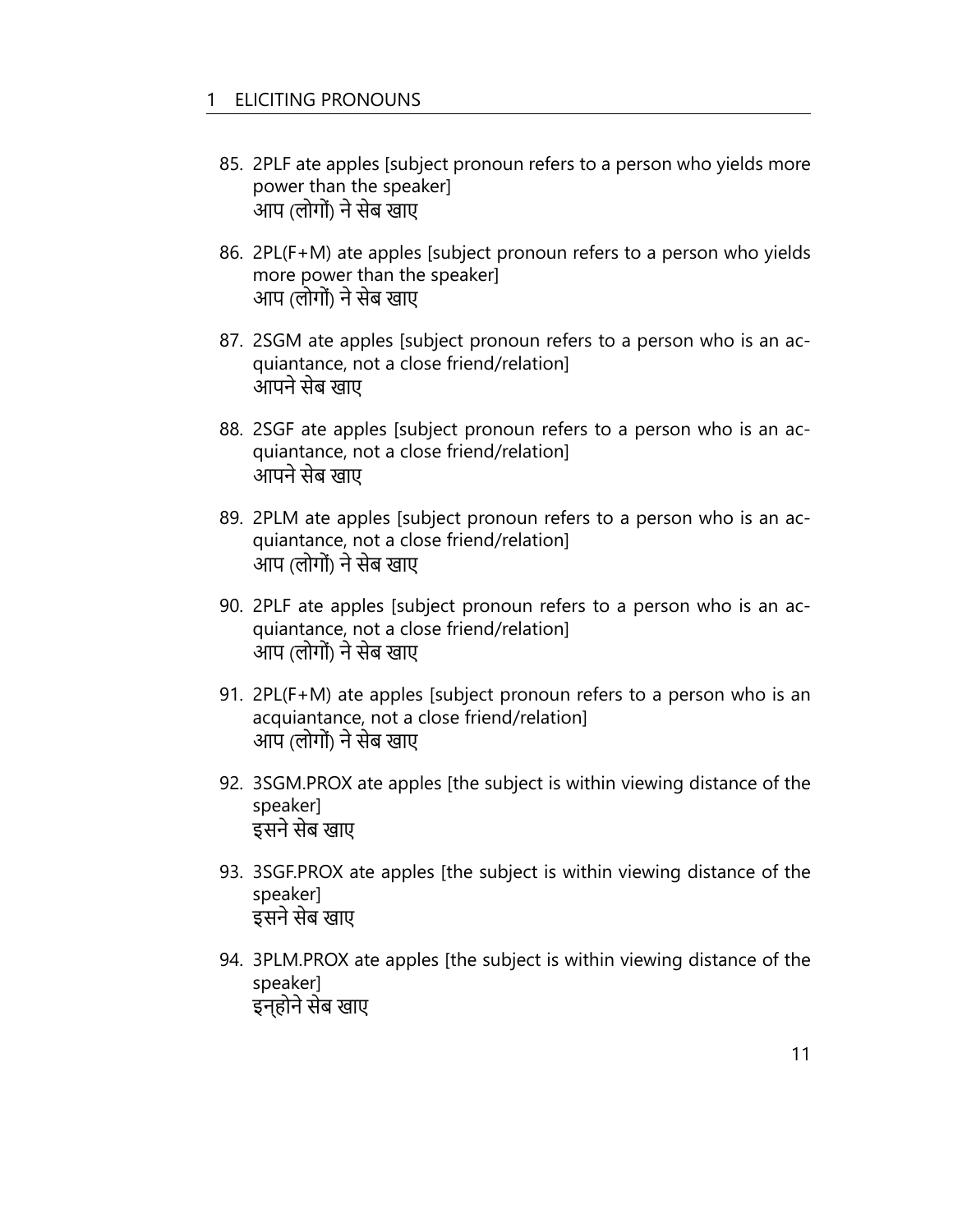- 95. 3PLF.PROX ate apples [the subject is within viewing distance of the speaker] इन्होने सेब खाए
- 96. 3PL(F+M).PROX ate apples [the subject is within viewing distance of the speaker] इन्होने सेब खाए
- 97. 3SGM.DIST ate apples [the subject cannot be seen by the speaker or is distantly located from the speaker] उसने सेब खाए
- 98. 3SGF.DIST ate apples [the subject cannot be seen by the speaker or is distantly located from the speaker] उसने सेब खाए
- 99. 3PLM.DIST ate apples [the subject cannot be seen by the speaker or is distantly located from the speaker] उन्होने सेब खाए
- 100. 3PLF.DIST ate apples [the subject cannot be seen by the speaker or is distantly located from the speaker] उन्होने सेब खाए
- 101. 3PL(F+M).DIST ate apples [the subject cannot be seen by the speaker or is distantly located from the speaker] उन्होने सेब खाए
- 102. 3SGM [The subject referent is older than the speaker/ is just an acquaintance/ yields more power than the speaker] उन्होने सेब खाए
- 103. 3SGF [The subject referent is older than the speaker/ is just an acquaintance/ yields more power than the speaker] उन्होने सेब खाए
- 104. 3PLM [The subject referent is older than the speaker/ is just an acquaintance/ yields more power than the speaker] उन्होने सेब खाए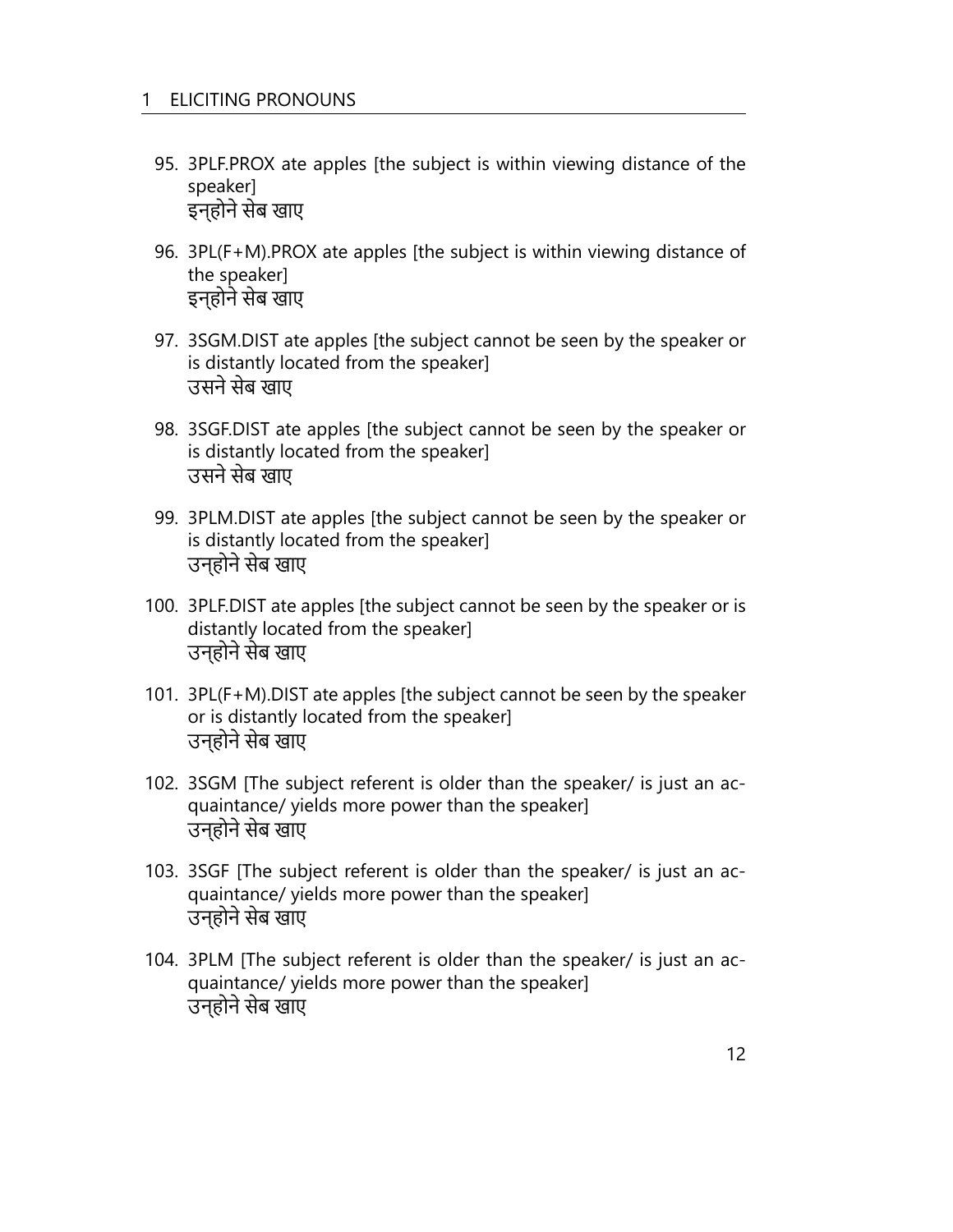- 105. 3PLF [The subject referent is older than the speaker/ is just an acquaintance/ yields more power than the speaker] उन्होने सेब खाए
- 106. 3PL (M+F) [The subject referent is older than the speaker/ is just an acquaintance/ yields more power than the speaker] उन्होने सेब खाए

#### **1.1.3 pronouns in the subject position of experiencer verbs**

- 107. 1SGM be (cont.) scared मुझे डर लग रहा है
- 108. 1SGF be (cont.) scared मुझे डर लग रहा है
- 109. 1PLM.INCL be (cont.) scared [subject pronoun refers to more than two people, all male] हमें डर लग रहा है
- 110. 1PLF.INCL be (cont.) scared [subject pronoun refers to more than two people, all female] हमें डर लग रहा है
- 111. 1PL(F+M).INCL be (cont.) scared [subject pronoun refers to more than two people, a mixture of males and females] हमें डर लग रहा है
- 112. 1PLM.EXCL be (cont.) scared [subject pronoun refers to more than two people, all male] हमें डर लग रहा है
- 113. 1PLF.EXCL be (cont.) scared [subject pronoun refers to more than two people, all female] हमें डर लग रहा है
- 114. 1PL(F+M).EXCL be (cont.) scared [subject pronoun refers to more than two people, a mixture of males and females] हमें डर लग रहा है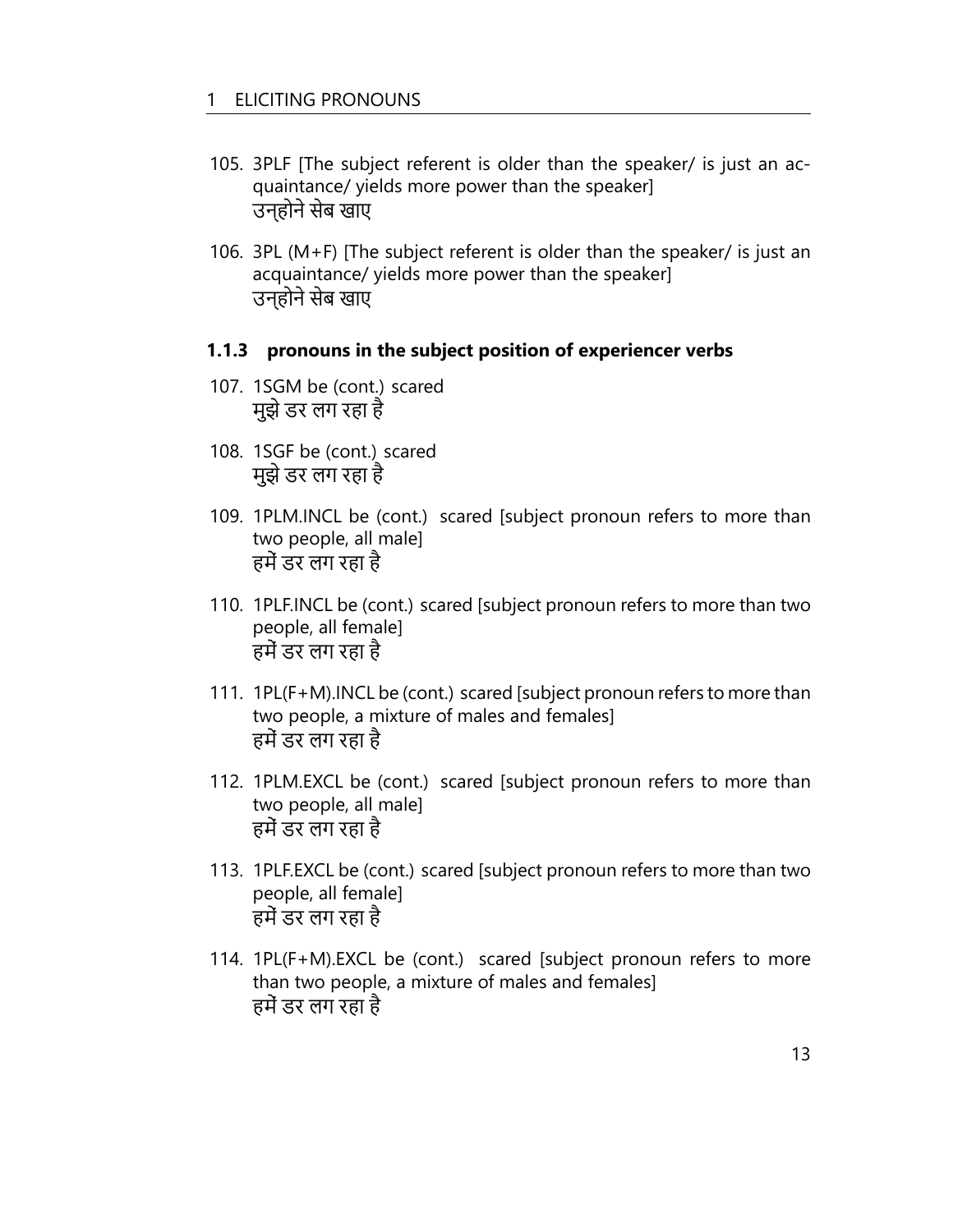- 115. 2SGM be (cont.) scared [subject pronoun refers to a person who is younger than the speaker] तुझे/तुम्हे डर लग रहा है
- 116. 2SGF be (cont.) scared [subject pronoun refers to a person who is younger than the speaker] तुझे/तुम्हे डर लग रहा है
- 117. 2PLM be (cont.) scared [subject pronoun refers to a person who is younger than the speaker] तुम (लोगों) को डर लग रहा है
- 118. 2PLF be (cont.) scared [subject pronoun refers to a person who is younger than the speaker] तुम (लोगों) को डर लग रहा है
- 119. 2PL(F+M) be (cont.) scared [subject pronoun refers to a person who is younger than the speaker] तुम (लोगों) को डर लग रहा है
- 120. 2SGM be (cont.) scared [subject pronoun refers to a person who yields less power than the speaker] तुझे/तुम्हे डर लग रहा है
- 121. 2SGF be (cont.) scared [subject pronoun refers to a person who yields less power than the speaker] तुझे/तुम्हे डर लग रहा है
- 122. 2PLM be (cont.) scared [subject pronoun refers to a person who yields less power than the speaker] तुम (लोगों) को डर लग रहा है
- 123. 2PLF be (cont.) scared [subject pronoun refers to a person who yields less power than the speaker] तुम (लोगों) को डर लग रहा है
- 124. 2PL(F+M) be (cont.) scared [subject pronoun refers to a person who yields less power than the speaker] तुम (लोगों) को डर लग रहा है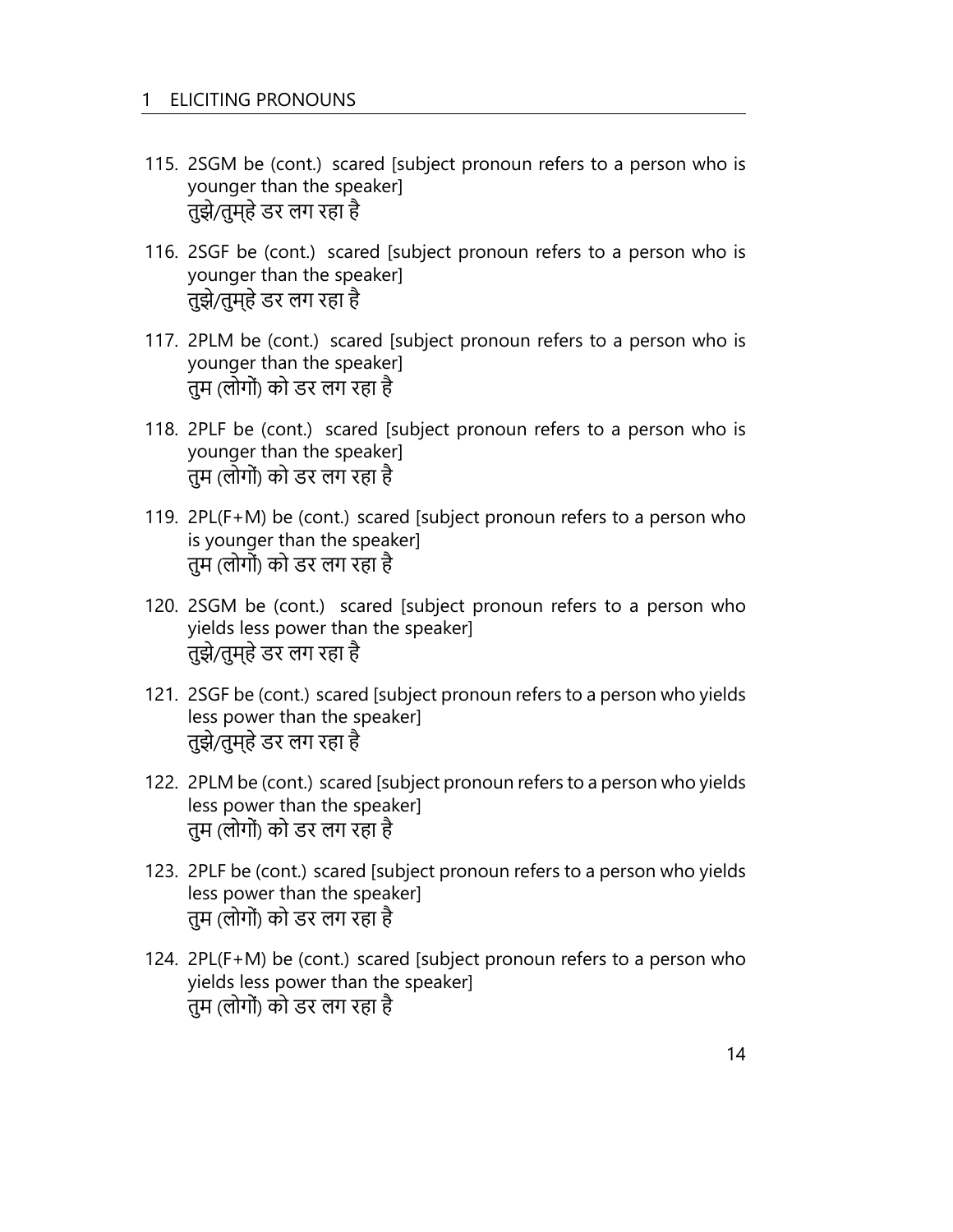- 125. 2SGM be (cont.) scared [subject pronoun refers to a person who is closely related to the speaker] तुझे/तुम्हे डर लग रहा है
- 126. 2SGF be (cont.) scared [subject pronoun refers to a person who is closely related to the speaker] तुझे/तुम्हे डर लग रहा है
- 127. 2PLM be (cont.) scared [subject pronoun refers to a person who is closely related to the speaker] तुम (लोगों) को डर लग रहा है
- 128. 2PLF be (cont.) scared [subject pronoun refers to a person who is closely related to the speaker] तुम (लोगों) को डर लग रहा है
- 129. 2PL(F+M) be (cont.) scared [subject pronoun refers to a person who is closely related to the speaker] तुम (लोगों) को डर लग रहा है
- 130. 2SGM be (cont.) scared [subject pronoun refers to a person who is older/ than the speaker] आपको दर लग रहा है
- 131. 2SGF be (cont.) scared [subject pronoun refers to a person who is older/ than the speaker] आपको दर लग रहा है
- 132. 2PLM be (cont.) scared [subject pronoun refers to a person who is older/ than the speaker] आप लोगों को दर लग रहा है
- 133. 2PLF be (cont.) scared [subject pronoun refers to a person who is older/ than the speaker] आप लोगों को दर लग रहा है
- 134. 2PL(F+M) be (cont.) scared [subject pronoun refers to a person who is older/ than the speaker] आप लोगों को दर लग रहा है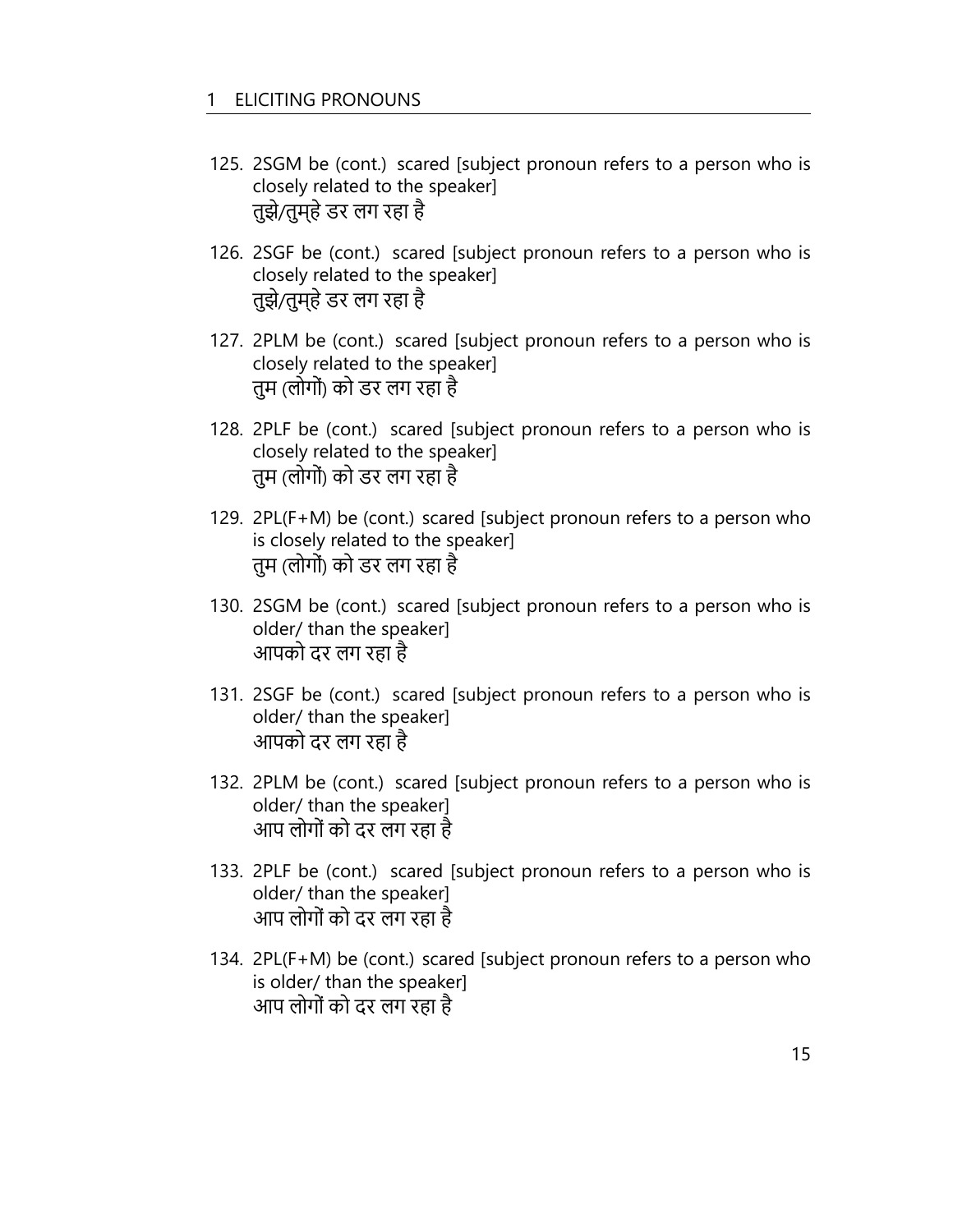- 135. 2SGM be (cont.) scared [subject pronoun refers to a person who yields more power than the speaker] आपको दर लग रहा है
- 136. 2SGF be (cont.) scared [subject pronoun refers to a person who yields more power than the speaker] आपको दर लग रहा है
- 137. 2PLM be (cont.) scared [subject pronoun refers to a person who yields more power than the speaker] आप लोगों को दर लग रहा है
- 138. 2PLF be (cont.) scared [subject pronoun refers to a person who yields more power than the speaker] आप लोगों को दर लग रहा है
- 139. 2PL(F+M) be (cont.) scared [subject pronoun refers to a person who yields more power than the speaker] आप लोगों को दर लग रहा है
- 140. 2SGM be (cont.) scared [subject pronoun refers to a person who is an acquiantance, not a close friend/relation] आपको दर लग रहा है
- 141. 2SGF be (cont.) scared [subject pronoun refers to a person who is an acquiantance, not a close friend/relation] आपको दर लग रहा है
- 142. 2PLM be (cont.) scared [subject pronoun refers to a person who is an acquiantance, not a close friend/relation] आप लोगों को दर लग रहा है
- 143. 2PLF be (cont.) scared [subject pronoun refers to a person who is an acquiantance, not a close friend/relation] आप लोगों को दर लग रहा है
- 144. 2PL(F+M) be (cont.) scared [subject pronoun refers to a person who is an acquiantance, not a close friend/relation] आप लोगों को दर लग रहा है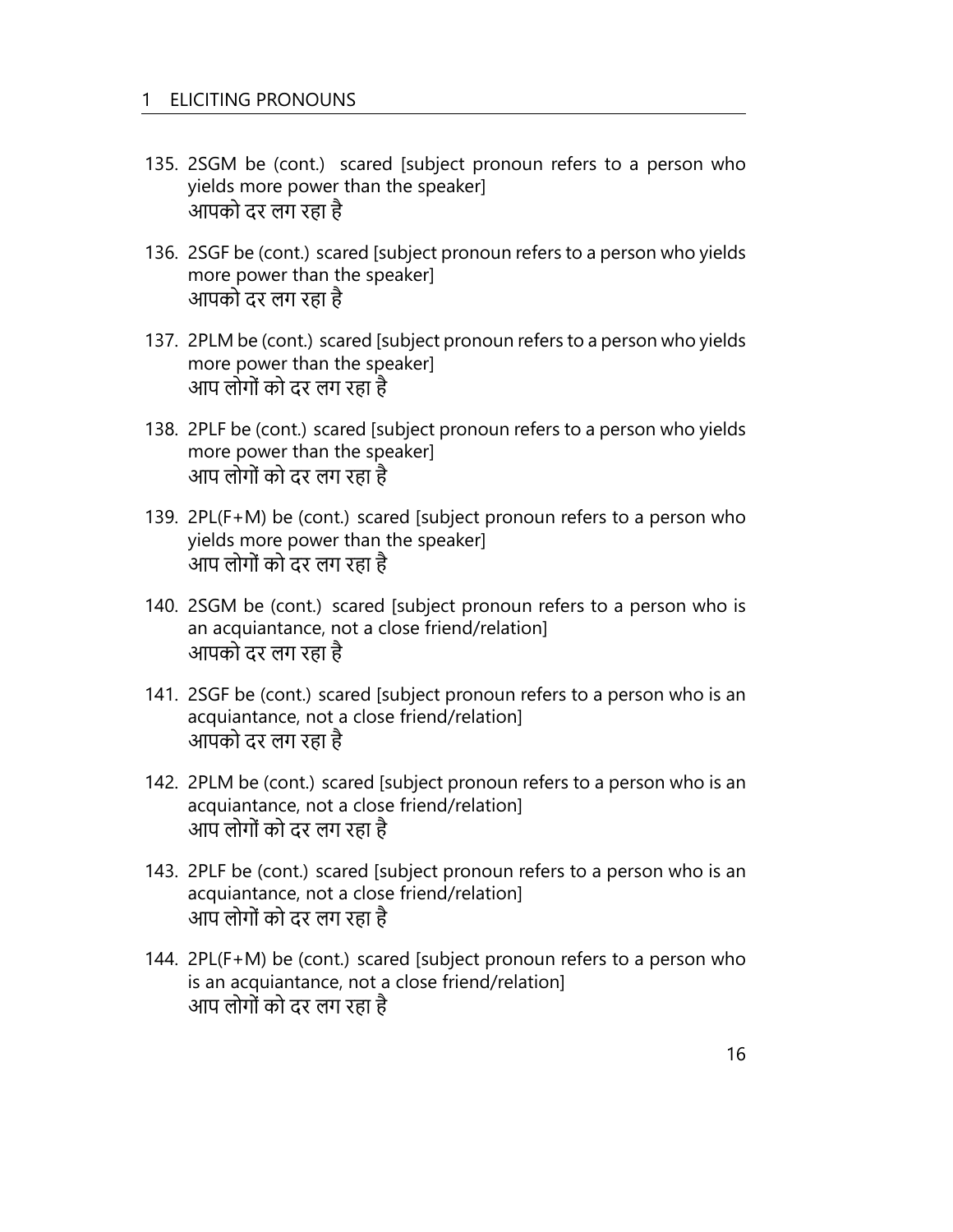- 145. 3SGM.PROX be (cont.) scared [the subject is within viewing distance of the speaker] इसको डर लग रहा है
- 146. 3SGF.PROX be (cont.) scared [the subject is within viewing distance of the speaker] इसको डर लग रहा है
- 147. 3PLM.PROX be (cont.) scared [the subject is within viewing distance of the speaker] इनको डर लग रहा है
- 148. 3PLF.PROX be (cont.) scared [the subject is within viewing distance of the speaker] इनको डर लग रहा है
- 149. 3PL(F+M).PROX be (cont.) scared [the subject is within viewing distance of the speaker] इनको डर लग रहा है
- 150. 3SGM.DIST be (cont.) scared [the subject cannot be seen by the speaker or is distantly located from the speaker] उसको डर लग रहा है
- 151. 3SGF.DIST be (cont.) scared [the subject cannot be seen by the speaker or is distantly located from the speaker] उसको डर लग रहा है
- 152. 3PLM.DIST be (cont.) scared [the subject cannot be seen by the speaker or is distantly located from the speaker] उनको डर लग रहा है
- 153. 3PLF.DIST be (cont.) scared [the subject cannot be seen by the speaker or is distantly located from the speaker] उनको डर लग रहा है
- 154. 3PL(F+M).DIST be (cont.) scared [the subject cannot be seen by the speaker or is distantly located from the speaker] उनको डर लग रहा है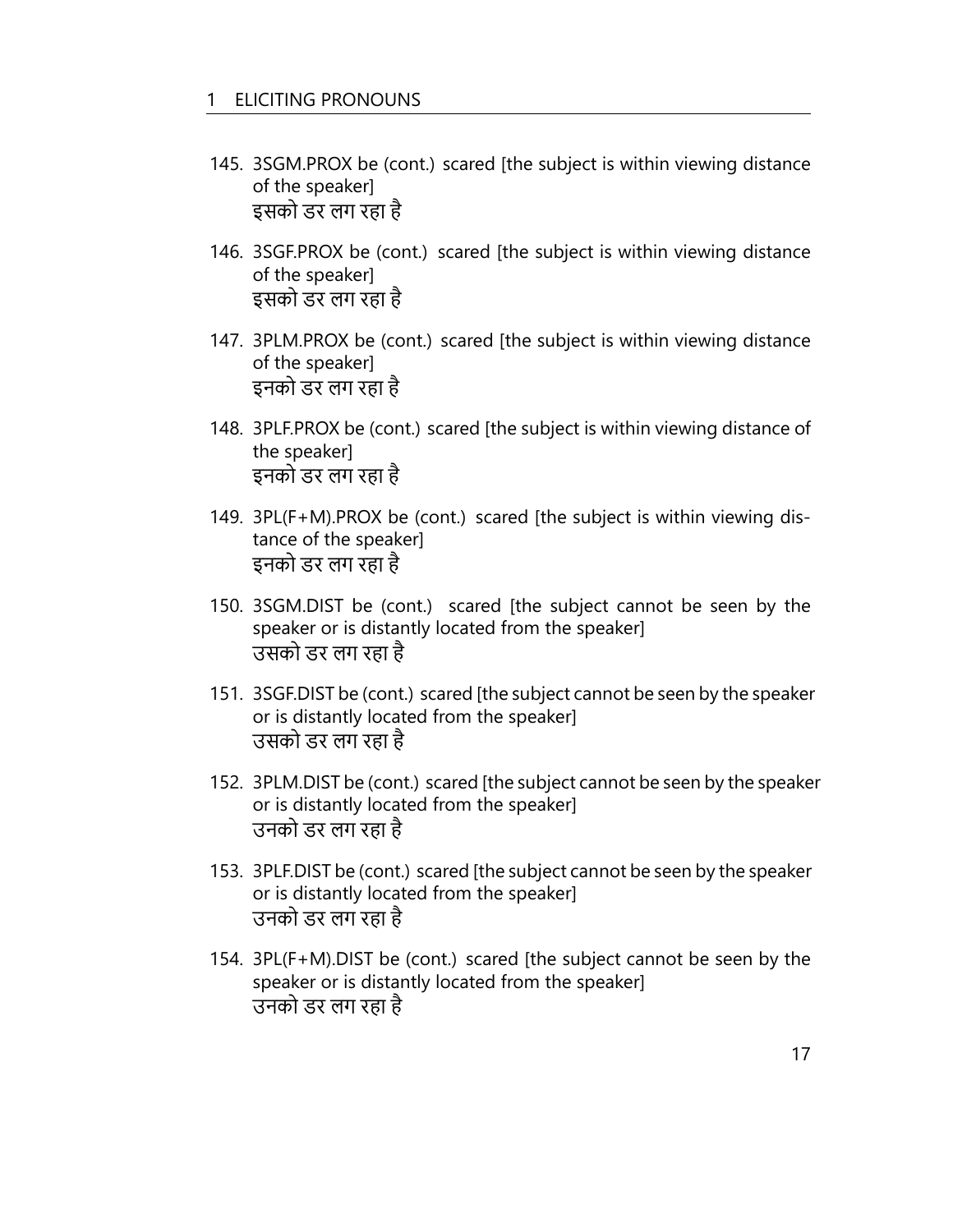- 155. 3SGM [The subject referent is older than the speaker/ is just an acquaintance/ yields more power than the speaker] उनको डर लग रहा है
- 156. 3SGF [The subject referent is older than the speaker/ is just an acquaintance/ yields more power than the speaker] उनको डर लग रहा है
- 157. 3PLM [The subject referent is older than the speaker/ is just an acquaintance/ yields more power than the speaker] उनको डर लग रहा है
- 158. 3PLF [The subject referent is older than the speaker/ is just an acquaintance/ yields more power than the speaker] उनको डर लग रहा है
- 159. 3PL (M+F) [The subject referent is older than the speaker/ is just an acquaintance/ yields more power than the speaker] उनको डर लग रहा है

### **1.2 pronouns in direct object position**

- 160. Pema will beat 1SGM पेमा मुझे मारेगी
- 161. Pema will beat 1SGF पेमा मुझे मारेगी
- 162. Pema will beat 1PLM.INCL [object pronoun refers to more than two people, all male] पेमा हमें मारेगी
- 163. Pema will beat 1PLF.INCL [object pronoun refers to more than two people, all female] पेमा हमें मारेगी
- 164. Pema will beat 1PL(F+M).INCL [object pronoun refers to more than two people, a mixture of males and females] पेमा हमें मारेगी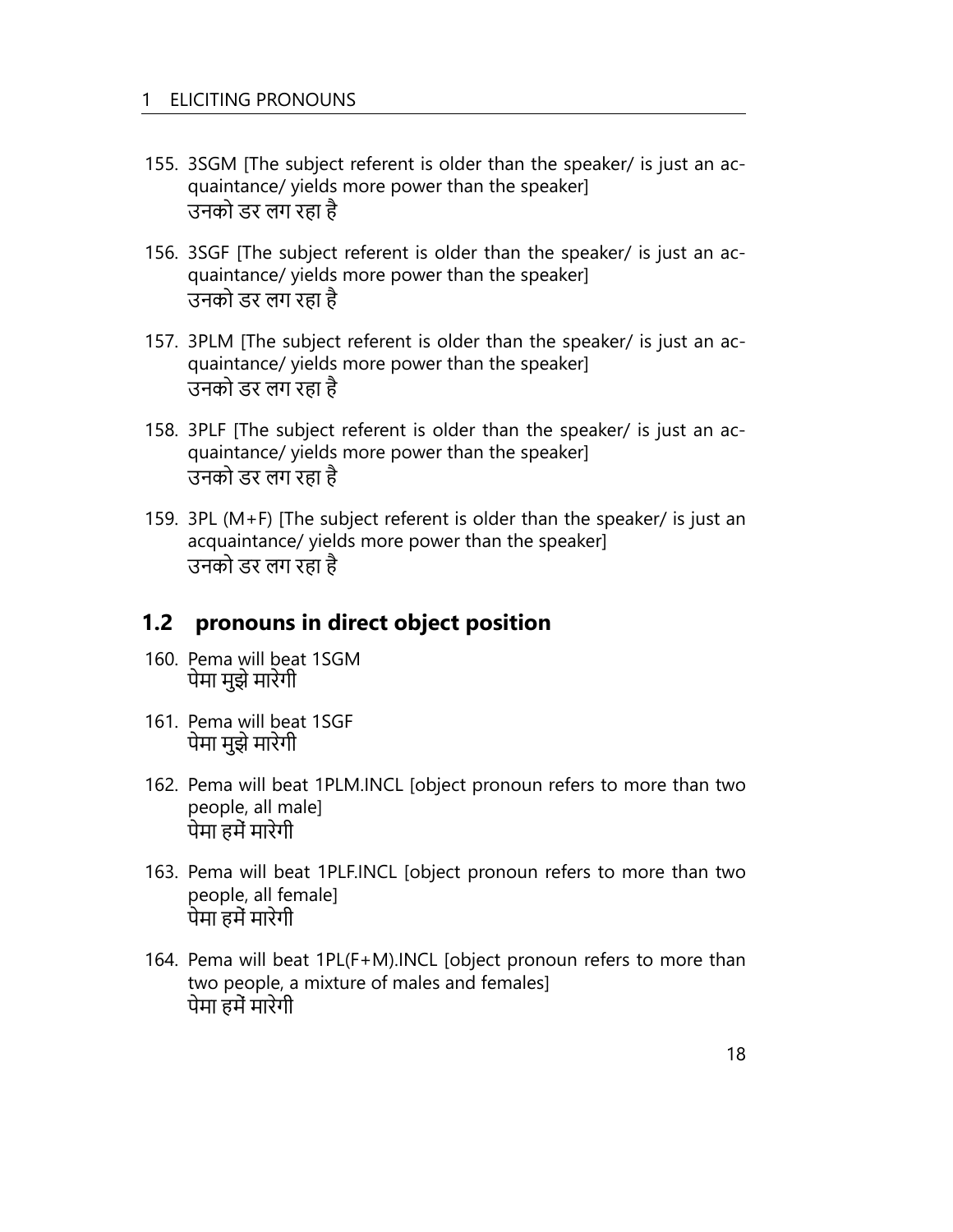- 165. Pema will beat 1PLM.EXCL [object pronoun refers to more than two people, all male] पेमा हमें मारेगी
- 166. Pema will beat 1PLF.EXCL [object pronoun refers to more than two people, all female] पेमा हमें मारेगी
- 167. Pema will beat 1PL(F+M).EXCL [object pronoun refers to more than two people, a mixture of males and females] पेमा हमें मारेगी
- 168. Pema will beat 2SGM [object pronoun refers to a person who is younger than the speaker] पेमा तुझे/तुमको मारेगी
- 169. Pema will beat 2SGF [object pronoun refers to a person who is younger than the speaker] पेमा तुझे/तुमको मारेगी
- 170. Pema will beat 2PLM [object pronoun refers to a person who is younger than the speaker] पेमा तुम (लोगों) को मारेगी
- 171. Pema will beat 2PLF [object pronoun refers to a person who is younger than the speaker] पेमा तुम (लोगों) को मारेगी
- 172. Pema will beat 2PL(F+M) [object pronoun refers to a person who is younger than the speaker] पेमा तुम (लोगों) को मारेगी
- 173. Pema will beat 2SGM [object pronoun refers to a person who yields less power than the speaker] पेमा तुझे/तुमको मारेगी
- 174. Pema will beat 2SGF [object pronoun refers to a person who yields less power than the speaker] पेमा तुझे/तुमको मारेगी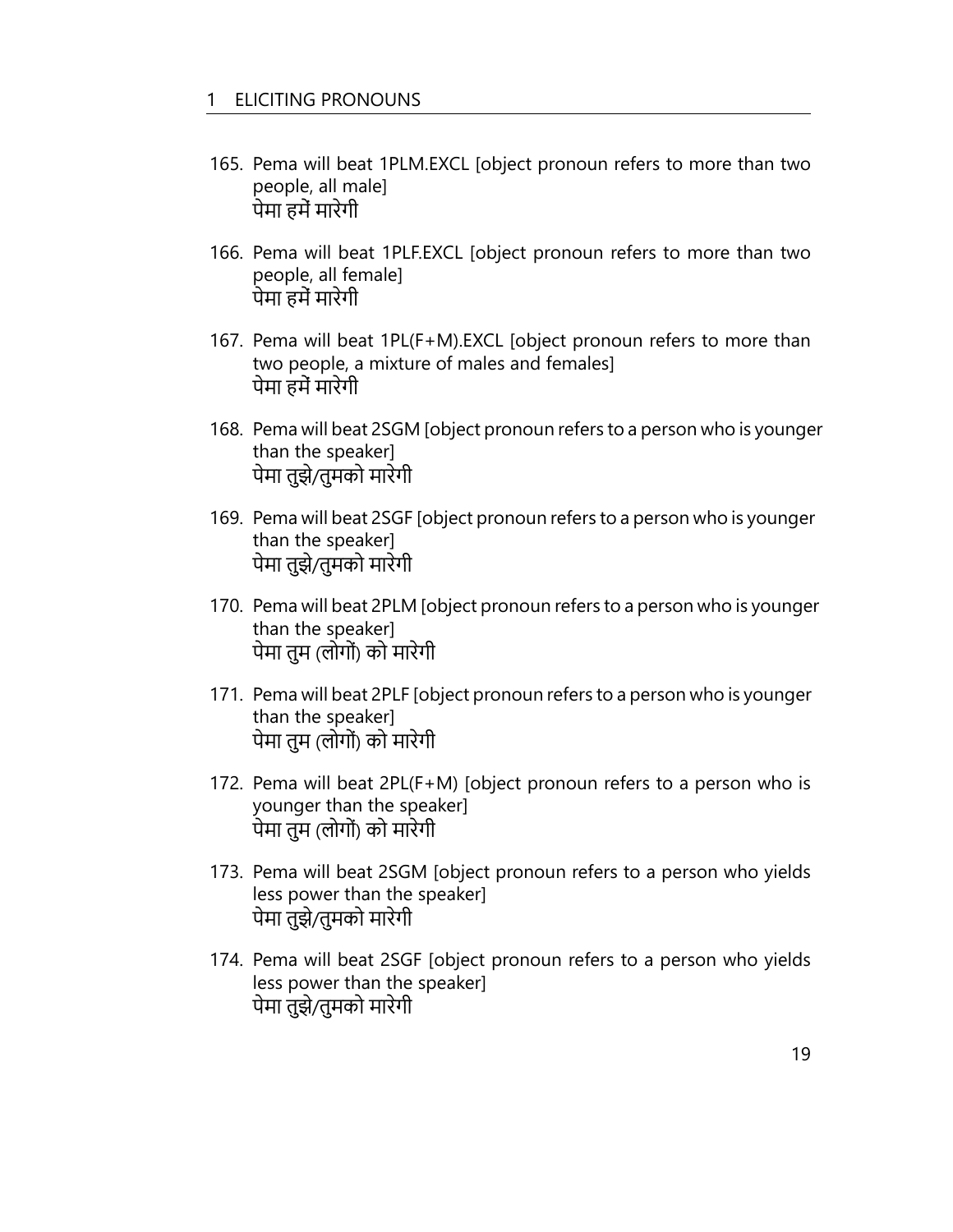- 175. Pema will beat 2PLM [object pronoun refers to a person who yields less power than the speaker] पेमा तुम (लोगों) को मारेगी
- 176. Pema will beat 2PLF [object pronoun refers to a person who yields less power than the speaker] पेमा तुम (लोगों) को मारेगी
- 177. Pema will beat 2PL(F+M) [object pronoun refers to a person who yields less power than the speaker] पेमा तुम (लोगों) को मारेगी
- 178. Pema will beat 2SGM [subject pronoun refers to a person who is closely related to the speaker] पेमा तुझे/तुमको मारेगी
- 179. Pema will beat 2SGF [subject pronoun refers to a person who is closely related to the speaker] पेमा तुझे/तुमको मारेगी
- 180. Pema will beat 2PLM [subject pronoun refers to a person who is closely related to the speaker] पेमा तुम (लोगों) को मारेगी
- 181. Pema will beat 2PLF [subject pronoun refers to a person who is closely related to the speaker] पेमा तुम (लोगों) को मारेगी
- 182. Pema will beat 2PL(F+M) [subject pronoun refers to a person who is closely related to the speaker] पेमा तुम (लोगों) को मारेगी
- 183. Pema will beat 2SGM [object pronoun refers to a person who is older than the speaker] पेमा आपको मारेगी
- 184. Pema will beat 2SGF [object pronoun refers to a person who is older than the speaker] पेमा आपको मारेगी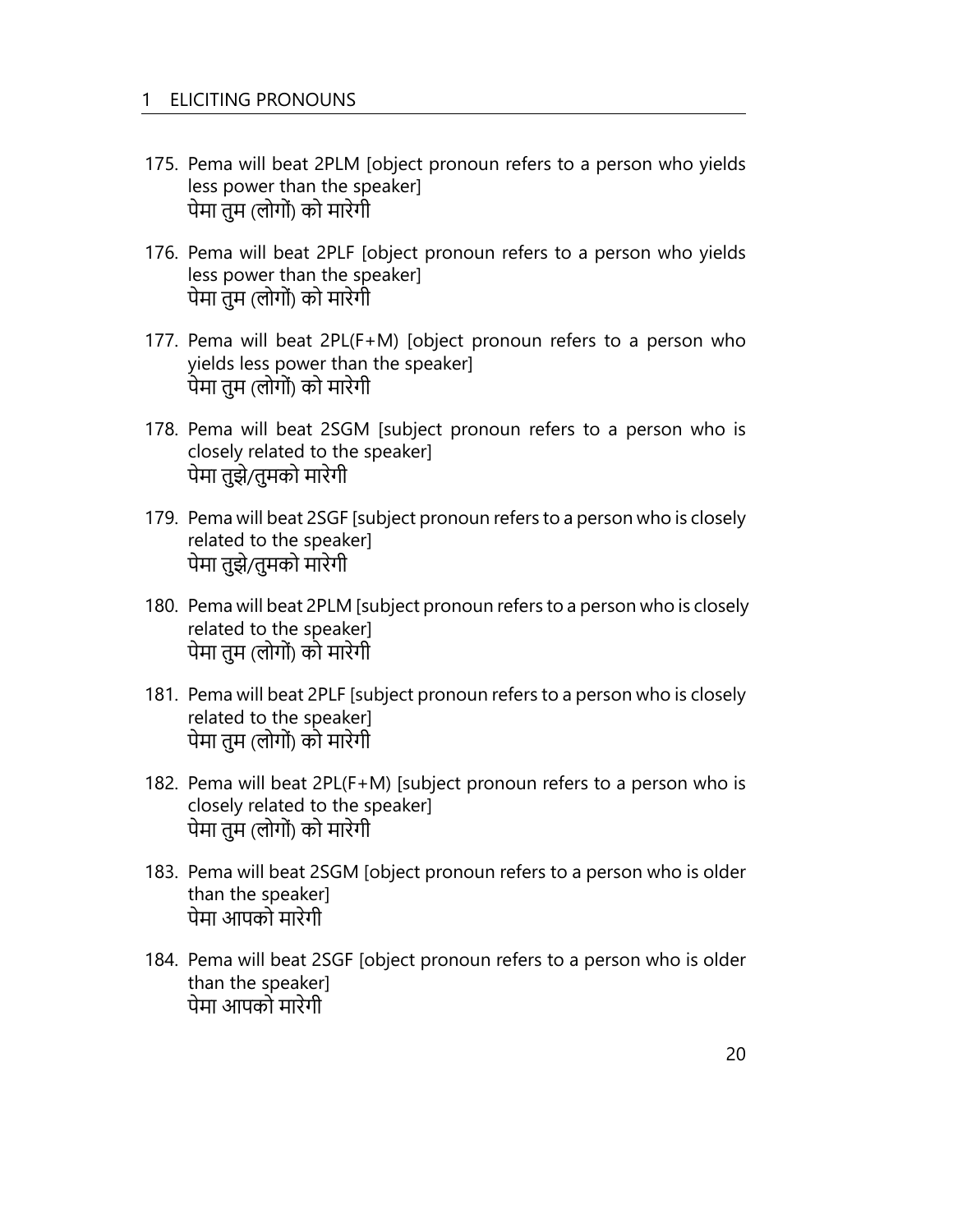- 185. Pema will beat 2PLM [object pronoun refers to a person who is older than the speaker] पेमा आप लोगों को मारेगी
- 186. Pema will beat 2PLF [object pronoun refers to a person who is older than the speaker] पेमा आप लोगों को मारेगी
- 187. Pema will beat 2PL(F+M) [object pronoun refers to a person who is older than the speaker] पेमा आप लोगों को मारेगी
- 188. Pema will beat 2SGM [object pronoun refers to a person who yields more power than the speaker] पेमा आपको मारेगी
- 189. Pema will beat 2SGF [object pronoun refers to a person who yields more power than the speaker] पेमा आपको मारेगी
- 190. Pema will beat 2PLM [object pronoun refers to a person who yields more power than the speaker] पेमा आप लोगों को मारेगी
- 191. Pema will beat 2PLF [object pronoun refers to a person who yields more power than the speaker] पेमा आप लोगों को मारेगी
- 192. Pema will beat 2PL(F+M) [object pronoun refers to a person who yields more power than the speaker] पेमा आप लोगों को मारेगी
- 193. Pema will beat 2SGM [subject pronoun refers to a person who is an acquiantance, not a close friend/relation] पेमा आपको मारेगी
- 194. Pema will beat 2SGF [subject pronoun refers to a person who is an acquiantance, not a close friend/relation] पेमा आपको मारेगी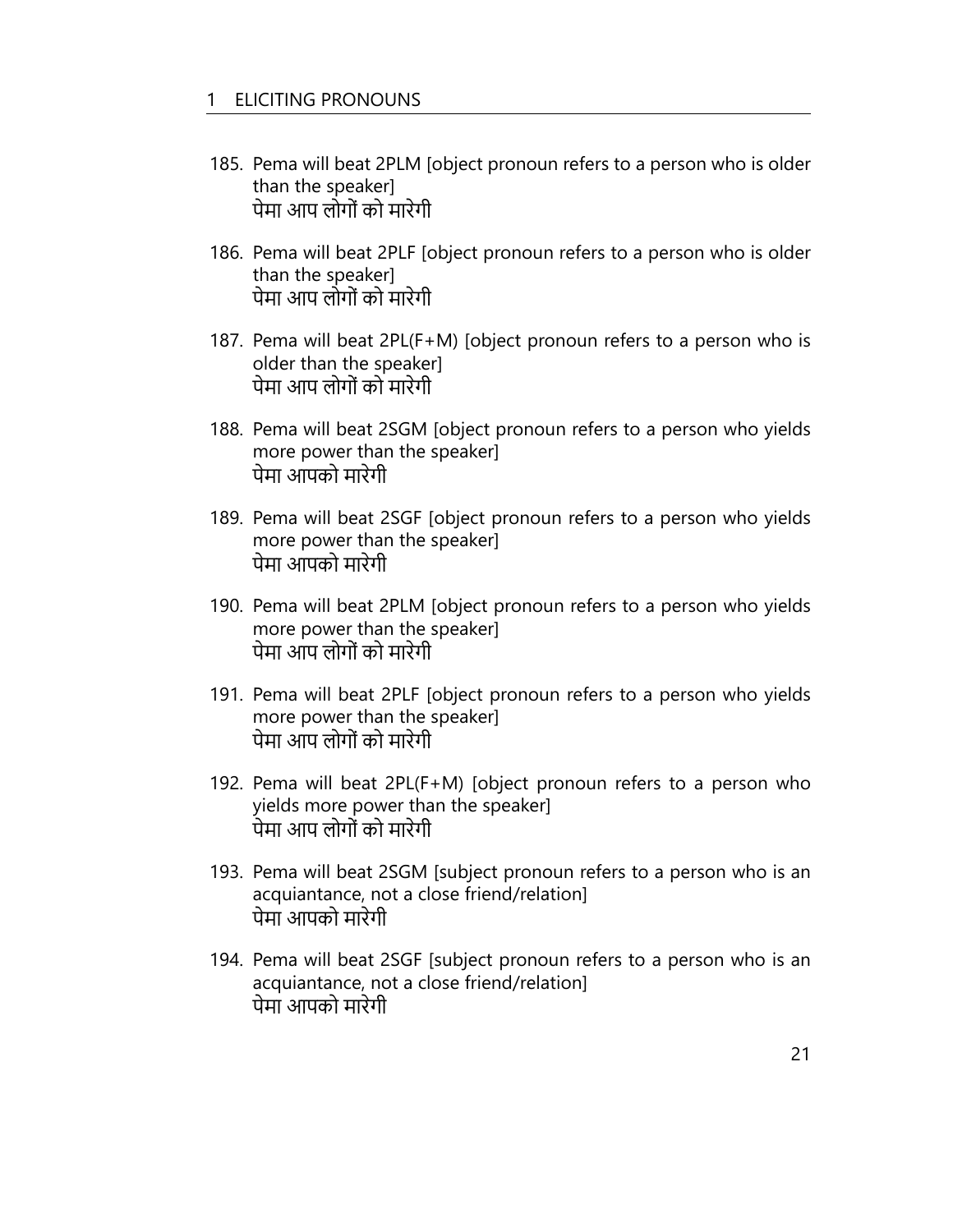- 195. Pema will beat 2PLM [subject pronoun refers to a person who is an acquiantance, not a close friend/relation] पेमा आप लोगों को मारेगी
- 196. Pema will beat 2PLF [subject pronoun refers to a person who is an acquiantance, not a close friend/relation] पेमा आप लोगों को मारेगी
- 197. Pema will beat 2PL(F+M) [subject pronoun refers to a person who is an acquiantance, not a close friend/relation] पेमा आप लोगों को मारेगी
- 198. Pema will beat 3SGM.PROX [the object is within viewing distance of the speaker] पेमा इसको मारेगी
- 199. Pema will beat 3SGF.PROX [the object is within viewing distance of the speaker] पेमा इसको मारेगी
- 200. Pema will beat 3PLM.PROX [the object is within viewing distance of the speaker] पेमा इनको मारेगी
- 201. Pema will beat 3PLF.PROX [the object is within viewing distance of the speaker] पेमा इनको मारेगी
- 202. Pema will beat 3PL(F+M).PROX [the object is within viewing distance of the speaker] पेमा इनको मारेगी
- 203. Pema will beat 3SGM.DIST [the object cannot be seen by the speaker or is distantly located from the speaker] पेमा उसको मारेगी
- 204. Pema will beat 3SGF.DIST [the object cannot be seen by the speaker or is distantly located from the speaker] पेमा उसको मारेगी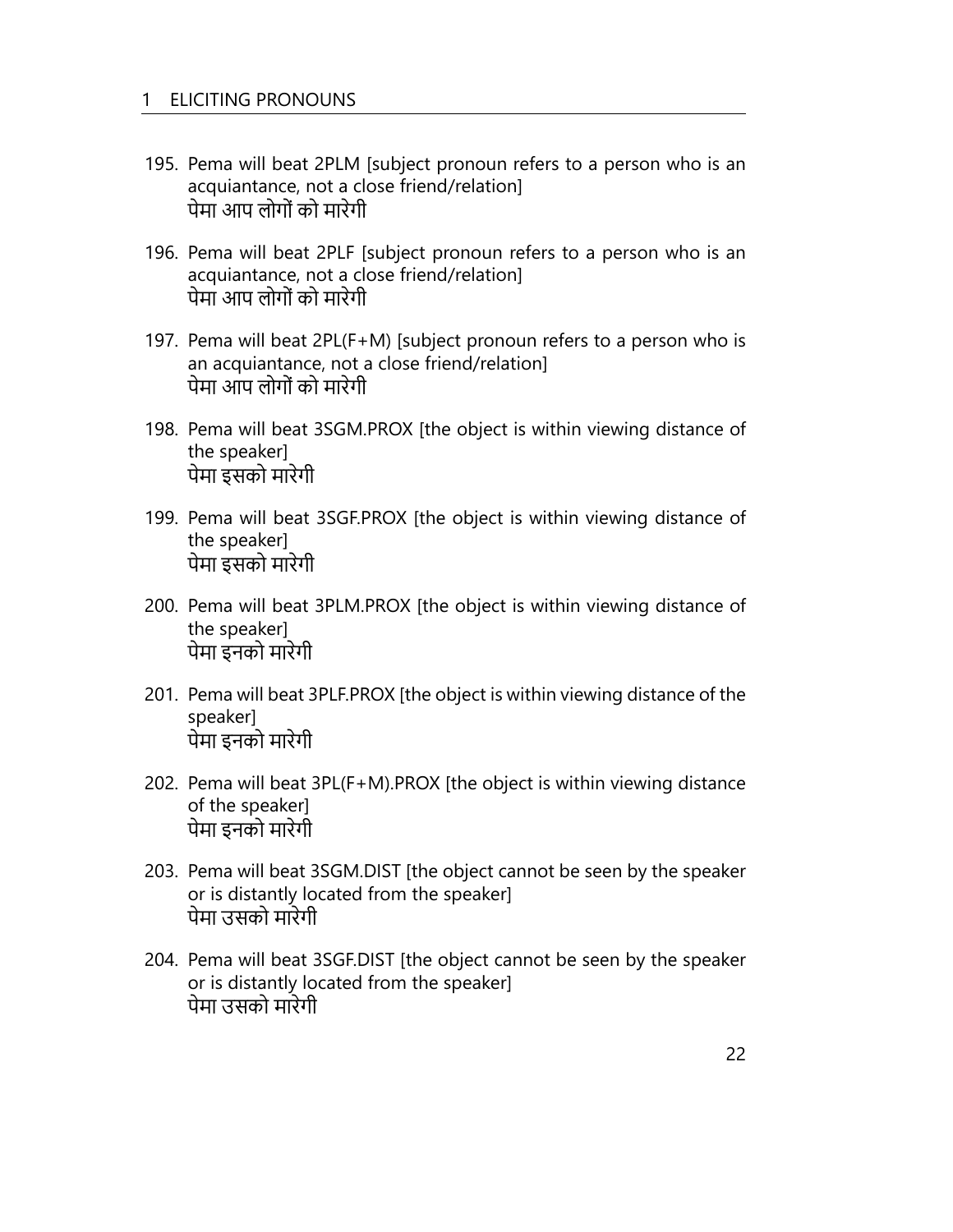- 205. Pema will beat 3PLM.DIST [the object cannot be seen by the speaker or is distantly located from the speaker] पेमा उनको मारेगी
- 206. Pema will beat 3PLF.DIST[the object cannot be seen by the speaker or is distantly located from the speaker] पेमा उनको मारेगी
- 207. Pema will beat 3PL(F+M).DIST [the object cannot be seen by the speaker or is distantly located from the speaker] पेमा उनको मारेगी

### **1.3 pronouns in indirect object position**

- 208. Pema will give shawls to 1SGM पेमा मुझे शाल देगी
- 209. Pema will give shawls to 1SGF पेमा मुझे शाल देगी
- 210. Pema will give shawls to 1PLM.INCL [indirect object pronoun refers to more than two people, all male] पेमा हमें शाल देगी
- 211. Pema will give shawls to 1PLF.INCL [indirect object pronoun refers to more than two people, all female] पेमा हमें शाल देगी
- 212. Pema will give shawls to 1PL(F+M).INCL [indirect object pronoun refers to more than two people, a mixture of males and females] पेमा हमें शाल देगी
- 213. Pema will give shawls to 1PLM.EXCL [indirect object pronoun refers to more than two people, all male] पेमा हमें शाल देगी
- 214. Pema will give shawls to 1PLF.EXCL [indirect object pronoun refers to more than two people, all female] पेमा हमें शाल देगी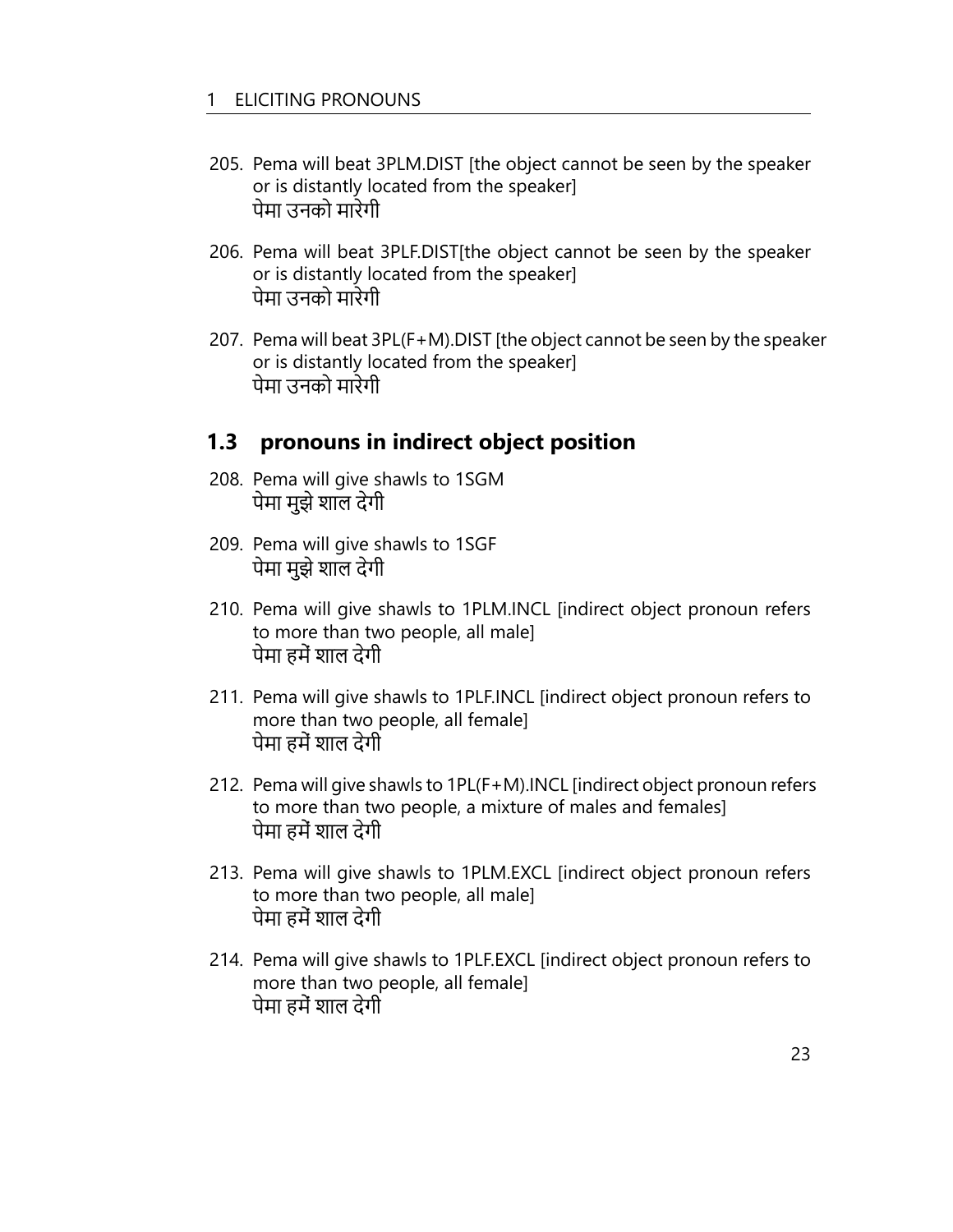- 215. Pema will give shawls to 1PL(F+M).EXCL [indirect object pronoun refers to more than two people, a mixture of males and females] पेमा हमें शाल देगी
- 216. Pema will give shawls to 2SGM [indirect object pronoun refers to a person who is younger than the speaker] पेमा तुझको/तुमको शाल देगी
- 217. Pema will give shawls to 2SGF [indirect object pronoun refers to a person who is younger than the speaker] पेमा तुझको/तुमको शाल देगी
- 218. Pema will give shawls to 2PLM [indirect object pronoun refers to a person who is younger than the speaker] पेमा तुम (लोगों) को शाल देगी
- 219. Pema will give shawls to 2PLF [indirect object pronoun refers to a person who is younger than the speaker] पेमा तुम (लोगों) को शाल देगी
- 220. Pema will give shawls to 2PL(F+M) [indirect object pronoun refers to a person who is younger than the speaker] पेमा तुम (लोगों) को शाल देगी
- 221. Pema will give shawls to 2SGM [indirect object pronoun refers to a person who yields less power than the speaker] पेमा तुझको/तुमको शाल देगी
- 222. Pema will give shawls to 2SGF [indirect object pronoun refers to a person who yields less power than the speaker] पेमा तुझको/तुमको शाल देगी
- 223. Pema will give shawls to 2PLM [indirect object pronoun refers to a person who yields less power than the speaker] पेमा तुम (लोगों) को शाल देगी
- 224. Pema will give shawls to 2PLF [indirect object pronoun refers to a person who yields less power than the speaker] पेमा तुम (लोगों) को शाल देगी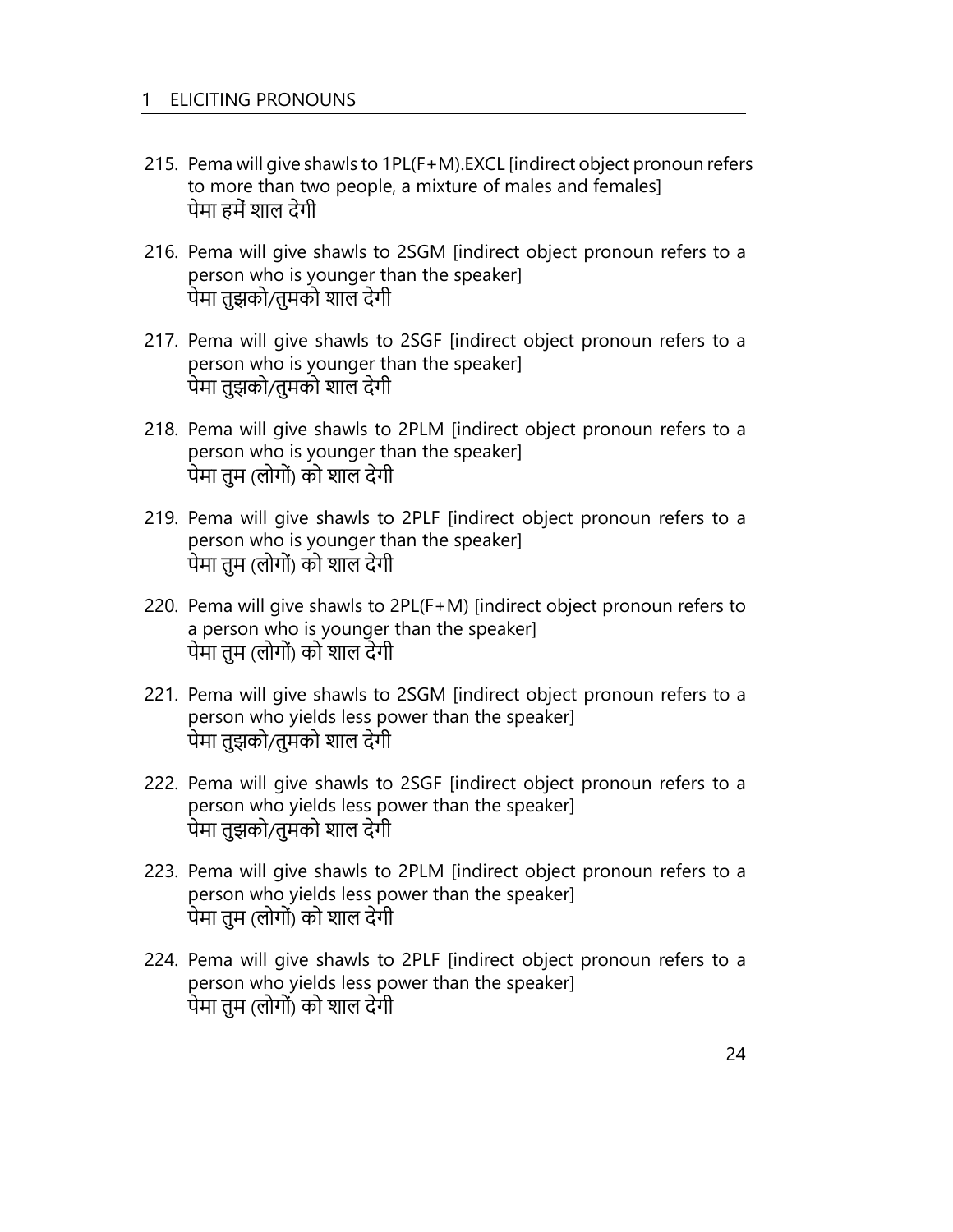- 225. Pema will give shawls to 2PL(F+M) [indirect object pronoun refers to a person who yields less power than the speaker] पेमा तुम (लोगों) को शाल देगी
- 226. Pema will give shawls to 2SGM [indirect object pronoun refers to a person who is closely related to the speaker] पेमा तुझको/तुमको शाल देगी
- 227. Pema will give shawls to 2SGF [indirect object pronoun refers to a person who is closely related to the speaker] पेमा तुझको/तुमको शाल देगी
- 228. Pema will give shawls to 2PLM [indirect object pronoun refers to a person who is closely related to the speaker] पेमा तुम (लोगों) को शाल देगी
- 229. Pema will give shawls to 2PLF [indirect object pronoun refers to a person who is closely related to the speaker] पेमा तुम (लोगों) को शाल देगी
- 230. Pema will give shawls to 2PL(F+M) [indirect object pronoun refers to a person who is closely related to the speaker] पेमा तुम (लोगों) को शाल देगी
- 231. Pema will give shawls to 2SGM [indirect object pronoun refers to a person who is older than the speaker] पेमा आपको शाल देगी
- 232. Pema will give shawls to 2SGF [indirect object pronoun refers to a person who is older than the speaker] पेमा आपको शाल देगी
- 233. Pema will give shawls to 2PLM [indirect object pronoun refers to a person who is older than the speaker] पेमा आप (लोगों) को शाल देगी
- 234. Pema will give shawls to 2PLF [indirect object pronoun refers to a person who is older than the speaker] पेमा आप (लोगों) को शाल देगी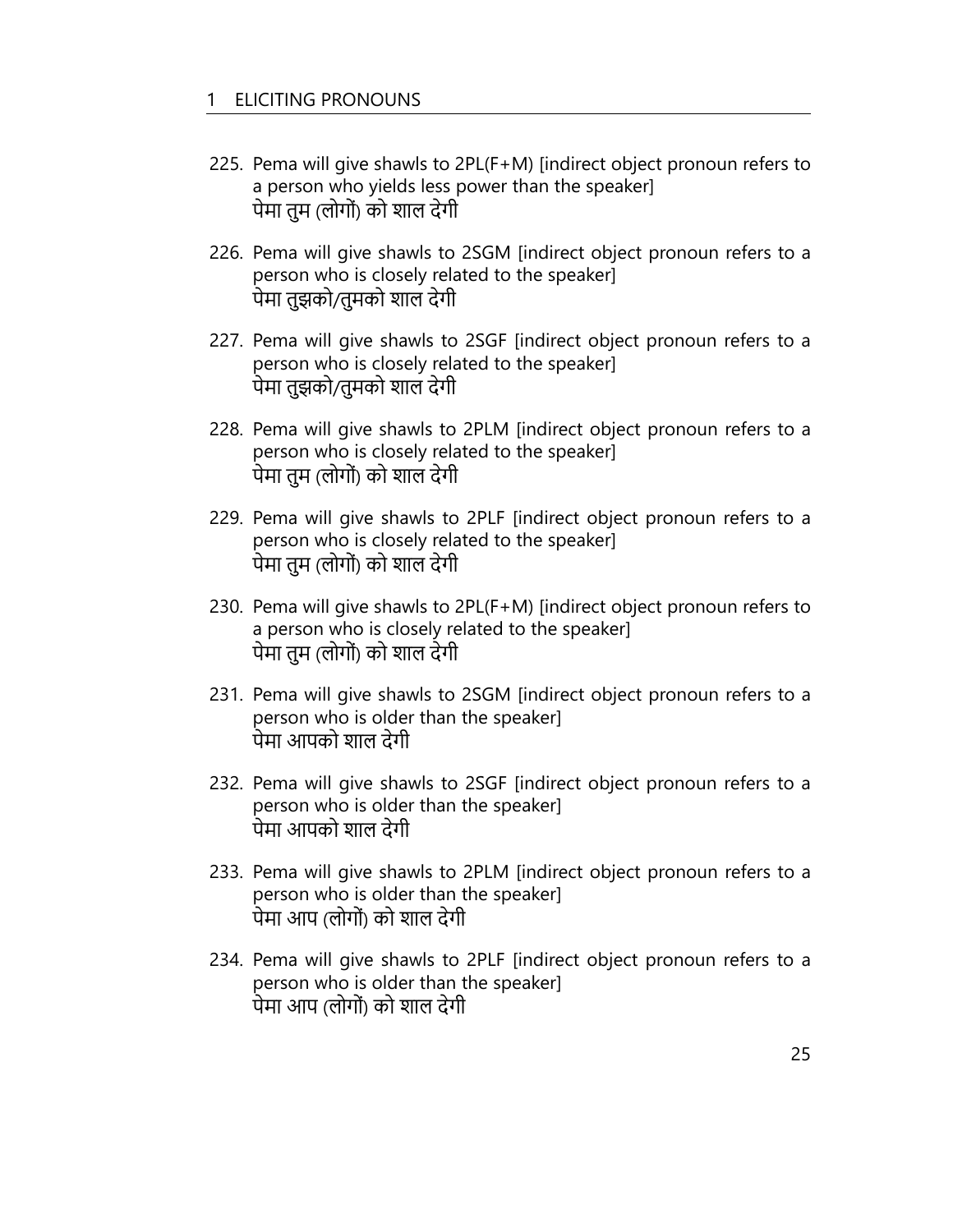- 235. Pema will give shawls to 2PL(F+M) [indirect object pronoun refers to a person who is older than the speaker] पेमा आप (लोगों) को शाल देगी
- 236. Pema will give shawls to 2SGM [indirect object pronoun refers to a person who yields more power than the speaker] पेमा आपको शाल देगी
- 237. Pema will give shawls to 2SGF [indirect object pronoun refers to a person who yields more power than the speaker] पेमा आपको शाल देगी
- 238. Pema will give shawls to 2PLM [indirect object pronoun refers to a person who yields more power than the speaker] पेमा आप (लोगों) को शाल देगी
- 239. Pema will give shawls to 2PLF [indirect object pronoun refers to a person who yields more power than the speaker] पेमा आप (लोगों) को शाल देगी
- 240. Pema will give shawls to 2PL(F+M) [indirect object pronoun refers to a person who yields more power than the speaker] पेमा आप (लोगों) को शाल देगी
- 241. Pema will give shawls to 2SGM [subject pronoun refers to a person who is an acquiantance, not a close friend/relation] पेमा आपको शाल देगी
- 242. Pema will give shawls to 2SGF[subject pronoun refers to a person who is an acquiantance, not a close friend/relation] पेमा आपको शाल देगी
- 243. Pema will give shawls to 2PLM [subject pronoun refers to a person who is an acquiantance, not a close friend/relation] पेमा आप (लोगों) को शाल देगी
- 244. Pema will give shawls to 2PLF [subject pronoun refers to a person who is an acquiantance, not a close friend/relation] पेमा आप (लोगों) को शाल देगी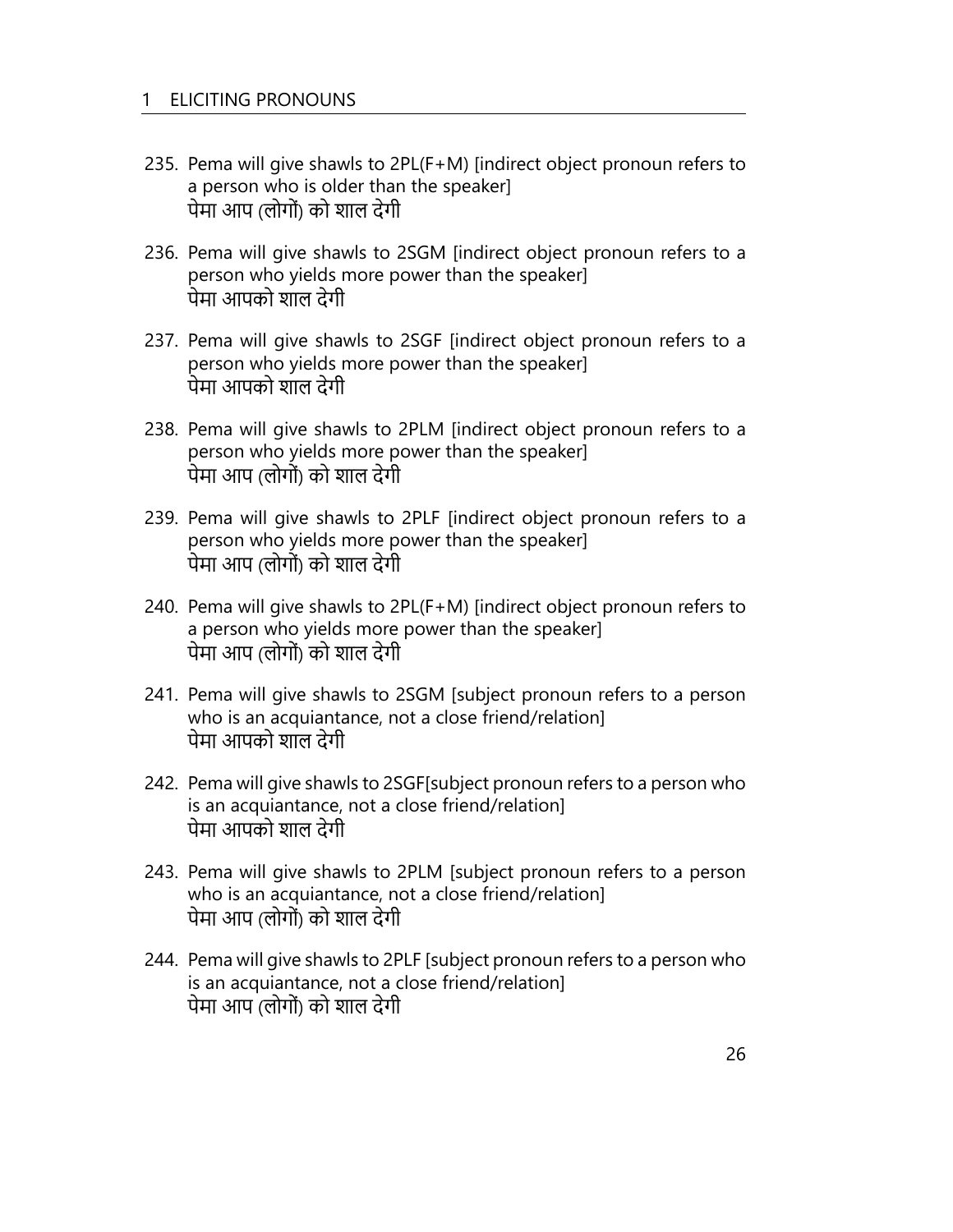- 245. Pema will give shawls to 2PL(F+M) [subject pronoun refers to a person who is an acquiantance, not a close friend/relation] पेमा आप (लोगों) को शाल देगी
- 246. Pema will give shawls to 3SGM.PROX [the indirect object is within viewing distance of the speaker] पेमा इनको शाल देगी
- 247. Pema will give shawls to 3SGF.PROX [the indirect object is within viewing distance of the speaker] पेमा इनको शाल देगी
- 248. Pema will give shawls to 3PLM.PROX [the indirect object is within viewing distance of the speaker] पेमा इनको शाल देगी
- 249. Pema will give shawls to 3PLF.PROX [the indirect object is within viewing distance of the speaker] पेमा इनको शाल देगी
- 250. Pema will give shawls to 3PL(F+M).PROX [the indirect object is within viewing distance of the speaker] पेमा इनको शाल देगी
- 251. Pema will give shawls to 3SGM.DIST [the indirect object cannot be seen by the speaker or is distantly located from the speaker] पेमा उनको शाल देगी
- 252. Pema will give shawls to 3SGF.DIST [the indirect object cannot be seen by the speaker or is distantly located from the speaker] पेमा उनको शाल देगी
- 253. Pema will give shawls to 3PLM.DIST [the indirect object cannot be seen by the speaker or is distantly located from the speaker] पेमा उनको शाल देगी
- 254. Pema will give shawls to 3PLF.DIST [the indirect object cannot be seen by the speaker or is distantly located from the speaker] पेमा उनको शाल देगी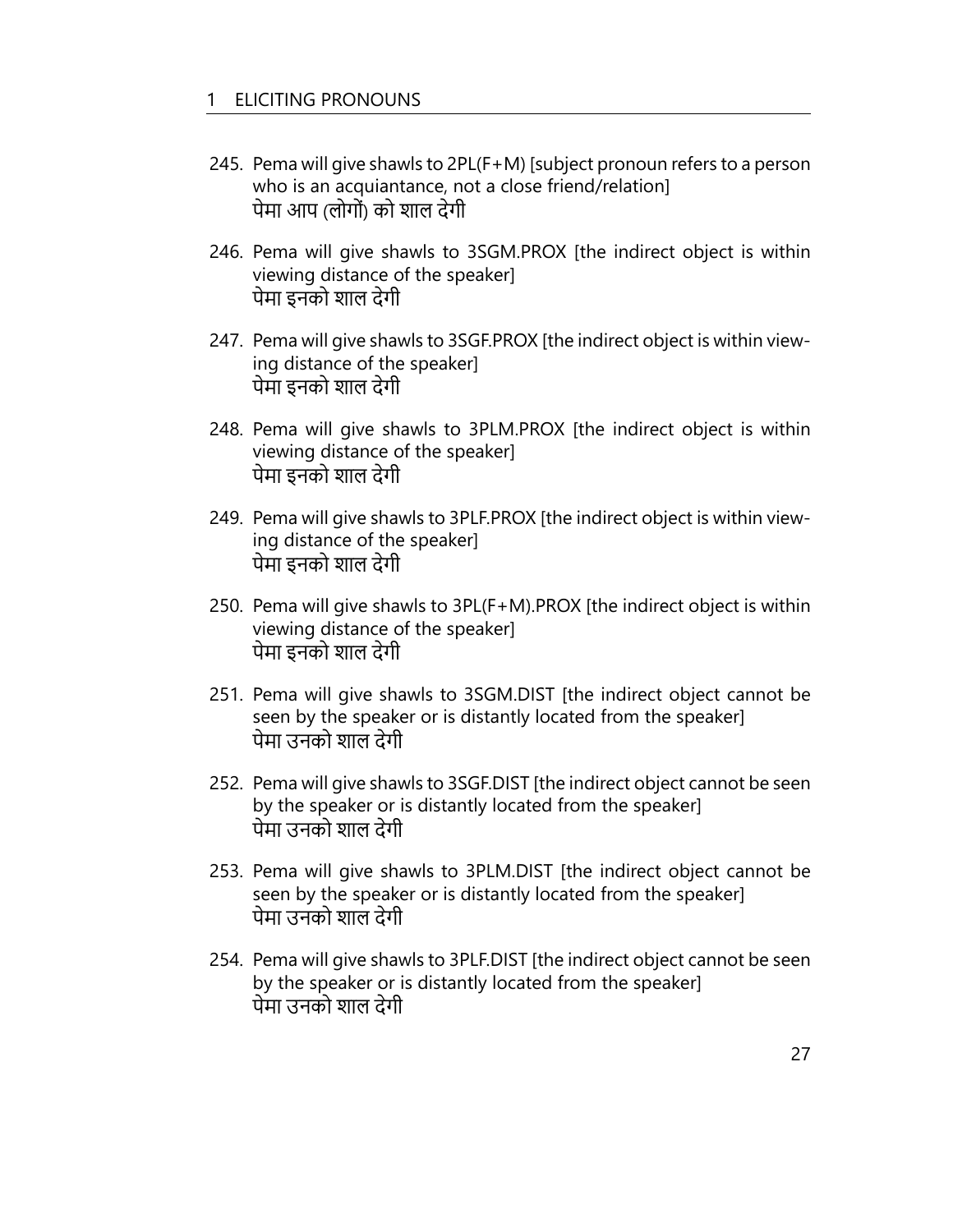- 255. Pema gave shawls to 3PL(F+M).DIST [the indirect object cannot be seen by the speaker or is distantly located from the speaker] पेमा उनको शाल देगी
- 256. 3SGM [The subject referent is older than the speaker/ is just an acquaintance/ yields more power than the speaker] पेमा उनको शाल देगी
- 257. 3SGF [The subject referent is older than the speaker/ is just an acquaintance/ yields more power than the speaker] पेमा उनको शाल देगी
- 258. 3PLM [The subject referent is older than the speaker/ is just an acquaintance/ yields more power than the speaker] पेमा उनको शाल देगी
- 259. 3PLF [The subject referent is older than the speaker/ is just an acquaintance/ yields more power than the speaker] पेमा उनको शाल देगी
- 260. 3PL (M+F) [The subject referent is older than the speaker/ is just an acquaintance/ yields more power than the speaker] पेमा उनको शाल देगी

### **1.4 pronouns in Spec of DP position**

- 261. 1SGM.GEN gardener knows me मेरा माली मुझे जानता है
- 262. 1SGF.GEN mother knows me मेरी माँ मुझे जानती है
- 263. 1PLM.GEN.INCL gardener knows me [genitive pronoun refers to more than two people, all male] हमारा माली मुझे जानता है
- 264. 1PLF.GEN.INCL mother knows me [genitive pronoun refers to more than two people, all female] हमारी माँ मुझे जानती है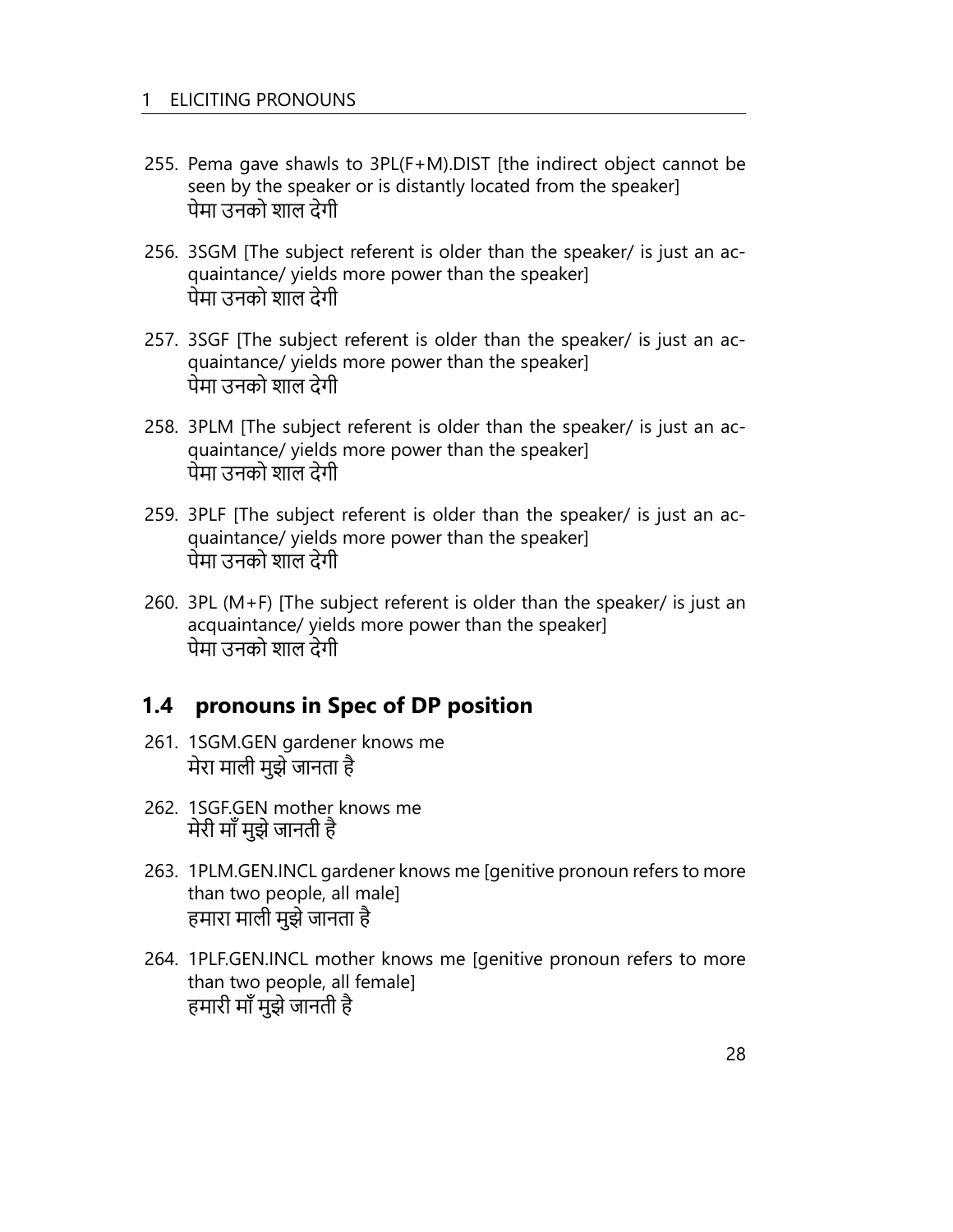- 265. 1PL(F+M).GEN.INCL mother knows me [genitive pronoun refers to more than two people, a mixture of males and females] हमारे माँ-बाप मुझे जानते हैं
- 266. 1PLM.GEN.EXCL gardener knows me [genitive pronoun refers to more than two people, all male] हमारा माली मुझे जानता है
- 267. 1PLF.GEN.EXCL mother knows me [genitive pronoun refers to more than two people, all female] हमारी माँ मुझे जानती है
- 268. 1PL(F+M).GEN.EXCL mother knows me [genitive pronoun refers to more than two people, a mixture of males and females] हमारे माँ-बाप मुझे जानते हैं
- 269. 2SGM.GEN mother knows me [genitive pronoun refers to a person who is younger than the speaker] तेरा/तुम्हारा माली मुझे जानता है
- 270. 2SGF.GEN mother knows me [genitive pronoun refers to a person who is younger than the speaker] तेरी/तुम्हारी माँ मुझे जानती है
- 271. 2PLM.GEN mother knows me [genitive pronoun refers to a person who is younger than the speaker] तुम्हारा माली मुझे जानता है
- 272. 2PLF.GEN mother knows me [genitive pronoun refers to a person who is younger than the speaker] तुम्हारी माँ मुझे जानती है
- 273. 2PL(F+M).GEN mother knows me [genitive pronoun refers to a person who is younger than the speaker] तुम्हारे माँ-बाप मुझे जानते हैं
- 274. 2SGM.GEN mother knows me [genitive pronoun refers to a person who yields less power than the speaker] तेरा/तुम्हारा माली मुझे जानता है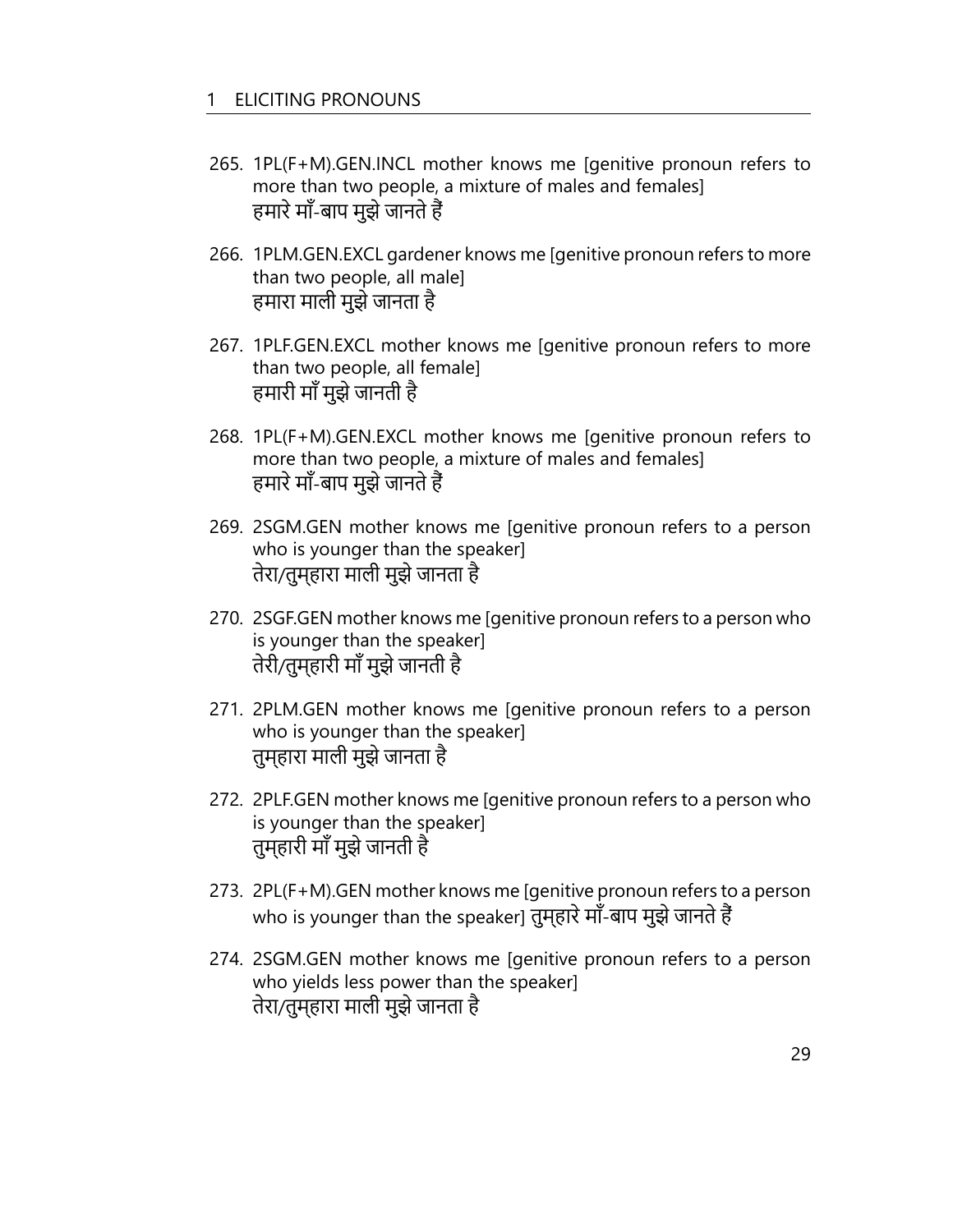- 275. 2SGF.GEN mother knows me [genitive pronoun refers to a person who yields less power than the speaker] तेरी/तुम्हारी माँ मुझे जानती है
- 276. 2PLM.GEN mother knows me [genitive pronoun refers to a person who yields less power than the speaker] तुम्हारा माली मुझे जानता है
- 277. 2PLF.GEN mother knows me [genitive pronoun refers to a person who yields less power than the speaker] तुम्हारी माँ मुझे जानती है
- 278. 2PL(F+M).GEN mother knows me [genitive pronoun refers to a person who yields less power than the speaker] तुम्हारे माँ-बाप मुझे जानते हैं
- 279. 2SGM.GEN mother knows me [genitive pronoun refers to a person who is closely related to the speaker] तेरा/तुम्हारा माली मुझे जानता है
- 280. 2SGF.GEN mother knows me [genitive pronoun refers to a person who is closely related to the speaker] तेरी/तुम्हारी माँ मुझे जानती है
- 281. 2PLM.GEN mother knows me [genitive pronoun refers to a person who is closely related to the speaker] तुम्हारा माली मुझे जानता है
- 282. 2PLF.GEN mother knows me [genitive pronoun refers to a person who is closely related to the speaker] तुम्हारी माँ मुझे जानती है
- 283. 2PL(F+M).GEN mother knows me [genitive pronoun refers to a person who is closely related to the speaker] तुम्हारे माँ-बाप मुझे जानते हैं
- 284. 2SGM.GEN mother knows me [genitive pronoun refers to a person who is older/yields more power than the speaker or is distantly related to the speaker] आपका माली मुझे जानता है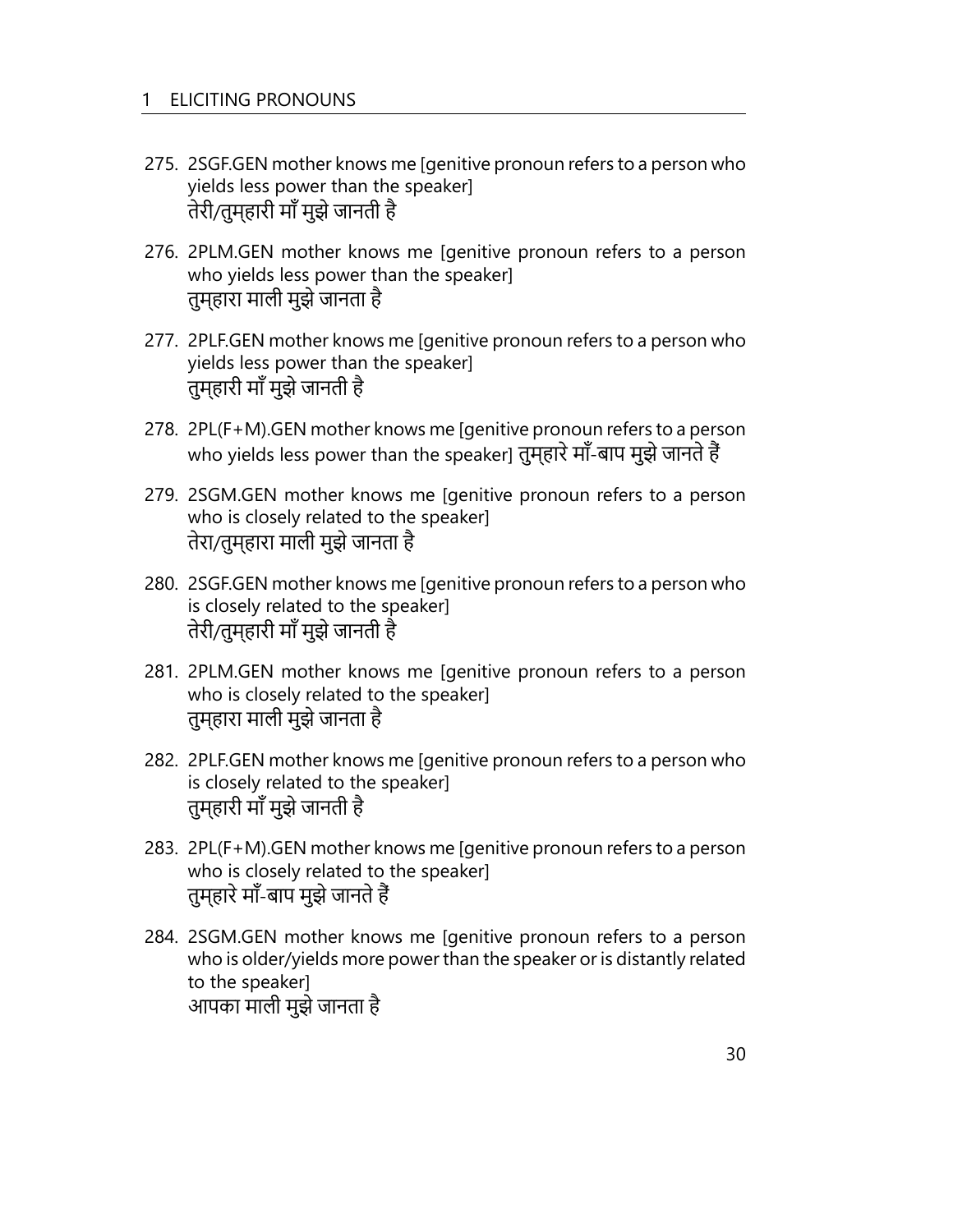- 285. 2SGF.GEN mother knows me [genitive pronoun refers to a person who is older/yields more power than the speaker or is distantly related to the speaker] आपकी माँ मुझे जानती है
- 286. 2PLM.GEN mother knows me [genitive pronoun refers to a person who is older/yields more power than the speaker or is distantly related to the speaker] आप लोगों का माली मुझे जानता है
- 287. 2PLF.GEN mother knows me [genitive pronoun refers to a person who is older/yields more power than the speaker or is distantly related to the speaker] आप लोगों की माँ मुझे जानती है
- 288. 2PL(F+M).GEN mother knows me [genitive pronoun refers to a person who is older/yields more power than the speaker or is distantly related to the speaker] आप लोगों के माँ-बाप मुझे जानते हैं
- 289. 3SGM.PROX.GEN mother knows me [the referent of the genitive pronoun is within viewing distance of the speaker] इसका माली मुझे जनता है
- 290. 3SGF.PROX.GEN mother knows me [the referent of the genitive pronoun is within viewing distance of the speaker] इसकी माँ मुझे जानती है
- 291. 3PLM.PROX.GEN mother knows me [the referent of the genitive pronoun is within viewing distance of the speaker] इनका माली मुझे जानता है
- 292. 3PLF.PROX.GEN mother knows me [the referent of the genitive pronoun is within viewing distance of the speaker] इनकी माँ मुझे जानती है
- 293. 3PL(F+M).PROX.GEN mother knows me [the referent of the genitive pronoun is within viewing distance of the speaker] इनके माँ-बाप मुझे जानते है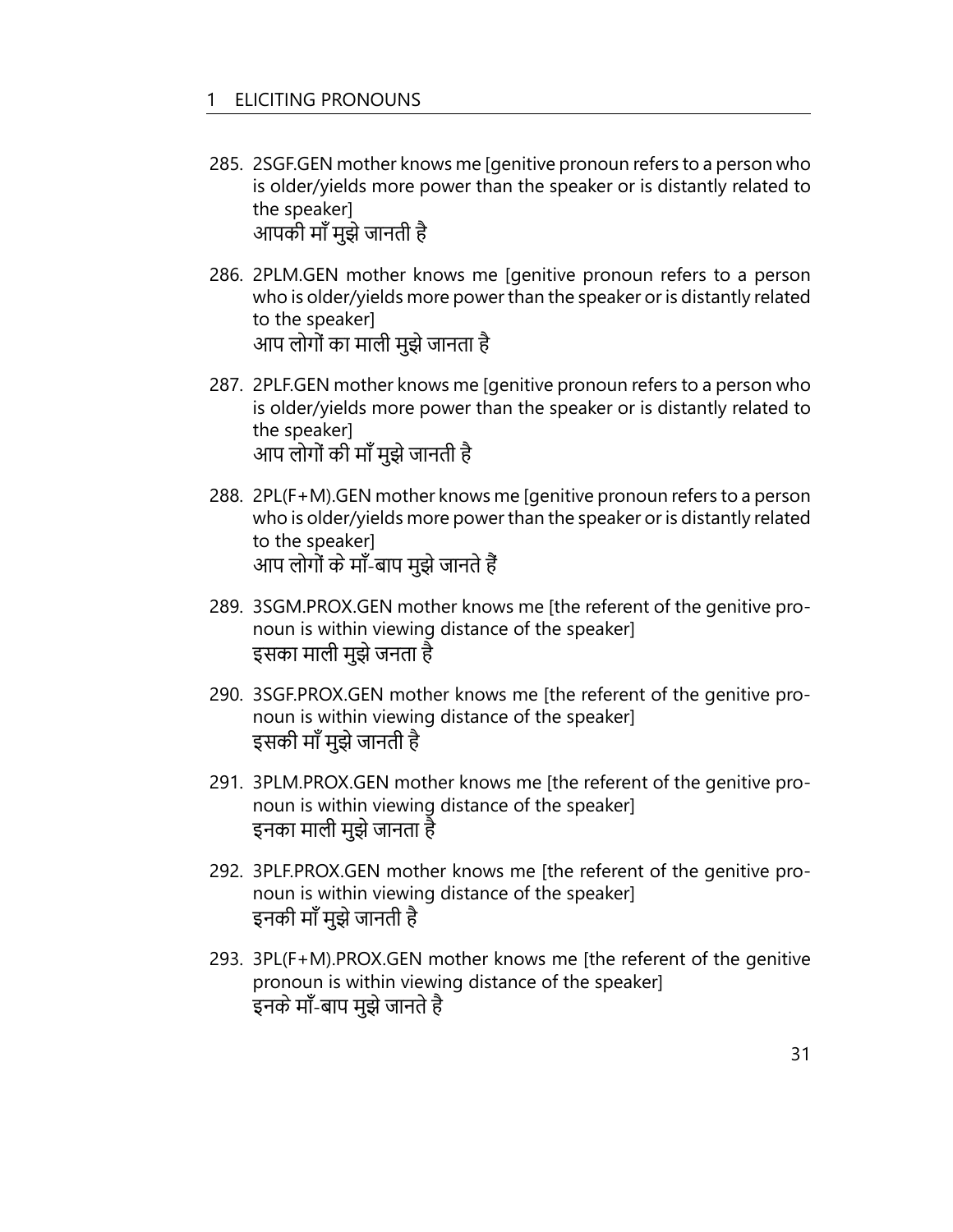294. 3SGM.DIST.GEN mother knows me [the referent of the genitive pronoun cannot be seen by the speaker or is distantly located from the speaker]

उसका माली मुझे जनता है

- 295. 3SGF.DIST.GEN mother knows me [the referent of the genitive pronoun cannot be seen by the speaker or is distantly located from the speaker] उसकी माँ मुझे जानती है
- 296. 3PLM.DIST.GEN mother knows me [the referent of the genitive pronoun cannot be seen by the speaker or is distantly located from the speaker] उनका माली मुझे जनता है
- 297. 3PLF.DIST.GEN mother knows me [the referent हैthe genitive pronoun cannot be seen by the speaker or is distantly located from the speaker] उनकी माँ मुझे जानती है
- 298. 3PL(F+M).DIST.GEN mother knows me [the referent of the genitive pronoun cannot be seen by the speaker or is distantly located from the speaker] उनके माँ-बाप मुझे जानते हैं
- 299. 3SGM [The subject referent is older than the speaker/ is just an acquaintance/ yields more power than the speaker] उनका माली मुझे जनता है
- 300. 3SGF [The subject referent is older than the speaker/ is just an acquaintance/ yields more power than the speaker] उनकी माँ मुझे जानती है
- 301. 3PLM [The subject referent is older than the speaker/ is just an acquaintance/ yields more power than the speaker] उनका माली मुझे जनता है
- 302. 3PLF [The subject referent is older than the speaker/ is just an acquaintance/ yields more power than the speaker] उनकी माँ मुझे जानती है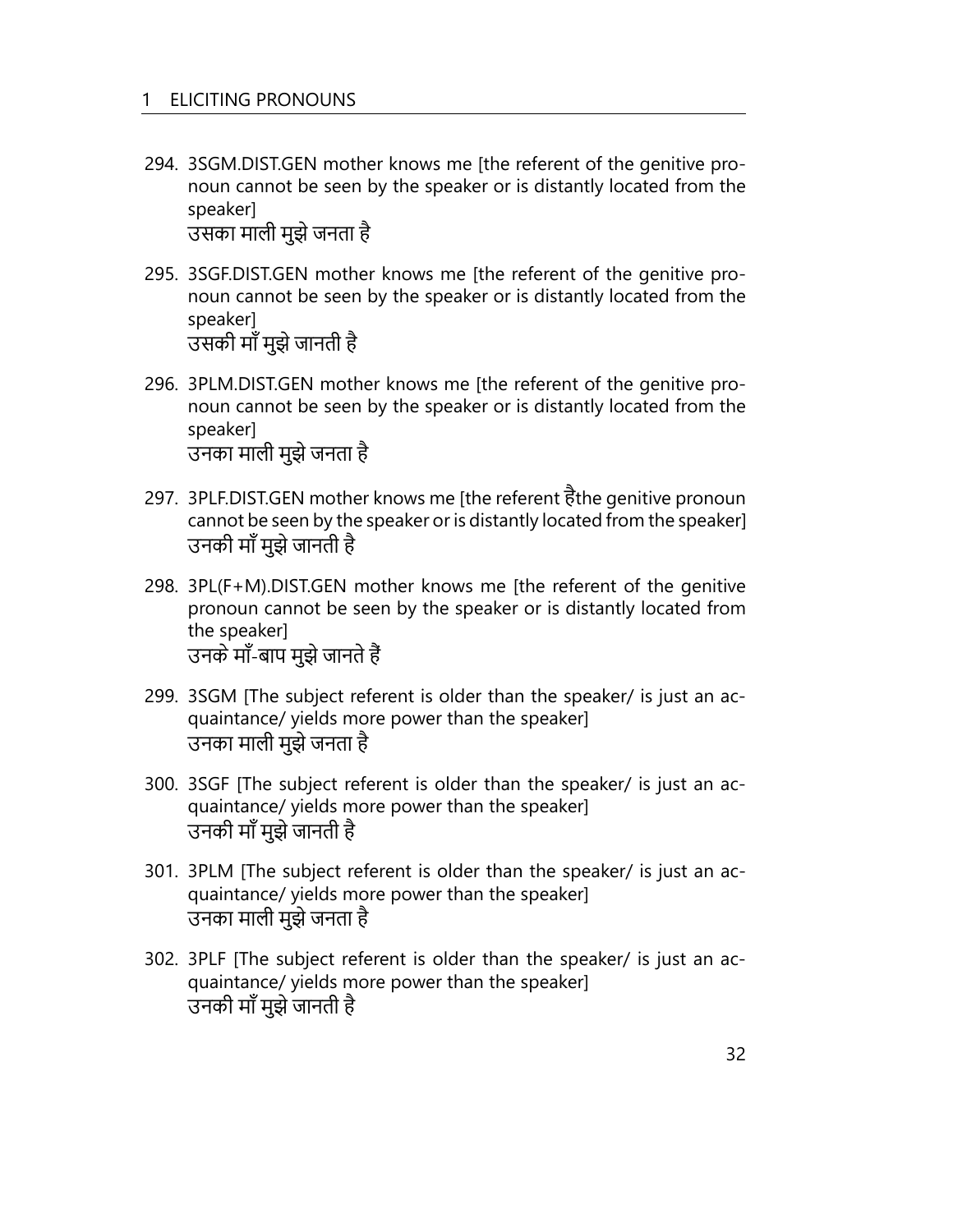303. 3PL (M+F) [The subject referent is older than the speaker/ is just an acquaintance/ yields more power than the speaker] उनके माँ-बाप मुझे जानते हैं

## **2 Eliciting Reflexives**

### **2.1 Checking for verbal reflexives**

- 304. Sonam is taking a bath सोनम नाहा रही है
- 305. Rinzin was sleeping (when I called) रिन्ज़िन सो रही थी
- 306. Tenzin woke up तेनजिन उठी
- 307. Choden committed suicide चोदन ने खुदखुशी कर ली

### **2.2 Simple clauses, local reflexive binding**

#### **2.2.1 Direct and oblique reflexive arguments/objects of monotransitive verbs**

- 308. Tenzin*<sup>i</sup>* saw himsel*<sup>i</sup>* in the mirror [3SGM antecedent] तेनजिन ने खुइ को शीशे में देखा
- 309. Tashi*<sup>i</sup>* saw herself*<sup>i</sup>* in the mirror [3SGF antecedent] तशी ने खुद को शीशे में देखा
- 310. .[Tenzin and Wangchuk]*<sup>i</sup>* are pinching themselves*<sup>i</sup>* [3PLM antecedent] तेनजिन और वांगचुक अपने-आप को चिमटी काट रहें हैं
- 311. .[Pema and Tashi]*<sup>i</sup>* are pinching themselves*<sup>i</sup>* [3PLF antecedent] पेमा और अपने-आप को चिमटी काट रहीं हैं
- 312. .[Pema and Tenzin]*<sup>i</sup>* are pinching themselves*<sup>i</sup>* [3PL(F+M) antecedent] पेमा और तेनजिन अपने-आप को चिमटी काट रहें हैं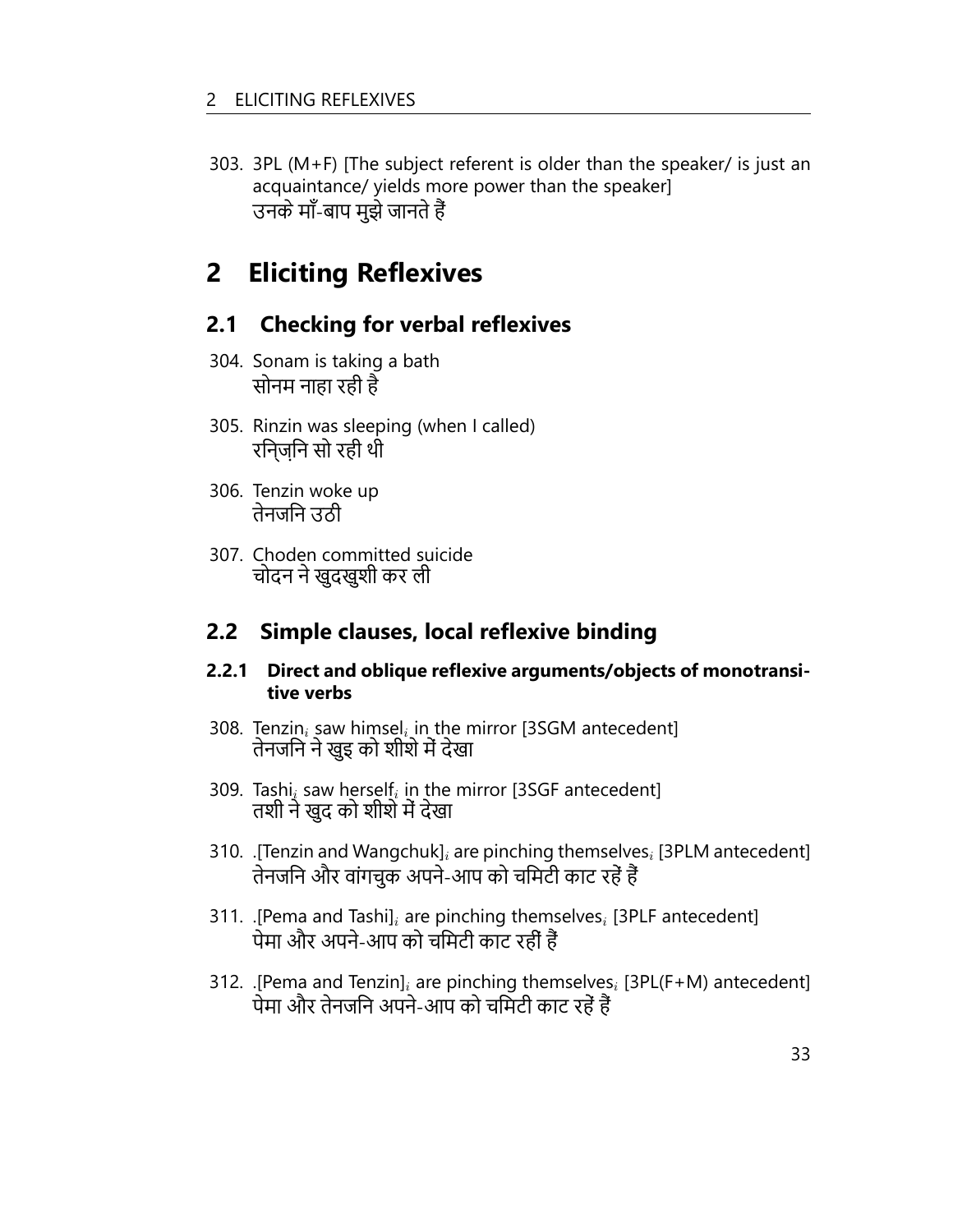- 313. In this game, [the children]*<sup>i</sup>* slap themselves*<sup>i</sup>* twice [3PL(common noun) antecedent] इस खेल में बच्चे अपने-आप को दो बार थप्पड़ मारतें हैं
- 314. In the play, I*<sup>i</sup>* will hit myself*<sup>i</sup>* on the head [1SGM antecedent] इस नाटक, मैं खुद को अपने सिर पर मारूंगा
- 315. In the play, I*<sup>i</sup>* will hit myself*<sup>i</sup>* on the head [1SGF antecedent] इस नाटक में, मैं खुद को अपने सिर पर मारूंगी
- 316. We*<sup>i</sup>* (incl.) should be ashamed of ourselves*<sup>i</sup>* [1PL.INCL antecedent] हमें खुद पर शर्म अनी चाहिए
- 317. We*<sup>i</sup>* (excl.) are truly ashamed of ourselves*<sup>i</sup>* [1PL.EXCL antecedent] हमें सच-मुच खुद पर शर्मिंदगी हैं
- 318. You*<sup>i</sup>* don't understand yourself*<sup>i</sup>* [2SGM antecedent] तुम खुद को नहीं समझ पते हो
- 319. Do you*<sup>i</sup>* hate yourself*i*? [2SGF antecedent, Y-N Q] क्या तुम खुद से नफरत करते हो?
- 320. .[ ]*<sup>i</sup>* Stop blaming yourselves*<sup>i</sup>* (for the accident)! [2PL antecedent, imperative] खुद को दोष देना बंघ करो
- 321. The eagle*<sup>i</sup>* loves REFL*<sup>i</sup>* [animate, non human antecedent] बाज़ खुद से प्यार करता है

#### **2.2.2 Indirect reflexive arguments/objects of ditransitive verbs**

- 322. Sonam*<sup>i</sup>* told Pema*<sup>j</sup>* about REFL*<sup>i</sup>* सोनम ने पेमा*<sup>j</sup>* को खुद*<sup>i</sup>* के बारे में बताया
- 323. Sonam*<sup>i</sup>* told Pema*<sup>j</sup>* about himself*<sup>j</sup>* सोनम ने पेमइ*<sup>j</sup>* को उसके*<sup>j</sup>* बारे में बताया
- 324. Wangchuk*<sup>i</sup>* will buy a car for himself*<sup>i</sup>* वांगचुक*<sup>i</sup>* खुइ*<sup>i</sup>* के लिए एक गाड़ी खरीदेगा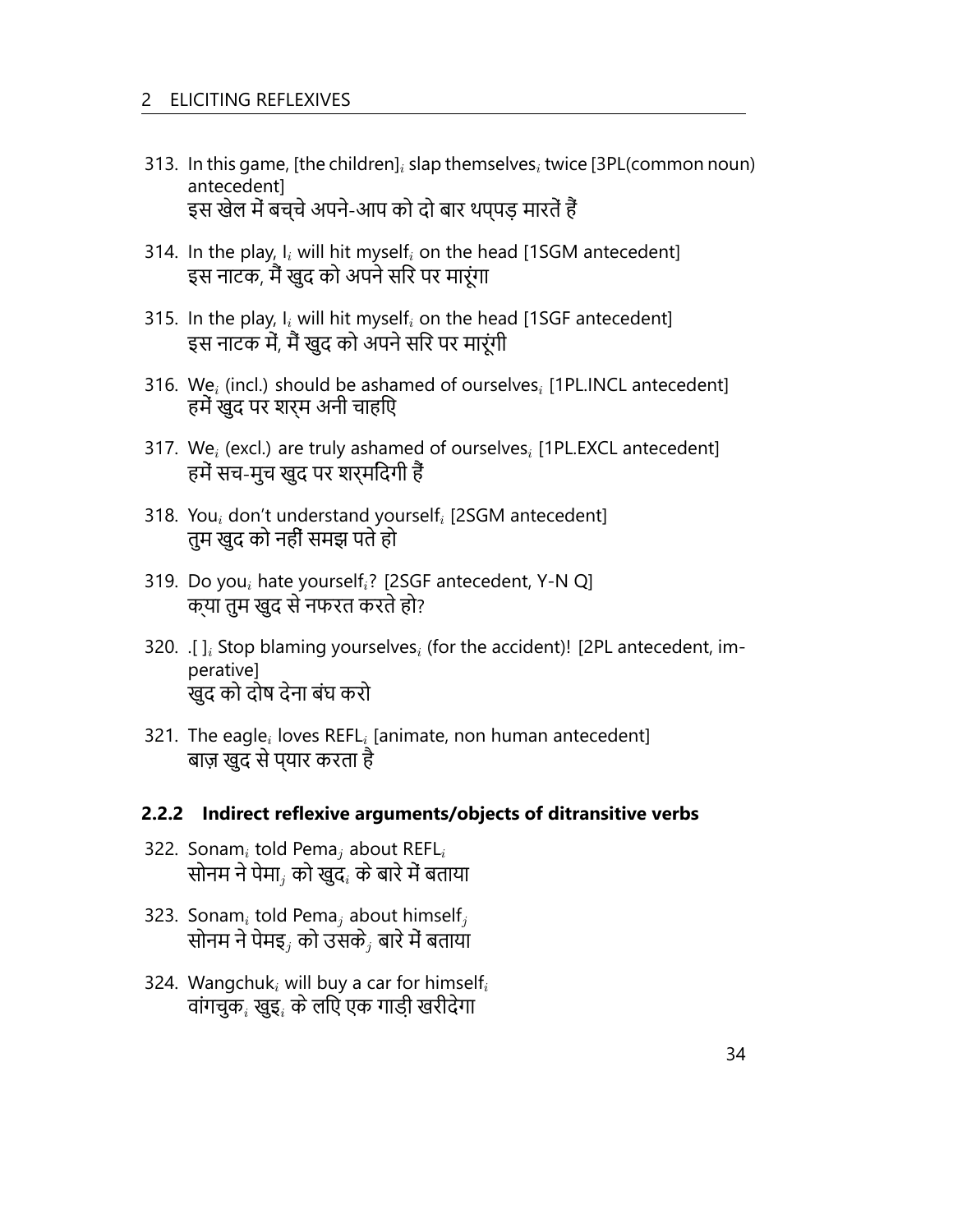- 325. Pema*<sup>i</sup>* sent a box of cherries for herself*<sup>i</sup>* पेमा ने खुद*<sup>i</sup>* के लिया चेरी का बक्सा भेजा
- 326. [Karma and Pemba]<sup>i</sup> gave gifts to themselves*<sup>i</sup>* कर्मा और पेम्बा ने अपने-आप को तोहफे दिए
- 327. Rinzin*<sup>i</sup>* told me*<sup>j</sup>* about REFL*<sup>j</sup>* रिन्ज़िन ने मुझे मेरे/अपने बारे में बताया*<sup>j</sup>*
- 328. Tenzin*<sup>i</sup>* told us*<sup>j</sup>* about REFL*<sup>j</sup>* तेनजिन ने हमें हमारे/अपने बारे में बताया
- 329. [ ]<sup>i</sup> Please stop talking to yourself*<sup>i</sup>* ! प्लीज़, अपने-आप से बाते करना बंध करो!
- 330. When will you*<sup>i</sup>* buy shoes for yourself*i*? तुम खुद के लिए जूते कब खरीदोगे?
- 331. I*<sup>i</sup>* showed REFL's*i*/my*<sup>i</sup>* house to Tashi मैने तशी को अपना घर दिखाया
- 332. Tashi*<sup>i</sup>* snatched REFL's/her*<sup>i</sup>* toy from Karma*<sup>j</sup>* [adapted from Davidson, 2000] तशी ने अपना खिलौना कर्मा से छीन लिए
- 333. Tashi*<sup>i</sup>* snatched REFL's*<sup>j</sup>* /his*<sup>j</sup>* toy from Karma*<sup>j</sup>* [adapted from Davidson, 2000] तशी ने कर्मा का खिलौना उससे छीन लिए
- 334. The snow leopard*<sup>i</sup>* arranged a good dinner for REFL*<sup>i</sup>* स्नो लेपर्ड ने खुद के लिए बहुत अच्छे खाने का इंतज़ाम किया

#### **2.2.3 "Possessives"**

- 335. While cutting peaches, Pema*<sup>i</sup>* cut REFL's*i*/her*<sup>i</sup>* hand आडू कटते हुए, पेमा ने खुद का हाथ काट लिया
- 336. Pema*<sup>i</sup>* is massaging REFL's*i*/her*<sup>i</sup>* head पेमा खुद के सिर की मालिश कर रही है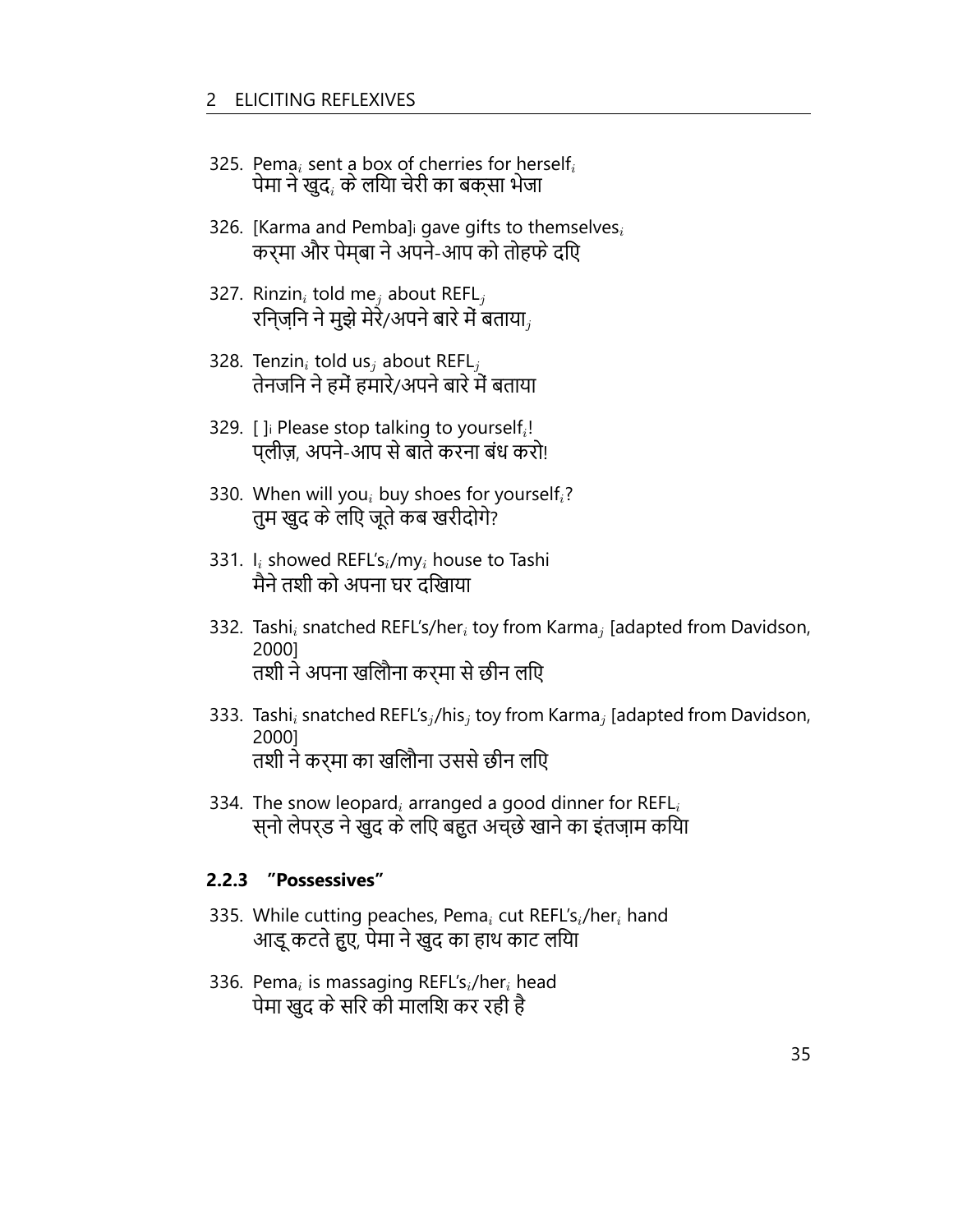- 337. I*<sup>i</sup>* will cut REFL's*i*/my*<sup>i</sup>* hair मै अपने बाल काटूँगा
- 338. Tashi put REFL*i*/her*<sup>i</sup>* book on the table तशी ने अपनी किताब मेज़ पर रखी
- 339. Sonam*<sup>i</sup>* called REFL's*i*/her*<sup>i</sup>* mother सोनम ने अपनी माँ को फ़ोन किया
- 340. Torma*<sup>i</sup>* placed REFL's*i*/his*<sup>i</sup>* leg on the table तोर्मा ने अपने पांव मेज़ पर रखे
- 341. Karma*<sup>i</sup>* is not admiting REFL's*i*/his*<sup>i</sup>* mistake कर्मा अपनी गलती नहीं मान रहा
- 342. The king*<sup>i</sup>* gave Karma*<sup>j</sup>* a prize in REFL's*<sup>i</sup>* village राजा ने कर्मा को अपने गांव में इनाम दिया
- 343. The king*<sup>i</sup>* gave Karma*<sup>j</sup>* a prize in REFL's*<sup>j</sup>* village राजा ने कर्मा को अपने गांव में इनाम दिया
- 344. Tenzin*<sup>i</sup>* and Torma*<sup>j</sup>* love REFL's(*i*+*j*)/their(*i*+*j*) sister [Tenzin and Torma are siblings and have a sister] तेनजिन और तोरमा अपनी बहन से प्यार करते हैं
- 345. Tenzin*<sup>i</sup>* and Torma*<sup>j</sup>* love REFL's/their*<sup>i</sup>* ,j respective sisters [Tenzin and Torma are not siblings] तेनजिन और तोरमा अपनी-अपनी/खुद की बहनों से प्यार करते हैं
- 346. Dolma*<sup>i</sup>* showed Sonam*<sup>j</sup>* a picture of herself*<sup>i</sup>* डोल्मा ने सोनम को अपनी तस्वीर दिखाई
- 347. I*<sup>i</sup>* showed Sonam*<sup>j</sup>* a picture of myself*<sup>i</sup>* मैंने सोनम को मेरी तस्वीर दिखाई
- 348. Dolma<sub>*i*</sub> and Rinzin<sub>*i*</sub> showed Sonam<sub>k</sub> a picture of themselves $(i+j)$ डोल्मा और रिन्जिन ने सोनम को अपनी एक तस्वीर दिखाई
- 349. Dolma*<sup>i</sup>* and Rinzin*<sup>j</sup>* showed Sonam*<sup>k</sup>* a picture of them *<sup>i</sup>*+*j*+*<sup>k</sup>* डोल्मा और रिन्जिन ने सोनम को उन तीनो की तस्वीर दिखाई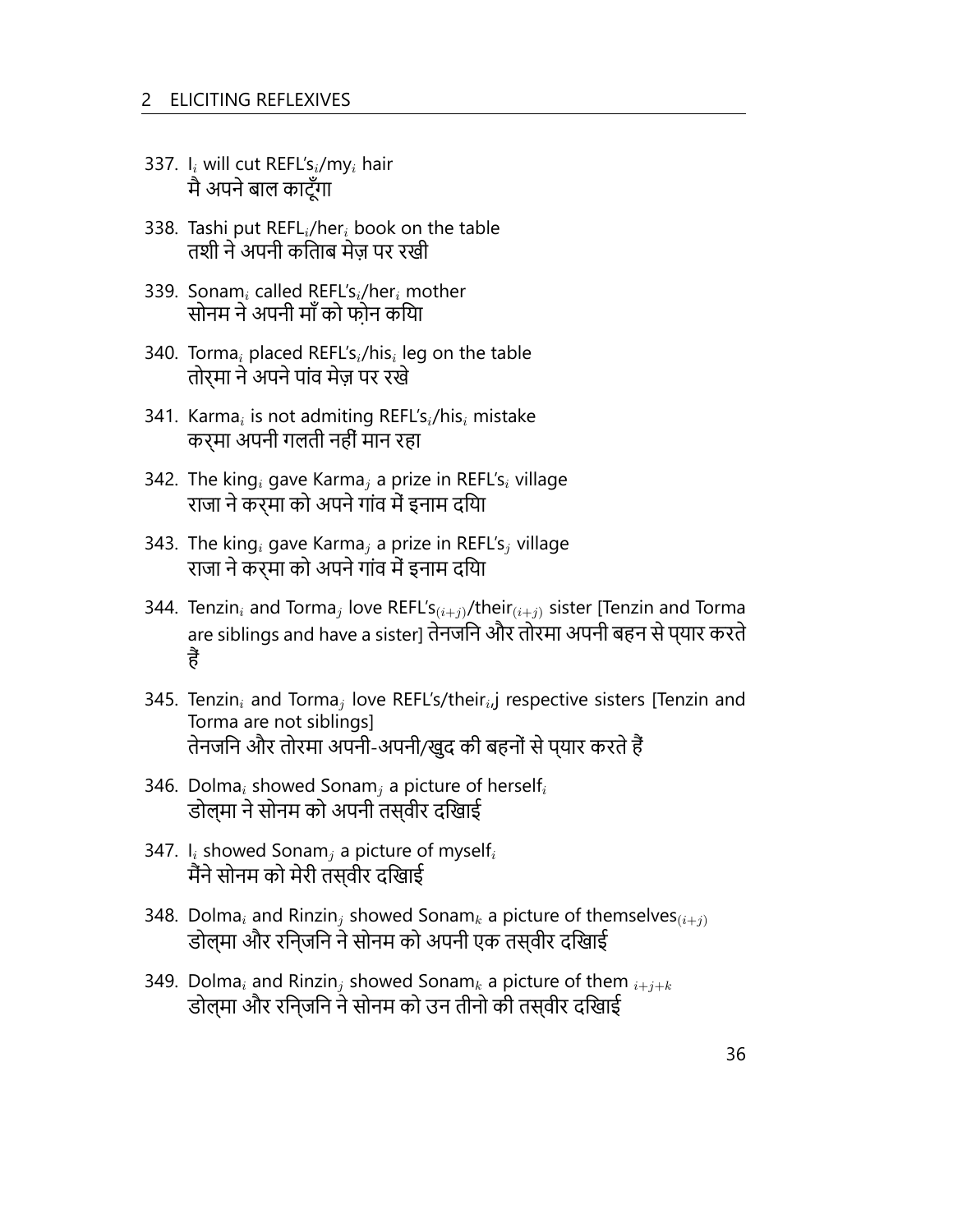- 350. Karma's*<sup>i</sup>* mother loves her*<sup>i</sup>* कर्मा की माँ उससे प्यार करती है
- 351. Karma's mother*<sup>i</sup>* loves herself*<sup>i</sup>* कर्मा की माँ खुद से प्यार करती है
- 352. the old man's*<sup>i</sup>* arrogance will destroy REFL*i*/him*<sup>i</sup>* उस बूढ़े आदमी का घमंड उसे बर्बाद कर देगा
- 353. Tenzin's*<sup>i</sup>* mother sold REFL's*i*/her*<sup>i</sup>* car तेनजिन की माँ ने अपनी गाड़ी बेच दी
- 354. Why do you*<sup>i</sup>* always praise yourself*i*? [2SGM antecedent, Wh-Q] तुम हमेशा खुद की तारीफ क्यों करते हो?
- 355. We*<sup>i</sup>* should take care of REFL's*i*/our*<sup>i</sup>* health हमें अपनी सेहत का ध्यान रखना चाहिए
- 356. .[The yak]*<sup>i</sup>* is chasing REFL's tail याक अपनी पूंछ के पीछे भाग रही है

#### **2.2.4 Adjunct reflexives**

- 357. Rinzin*<sup>i</sup>* spoke to Ali*<sup>j</sup>* about REFL*i*/her*<sup>i</sup>* रिन्जिन ने अली से अपने बारे में बात की
- 358. Rinzin*<sup>i</sup>* spoke to Ali*<sup>j</sup>* about REFL*<sup>j</sup>* /his*<sup>j</sup>* रिन्जिन ने अली से उसके बारे में बात की
- 359. Sonam*<sup>i</sup>* met Tara*<sup>j</sup>* without REFL's*i*/his*<sup>i</sup>* sister सोनम अपनी बहन के बनिा तारा से मलिो
- 360. Sonam*<sup>i</sup>* met Tara*<sup>j</sup>* without REFL's*<sup>j</sup>* सोनम तारा से उसकी बहन के बिना मिली
- 361. .[]*<sup>i</sup>* tell me*<sup>j</sup>* something about yourself*<sup>i</sup>* अपने बारे में कुछ बताओ
- 362. I*<sup>i</sup>* saw a snake behind REFL*i*/me*<sup>i</sup>* मैंने अपने पीछे एक सांप देखा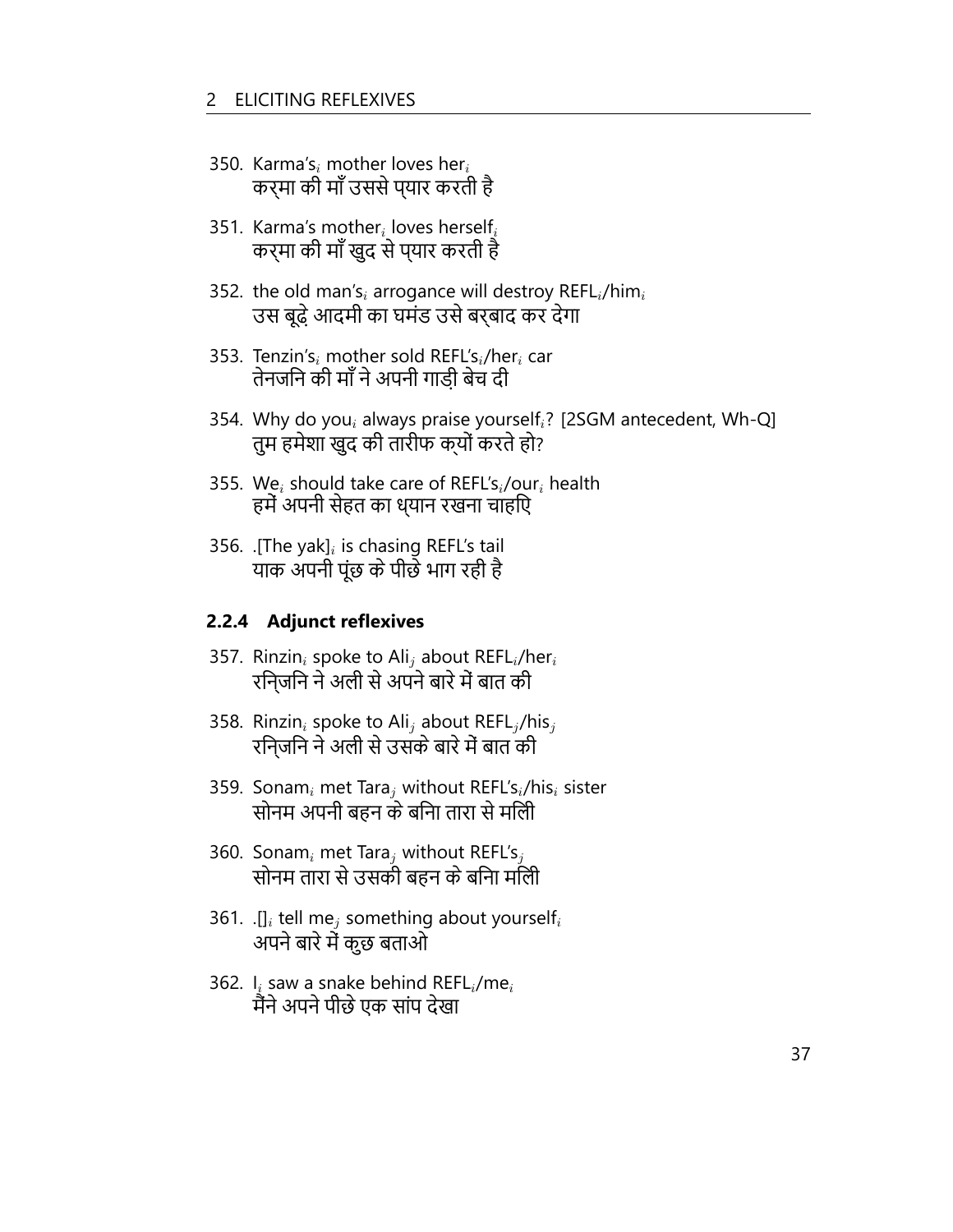- 363. Wangchuk*<sup>i</sup>* is crying because of REFL's*i*/his*<sup>i</sup>* mistakes वांगचुक अपनी गलतियों की वजह से रो रहा है
- 364. The broken table<sub>i</sub> is standing by itself<sub>i</sub>, without any help [inanimate antecedent] वो टूटी हुई मेज़ बिना किसी सहारे के अपने आप खड़ी है

#### **2.2.5 Variable binding of reflexives**

- 365. Every boy is looking at himself [variable binding] हर लड़का खुद को देख रहा है
- 366. All men love themselves [variable binding] सभी आदमी खुद से प्यार करते हैं
- 367. No boy could recognise himself कोई लड़का खुद को पहचान नहीं पाया
- 368. All the girls taught English to themselves सभी लड़कियों ने खुद को अंग्रेजी सिखाई
- 369. Some people only help themselves कुछ लोग सिर्फ खुद की मदद करते हैं
- 370. Every child saw a snake near their respective selves हर बच्चे ने अपने-अपने पास एक सांप देखा
- 371. The children saw a snake near themselves बच्चों ने अपने पास एक सांप देखा

### **2.3 Complex clauses, cross-clausal reflexive binding**

- 372. Tenzin*<sup>i</sup>* said that REFL*i*/he*<sup>i</sup>* is clever [one embedding][matrix subject antecedent, embedded subject reflexive] तेनजिन ने कहा कि वो चालाक है
- 373. Pema*<sup>i</sup>* knows that Karma*<sup>j</sup>* likes आपF*i*/her*<sup>i</sup>* [matrix subject antecedent, embedded object reflexive] पेमा को पता है कि कर्मा उसे पसंद करता है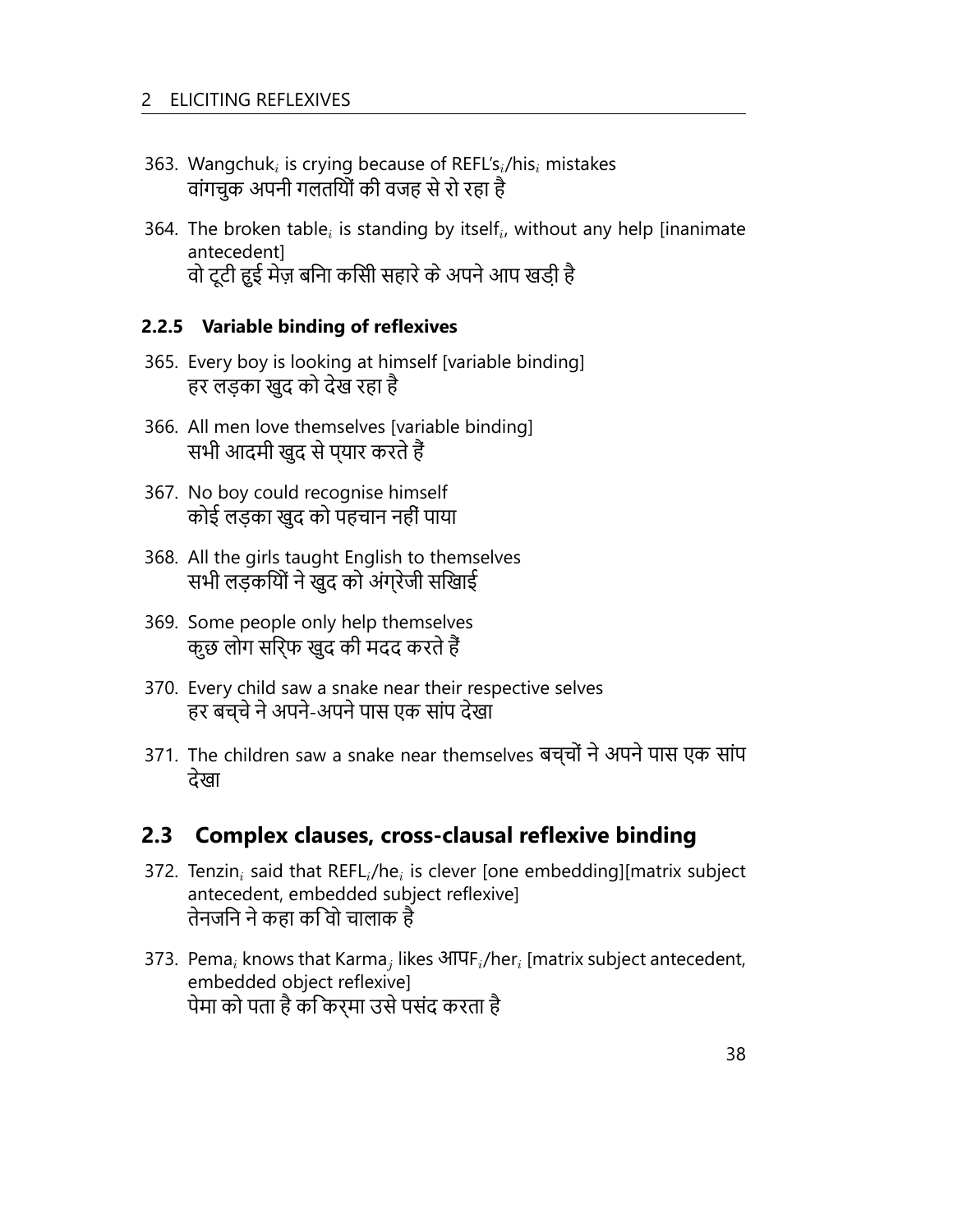- 374. Pema*<sup>i</sup>* knows that Tenzin*<sup>j</sup>* said that REFL*<sup>j</sup>* /he*<sup>j</sup>* is clever पेमा को पता है कि तेनजिन ने कहा था कि वो चालाक है
- 375. Karma thinks that Pema*<sup>i</sup>* knows that Tenzin*<sup>j</sup>* said that REFL*<sup>j</sup>* /he*<sup>j</sup>* is clever कर्मा सोचता है कि पेमा को पता है कि तेनजिन ने कहा था कि वो चालाक है
- 376. Tashi*<sup>i</sup>* believes that Tenzin*<sup>j</sup>* bought a gift for REFL*<sup>i</sup>* [matrix subject antecedent, embedded indirect object reflexive] ताशी को लगता है कि तेनजिन ने उसके लिए एक तोहफा ख़रीदा
- 377. Tashi*<sup>i</sup>* believes that Tenzin*<sup>j</sup>* bought a gift for REFL*<sup>j</sup>* [matrix subject antecedent, embedded indirect object reflexive] ताशी को लगता है कि तेनजिन ने खुद के लिए एक तोहफा ख़रीदा
- 378. Rinzin*<sup>i</sup>* asked Dorji*<sup>j</sup>* to give the book to REFL*i*/him*<sup>i</sup>* रिन्जिन ने दोरजी को उसे किताब देने को कहा
- 379. Pema's mother*<sup>i</sup>* thought that REFL*i*/she*<sup>i</sup>* is clever पेमा की माँ ने सोचाकिी वो चालाक है
- 380. Tashi*<sup>i</sup>* wants that I meet REFL*i*/her*<sup>i</sup>* ताशी चाहती है कि मैं उससे मिलूं
- 381. Sonam*<sup>i</sup>* wants that he*<sup>i</sup>* eat food सोनम चाहती है की वो खाना खाए
- 382. Dolma*<sup>i</sup>* considers herself*<sup>i</sup>* to be really pretty [small clause] डोल्मा अपने आप को बहुत सुन्दर मानती है
- 383. Rinzin*<sup>i</sup>* believes herself*<sup>i</sup>* to be lucky [small clause] रिन्जिन खुद को भाग्यशाली समझती है
- 384. Dorji*<sup>i</sup>* bathed and then combed REFL's*i*/his*<sup>i</sup>* hair [serial verbs] दोरजी नहाया और फिर अपने बाल संवारे
- 385. Pema*<sup>i</sup>* filled the bucket with blue coloured water and then applied it on herself*<sup>i</sup>* [serial verbs] पेमा ने नीले रंग के पानी से बाल्टी भरकर अपने ऊपर पोत दिया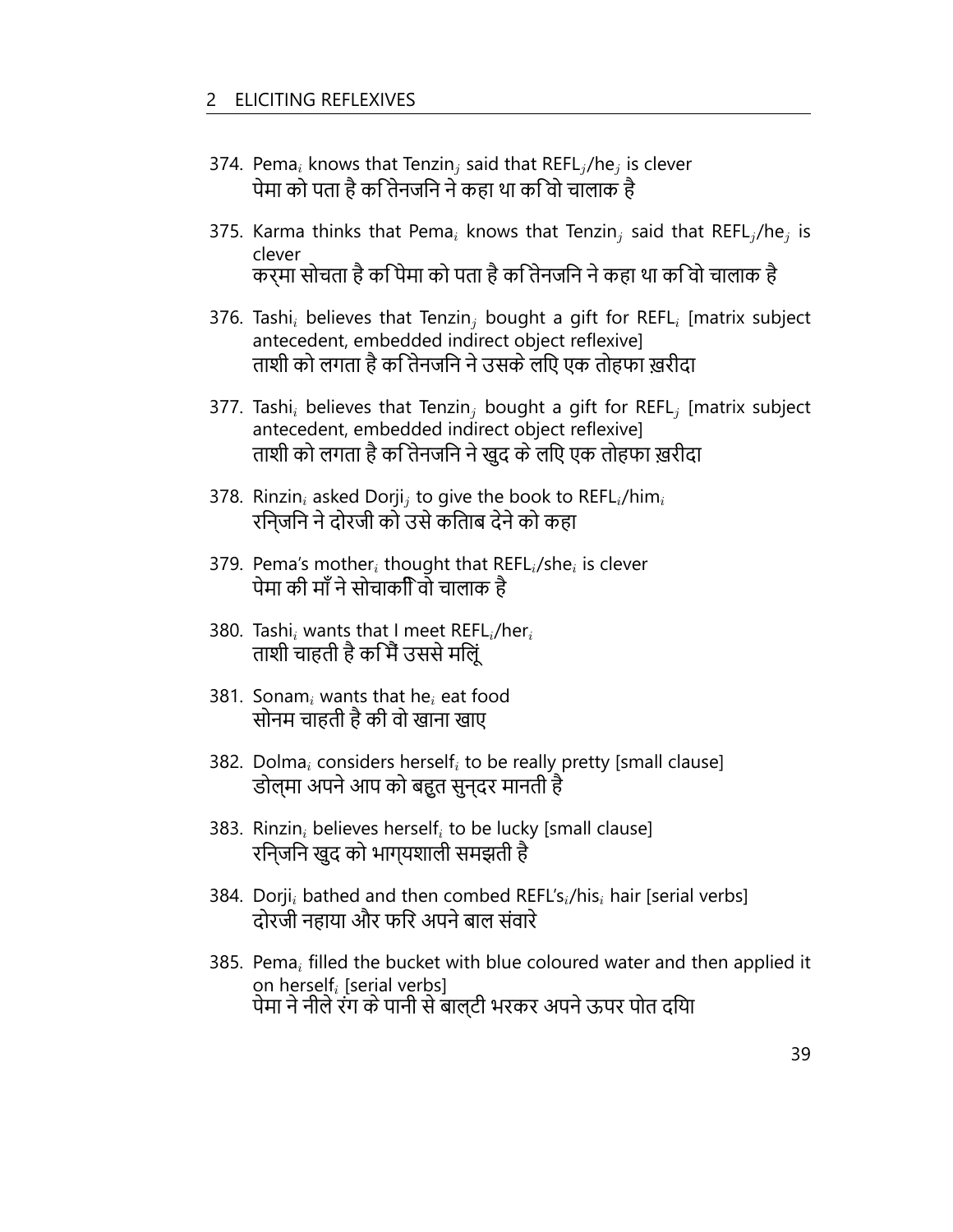- 386. Upon reading about REFL*<sup>i</sup>* in the newspaper, Rinzin*<sup>i</sup>* called Ali*<sup>j</sup>* [serial verbs] अपने बारे में अख़बार में पढ़कर रिन्जिन ने अली को फ़ोन किया
- 387. While seeing herself in the mirror, Pema put makeup [simultaneous actions] खुद को शीशे में देखते हुए पेमा ने मेकप लगाया
- 388. The man who was cursing himself is now hitting himself [reflexive in subject relative clause] वह आदमी जो खुद को कोस रहा था अब खुद को मार रहा है
- 389. Sonam*<sup>i</sup>* likes a man who knows REFL's*<sup>i</sup>* /his*<sup>i</sup>* capability [reflexive in object relative clause, subject antecedent] सोनम को वो आदमी पसंद है जो उसकी काबिलियत जानता है
- 390. Sonam likes a man*<sup>i</sup>* who knows REFL's*i*/his*<sup>i</sup>* capability [reflexive in object relative clause, object antecedent] सोनम को वो आदमी पसंद है जो खुद की काबिलियत जानता है
- 391. The king*<sup>i</sup>* said that soldier*<sup>j</sup>* saw the minister*<sup>k</sup>* pinching REFL's*i*/his*<sup>i</sup>* wife राजा ने कहा कउिस सपािही ने मंत्री को उसकी पत्नी को चमिटी काटते हुए देखा
- 392. The king*<sup>i</sup>* said that soldier*<sup>j</sup>* saw the minister*<sup>k</sup>* pinching REFL's*<sup>j</sup>* /his*<sup>j</sup>* wife राजा ने कहा कि उस सिपाही ने मंत्री को उसकी पत्नी को चिमटी काटते हुए देखा
- 393. The king*<sup>i</sup>* said that soldier*<sup>j</sup>* saw the minister*<sup>k</sup>* pinching REFL's*k*/his*<sup>k</sup>* wife राजा ने कहा कि उस सिपाही ने मंत्री को अपनी पत्नी को चिमटी काटते हुए देखा
- 394. Wangchuk*<sup>i</sup>* wants Dorji*<sup>j</sup>* to hurt REFL*i*/him*<sup>i</sup>* [subject to object raising] वांगचुक चाहता है कि दोरजी उसे चोट पहुचाये
- 395. Dorji*<sup>i</sup>* wants to beat REFL*i*/him*<sup>i</sup>* [subject control] दोरजी खुद को पीटना चाहता है
- 396. Tenzin*<sup>i</sup>* promised Mary*<sup>j</sup>* to meet REFL*<sup>j</sup>* /her*<sup>j</sup>* [subject control] तेनजिन ने मैरी को मिलने का वादा किया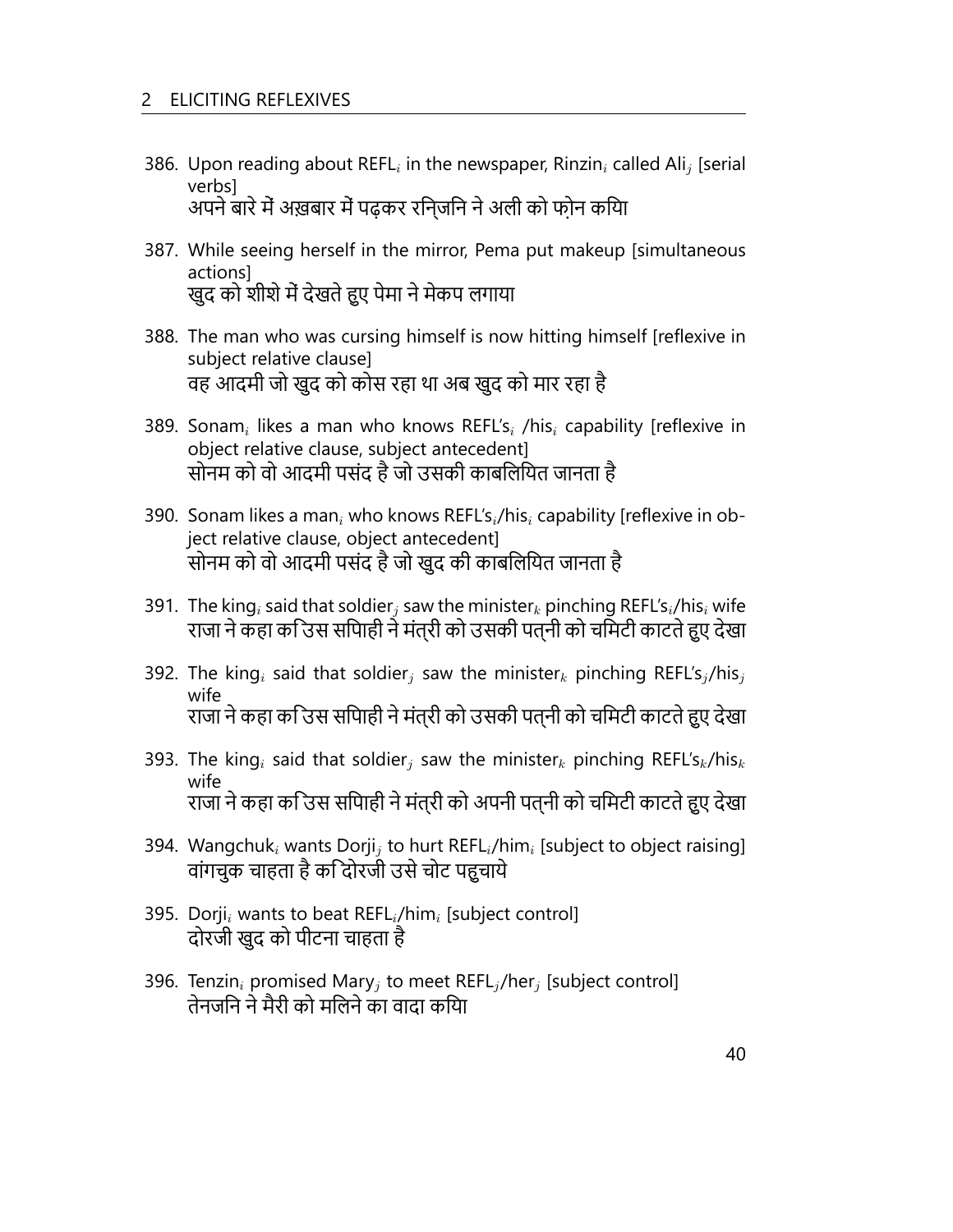- 397. Dorji*<sup>i</sup>* agreed to give REFL*i*/him*<sup>i</sup>* a gift [subject control] दोरजी खुद को एक तोहफा देने के लिए मान गया
- 398. Wangchuk*<sup>i</sup>* forced Dorji*<sup>j</sup>* to hurt REFL*i*/him*<sup>i</sup>* [object control] वांगचुक ने दोरजी को उसे चोट पहुचने के लिए मजबूर किया
- 399. Pema*<sup>i</sup>* persuaded Rinzin*<sup>j</sup>* to write a letter to REFL*i*/her*<sup>i</sup>* [object control] पेमा ने रिन्जिन को उसे एक ख़त लिखने के लिए मनाया

### **2.4 Using Reflexives to "intensify"/discourse-link**

- 400. Even though he was sick, the doctor himself picked up the phone बीमार होते हुए भी डॉक्टर ने खुद फ़ोन उठाया
- 401. The teacher herself was nowhere to be seen. (Forget about the children being there) टीचर खुद कहीं नहीं दिख रही थी
- 402. A (with regret): We are not getting the good teacher this time. We're getting the bad one. B (happily): No, no, I just spoke to the head of the department. We're getting the good one only

A: हमें इस बार वो अच्छा टीचर नहीं मिल रहा. हमें वो बुरा वाला मिल रहा है. B: नहीं नहीं, मैंने अभी विभाग के अध्यक्ष से बात की. हमें वो अच्छा वाला ही मिल रहा है.

## **3 Eliciting Reciprocals**

- 403. Tenzin and Tashi like each other तेनजिन और ताशी एक दुसरे को पसंद करते हैं
- 404. Dorji and Pema think that their parents like each other दोरजी और पेमा को लगता है कि उनके माँ बाप एक दुसरे को पसंद करते हैं
- 405. Every parent wants that their children love each other हर माँ बाप चाहते हैं कि उनके बच्चे एक दुसरे से प्यार करें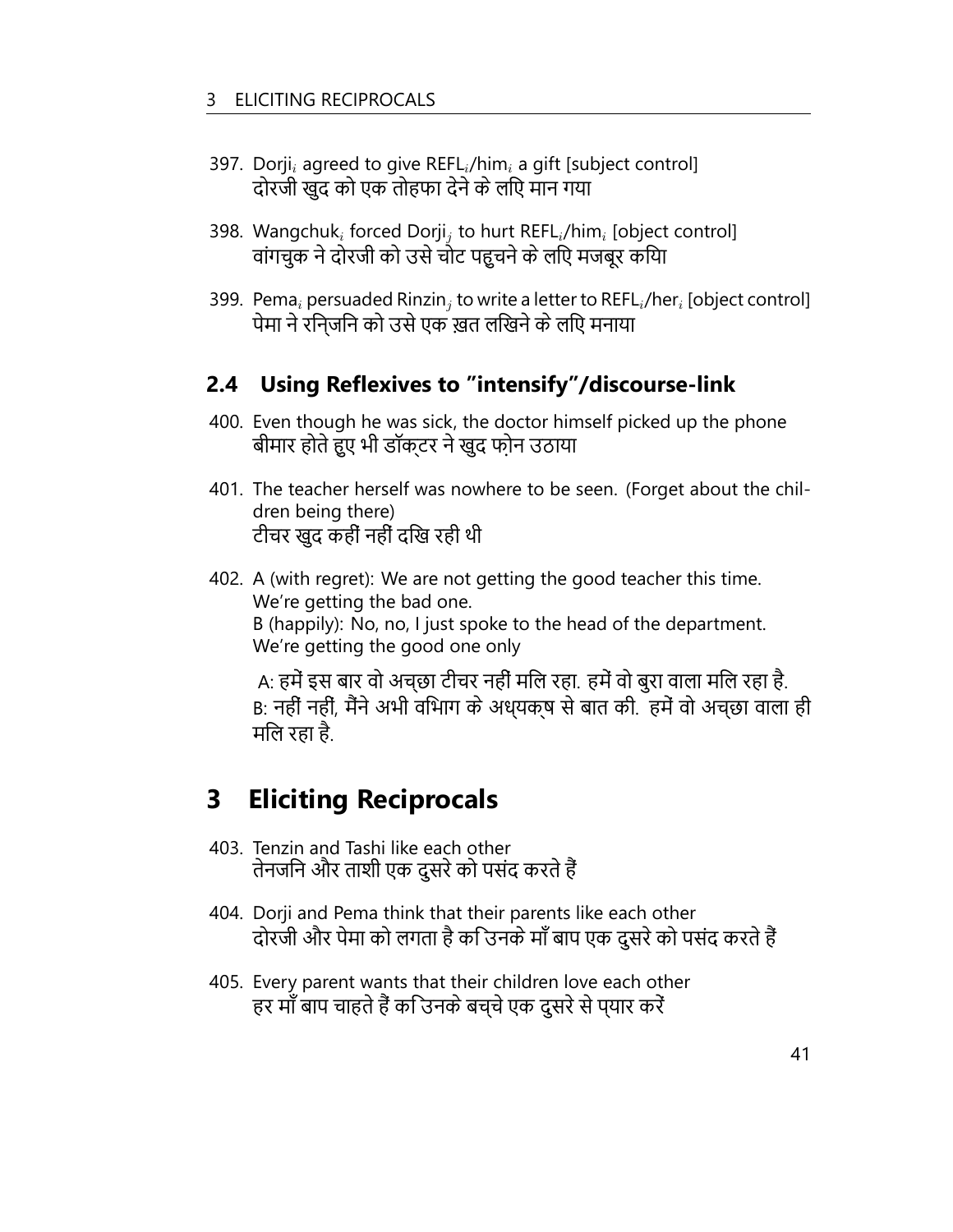#### 3 ELICITING RECIPROCALS

- 406. Wangchuk and Dolma will marry each other वांगचुक और डोल्मा एक दुसरे से शादी करेंगे
- 407. The thieves hit each other चोरों ने एक दुसरे को मारा
- 408. The teachers are talking टीचर बात कर रहें हैं
- 409. The teachers are talking to each other टीचर एक दुसरे से बात कर रहें हैं
- 410. The students are arguing विद्यार्थी बहस कर रहें हैं
- 411. The students are arguing with each other विद्यार्थी एक दुसरे से बहस कर रहें हैं
- 412. The boy gave an apple to the three girls लड़के ने उन तीन लड़कियों को एक सेब दिया
- 413. Tashi and Sonam were walking together ताशी और सोनम साथ में चल रहे थे
- 414. Tenzin and Dolma cook for themselves तेनजिन और डोल्मा खुद के लिए खाना बनाते हैं
- 415. Tenzin and Dolma cook for each other तेनजिन और डोल्मा एक दुसरे के लिए खाना बनाते हैं
- 416. Dorji and Wangchuk know each other दोरजी और वांगचुक एक दुसरे को जानते हैं
- 417. Tashi, Tenzin and Pema are each eating a banana ताशी, तेनजिन और पेमा एक एक केला खा रहें हैं
- 418. Several farmers are planting potatoes बहुत से किसान आलू बो रहें हैं
- 419. Keep the apples (one by one) on the table एक एक करके सेब मेज़ पर रख दो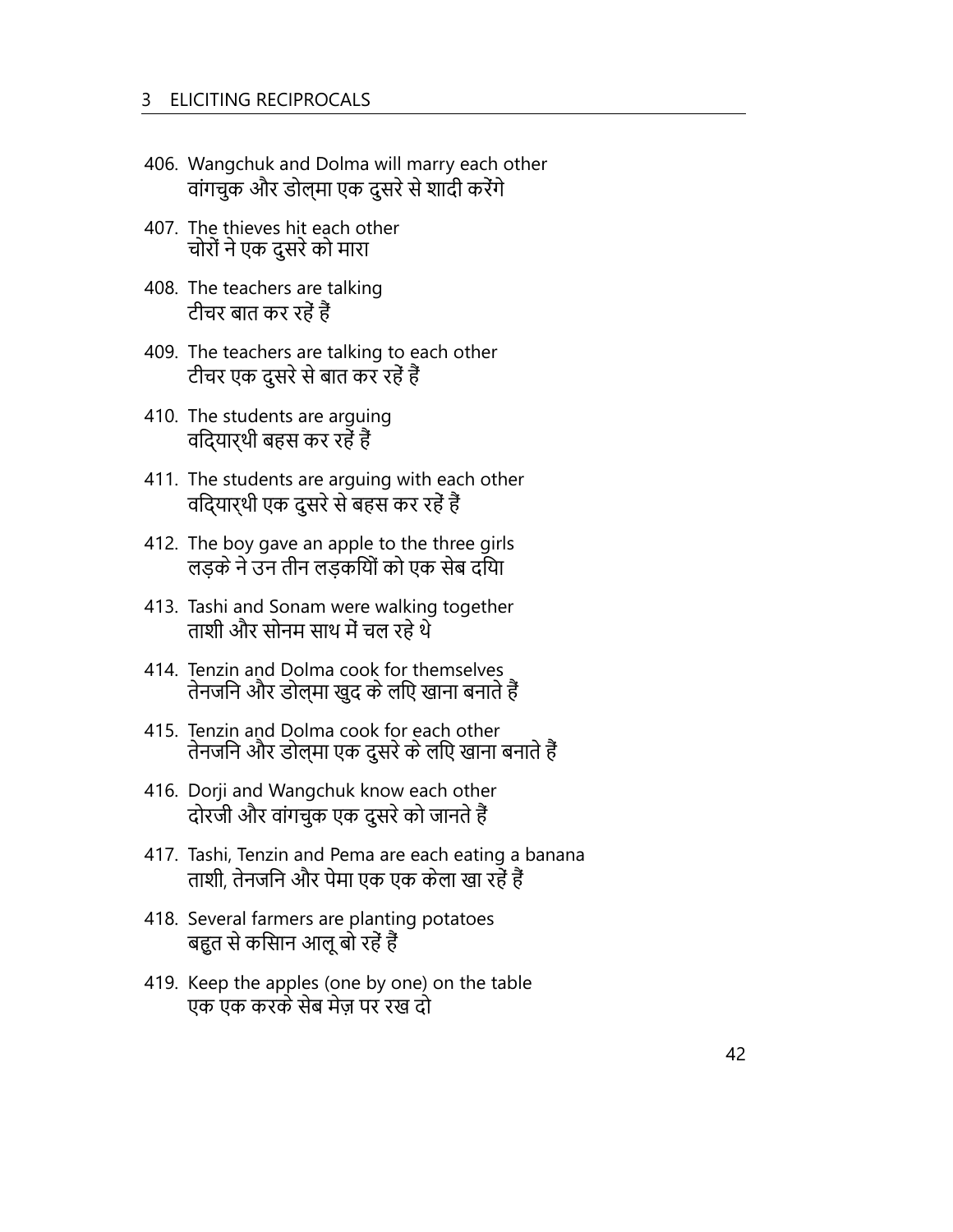- 420. Tenzin is helping Dorji to walk [because Dorji has an injured leg] तेनजिन दोरजी को चलने में मदद कर रहा है
- 421. A pack of wolves are fighting भेडियों का एक झुण्ड लड़ रहा है
- 422. The goat are standing one behind the other बकरीयां एक दुसरे के पीछे खड़ीं हैं
- 423. Stop following me around! मेरा पीछा करना बंद करो!
- 424. In this village, everyone calls each other by their first names इस गाँव में हर कोई एक दुसरे को उनके पहले नाम से बुलाता है
- 425. In this village, all the men who are the oldest in their families, call each another by their first name इस गाँव में वो सारे आदमी जो अपने परिवार में सबसे बड़े हैं, एक दुसरे को उनके पहले नाम से बुलाते हैं
- 426. Calling each other by the first name is a good way to start friendships एक दुसरे को पहले नाम से बुलाना दोस्ती की शुरुआत करने का एक अच्छा तरीका है
- 427. All the boys bought pencils for one another सभी लड़कों ने एक दुसरे के लिए पेंसिल खरीदीं
- 428. Every girl in my class bought a pencil for the other मेरी कक्षा की हर लड़की ने एक दुसरे के लिए पेंसिल खरीदी
- 429. Your mother wants that we help each other तुम्हारी माँ चाहती है कि हम एक दुसरे की मदद करें
- 430. Four kids sat alongside each other on the bench चार लड़के बेंच पर एक दुसरे के पास बैठ गए
- 431. The plates of kebab are kept alongside each other कबाब की प्लेटें एक दुसरे के पास रखी हुईं हैं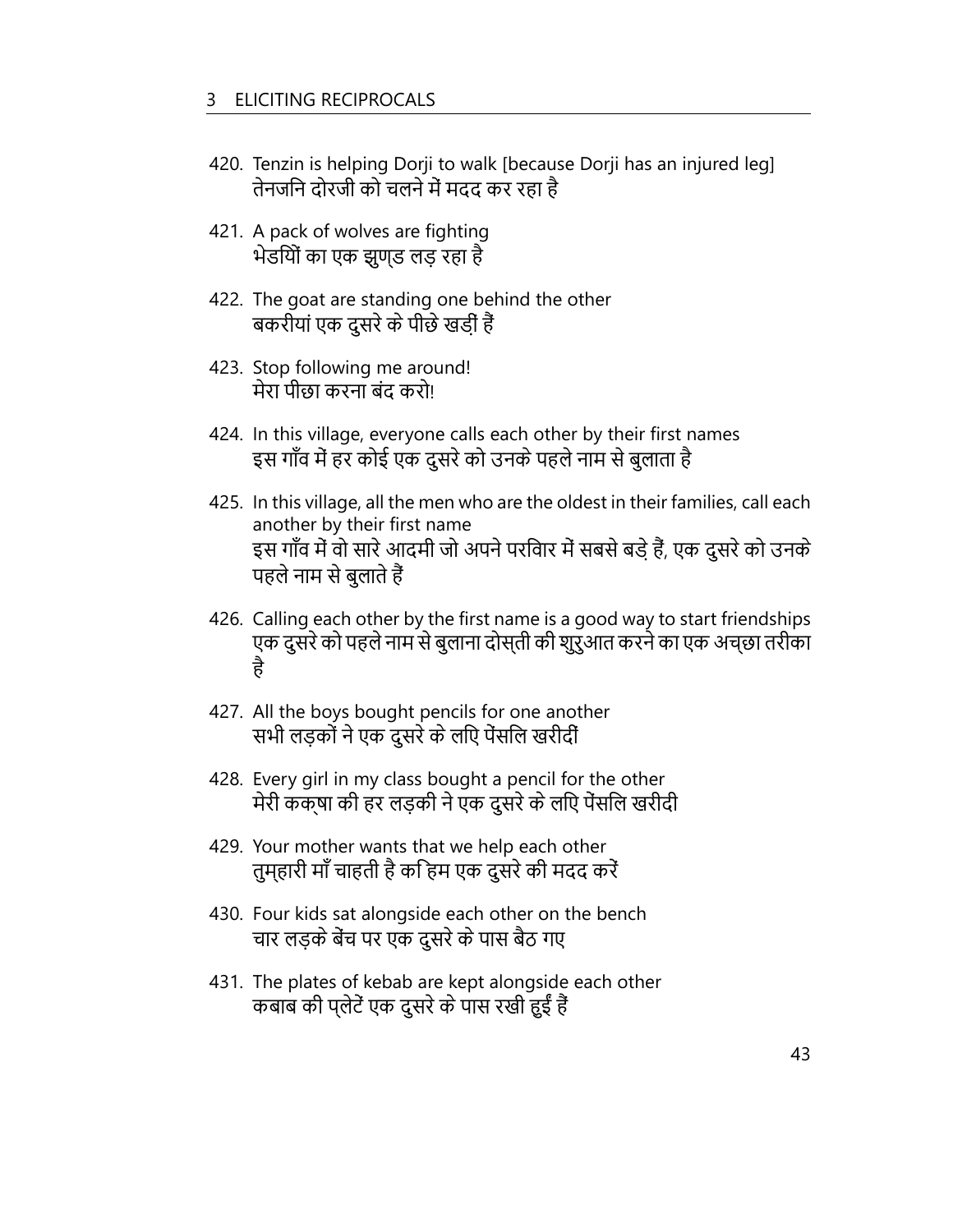- 432. Many people at the party will marry each other पार्टी में बहुत से लोग एक दुसरे से शादी करेंगे
- 433. Most women in the neighbourhood are mother and daughter पड़ोस की ज्यादातर औरतें माँ बेटी हैं
- 434. The starving dogs ate one another भूखे कुत्तों ने एक दुसरे को खा लिया
- 435. In the Secret Santa game, people give gifts to one another सीक्रेट सांता नाम के खेल में लोग एक दुसरे को तोहफे देते हैं
- 436. The students went onto to the stage one after the other विद्यार्थी स्टेज पर एक के बाद एक चढ़े
- 437. (Bollywood) film after film is turning out to be a flop [one after the other] (बॉलीवुड में) फिल्म के बाद फिल्म फ्लॉप हो रही है
- 438. leader after leader is being harassed in this country [one after the other] इस देश में नेता के बाद नेता को परेशान किया जा रहा है
- 439. The boxes were kept on top of each other बक्से एक दुसरे के ऊपर रखे हुए थे
- 440. Pema and Torma fought (with each other) पेमा और तोर्मा ने ( एक दुसरे से ) लड़ाई की
- 441. Tenzin and Wangchuk are gossiping (with each other) तेनजिन और वांगचुक ( एक दुसरे से) गप्पे लड़ा रहे हैं
- 442. Tashi and Sonam will meet (each other) tomorrow ताशी और सोनम (एक दुसरे से) कल मिलेंगी
- 443. The two children shared their lunch with one another दोनों बच्चों ने एक दुसरे के साथ अपना खाना बाँटा
- 444. Rinzin and Torma never agree with each other रिन्जिन और तोर्मा कभी एक दुसरे की बात नहीं मानते